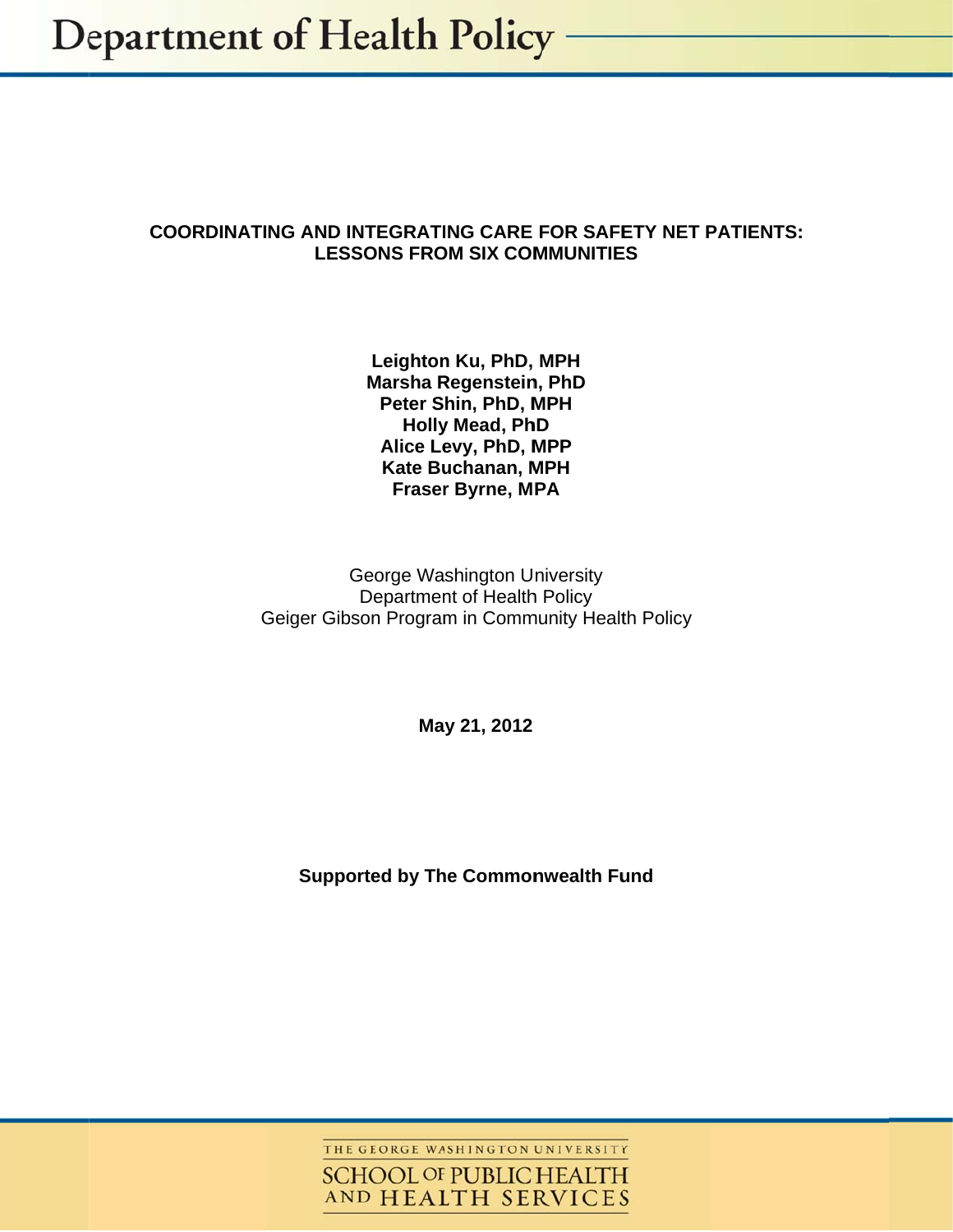## **Acknowledgements**

 We gratefully acknowledge support for this project from the Commonwealth Fund. Throughout most of the project, we were guided by Edward Schor and also received guidance and support from Stuart Guterman, Pamela Riley, and Cara Dermody. Dozens of people at the six sites kindly agreed to share their time and insights into understanding their projects. A number of experts attended a meeting in Washington on June 6, 2011 to discuss the findings of the case studies and safety net coordination. Representatives from the six safety net systems who attended include: Alice Chen (San Francisco General Hospital), Bethany Johnson (St. Louis Integrated Health Network), Caroline Carney Doebbeling (MDwise), Emily Padula (Integrated Care Collaboration), Greg Nycz (Family Health Center of Marshfield), Larry McReynolds (Lutheran Family Health Centers), and Robert Fruend (St. Louis Regional Health Commission). Other attendees included: Carol Backstrom (Centers for Medicare and Medicaid Services), Catherine Hess (National Academy for State Health Policy), Deborah Kilstein (Association of Community Affiliated Plans), Irene Fraser (Agency for Healthcare Research and Quality), Kelly Hall (Centers for Medicare and Medicaid Services), Michelle Proser (National Association of Community Health Centers), Natasha Coulouris (Health Resources and Services Administration), Susan Sumrell (National Association of Community Health Centers) and Xiaoyi Huang (National Association of Public Hospitals and Health Systems).

\_\_\_\_\_\_\_\_\_\_\_\_\_\_\_\_\_\_\_\_\_\_\_\_\_\_\_\_\_\_\_\_\_\_\_\_\_\_\_\_\_\_\_\_\_\_\_\_\_\_\_\_\_\_\_\_\_\_\_\_\_\_\_\_\_\_\_\_\_\_\_\_\_\_\_\_\_\_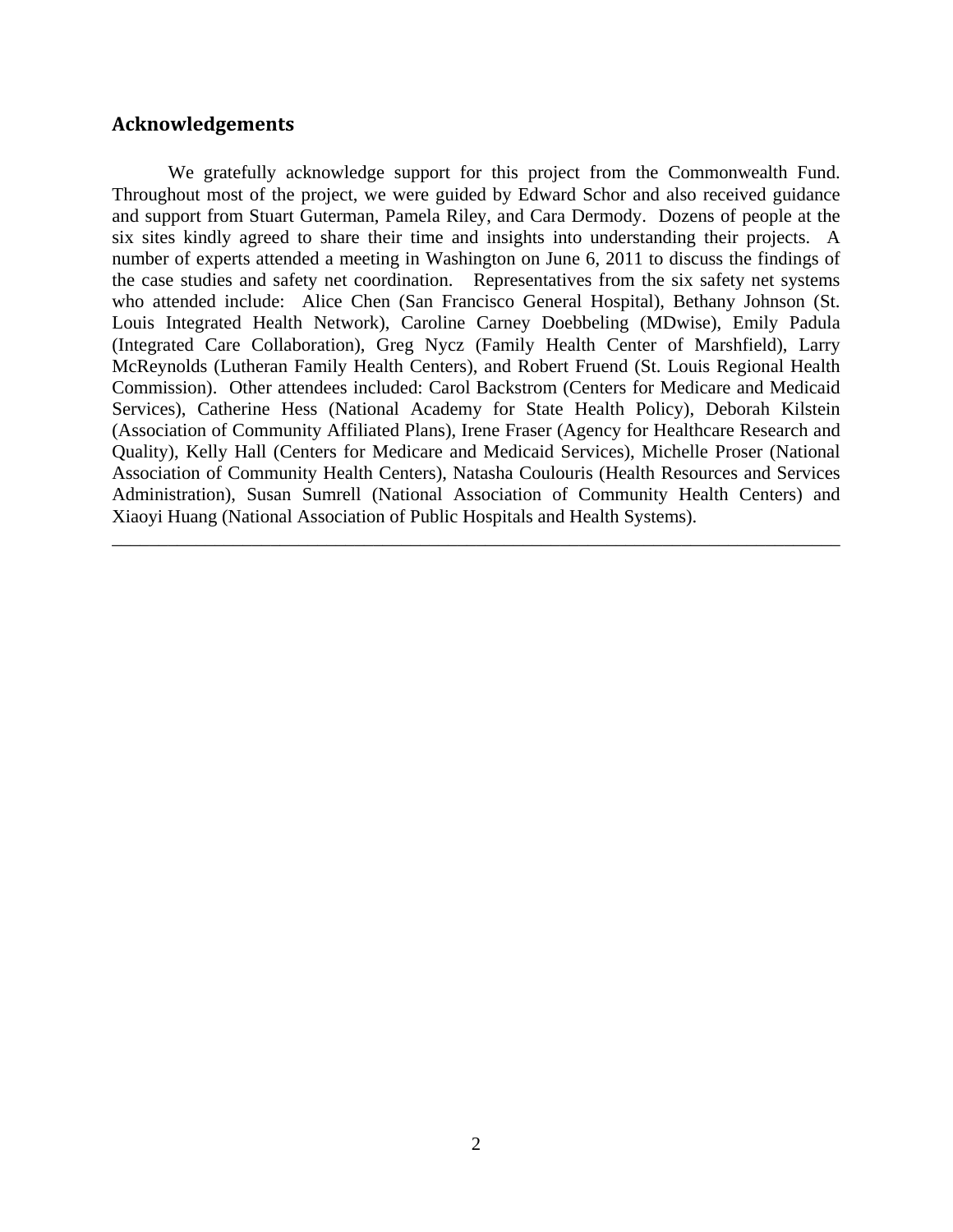#### **Executive Summary**

This report examines efforts to improve the coordination of health care among safety net providers in six communities (Austin, TX; Brooklyn, NY; Indianapolis, IN; Marshfield, WI; San Francisco, CA; and St. Louis, MO), based on case study site visits and a roundtable discussion. Across the communities, we identified three approaches to improving coordination: (1) collaboration of providers using a coordinating organization, (2) coordination facilitated by Medicaid managed care plans, and (3) development of highly integrated care systems. These represent models that could be used by different communities, based on their local circumstances. Successful development of coordination approaches involved shared commitment to a coordinated system and financing arrangements to support coordination. A key challenge was how to provide and support care, especially specialty care, for uninsured patients. A common trend across all the communities was the development of health information technology systems and movement toward patient-centered medical homes. At the time of this study, it was unclear whether the safety net providers in these communities would form accountable care organizations (ACOs), except for one which had already participated in a precursor to the ACO model.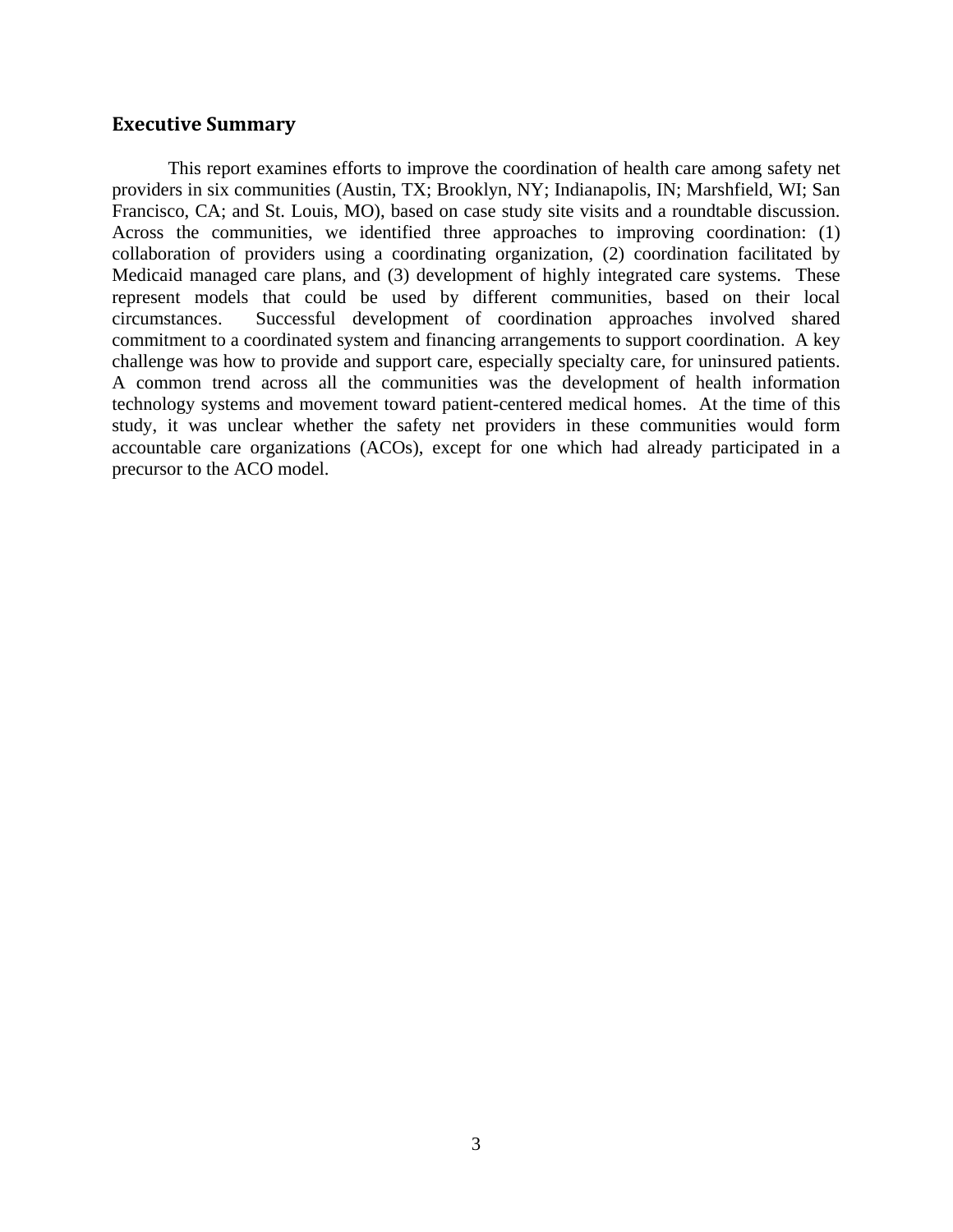#### **Introduction**

1

 Poorly coordinated health care services can create problems for patients, providers and payors alike:

- frustration and potential risks for patients unable to navigate a complex health system;
- poor communication across clinicians, potentially resulting in errors, gaps or waste;
- an absence of overall quality improvement objectives and accountability; and
- higher costs, particularly if chronic diseases are not managed effectively and require more intensive specialty, emergency room or inpatient care.<sup>1</sup>

These issues may be particularly acute for Medicaid or uninsured patients seeking care at safety net health care providers, such as Federally Qualified Health Centers (FQHCs) or public hospitals. Safety net patients may encounter barriers as they try to access primary care, specialty or inpatient services. If they receive primary care at a health center, they may still have difficulty getting appointments with specialists or, after receiving care at an emergency department, they may encounter problems locating primary care providers for ongoing care. Even if access problems are resolved, there may be problems with care coordination: a specialist may not have access to information about the patient's primary care history or medications, and a primary care physician might not learn what a specialist determined or prescribed, or even that the patient had a specialist or emergency department visit.

 The Affordable Care Act (ACA) seeks to improve the coordination, quality and efficiency of health care providers. For example, the ACA establishes Accountable Care Organizations (ACOs) under Medicare. It also provides stronger incentives for the use of patient-centered medical homes (or health homes) in Medicaid. Both of these approaches are designed to encourage better coordinated care, rooted strongly in primary care. A dominant share of safety net patients are either enrolled in Medicaid or are uninsured, so Medicaid policies are particularly important to safety net providers. While there is great interest in improving coordination and integration of care for Medicaid patients, the role of ACOs in Medicaid remains uncertain. $2$ 

 Federal or state policies and programs may create incentives for coordination (or establish barriers), but ultimately, the coordination and integration of care is a local issue, requiring the cooperation of health care providers at the community level. Individual providers must create and maintain relationships and develop operational protocols to align efforts. Different communities will have different opportunities for and barriers to coordination and integration and each must ultimately find its own path or paths.

NOTE: Four of the authors (Ku, Regenstein, Shin and Mead) are member of the faculty of the Department of Health Policy. The remaining three (Levy, Buchanan and Byrne) were on the staff of the Department when this work was conducted.

<sup>&</sup>lt;sup>1</sup> Shih A, Davis K, Schoenbaum S, et al. *Organizing the U.S. Health Care Delivery System for High Performance*, New York: Commonwealth Fund, Aug. 2008.

 $2 Ku$  L, Regenstein M, Shin P, Bruen B, Byrne, F. "Promoting the Integration and Coordination of Safety Net Health Providers under Health Reform: Key Issues," Oct. 11, 2011.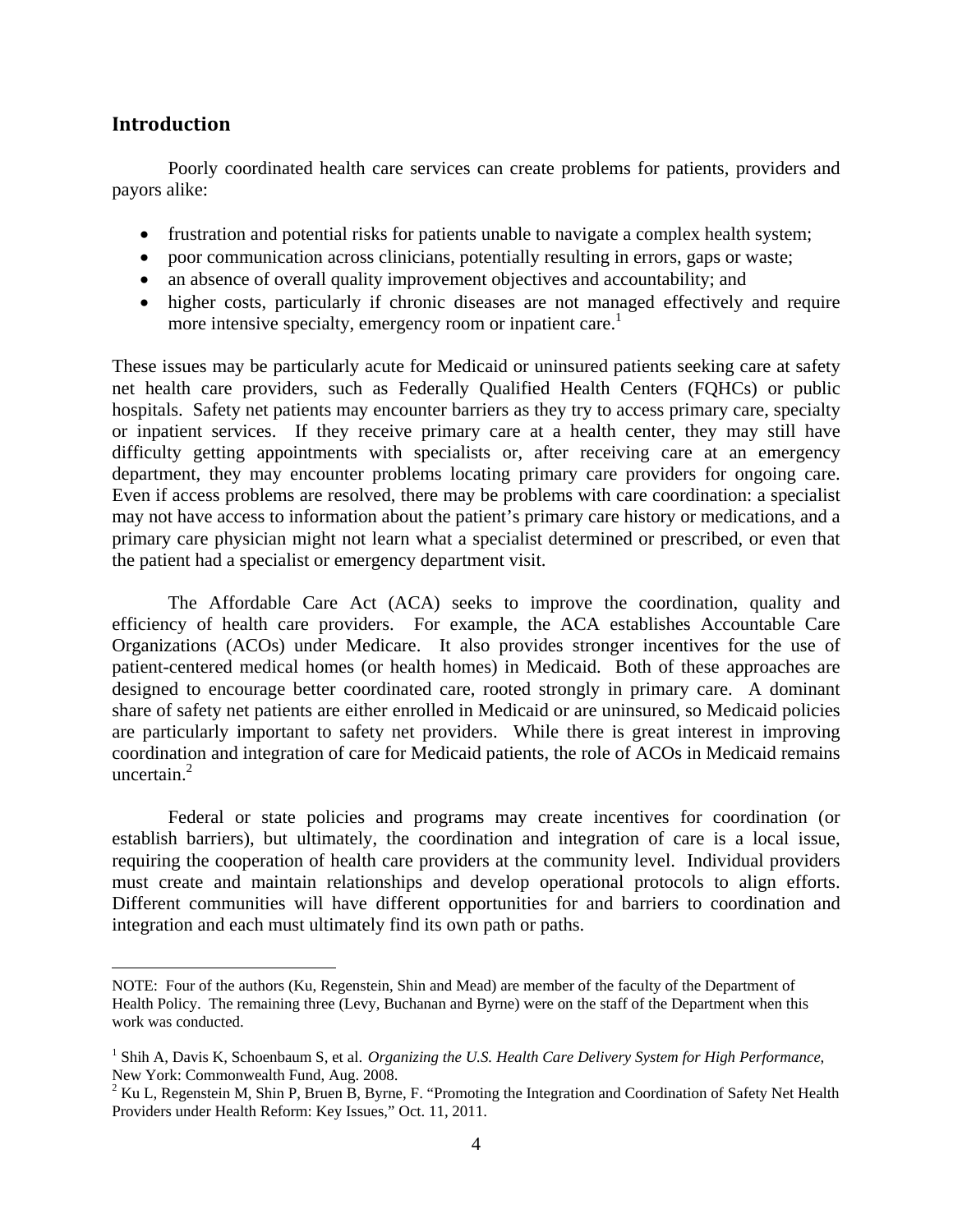In this report, we examine six communities' efforts to create systems to coordinate or integrate care within the health care safety net, based on case study site visits and a roundtable discussion in 2011. They represent diverse approaches to safety net coordination, based on their local needs, capacities and initiatives. Together, they describe activities along a spectrum of integration to illustrate that different types of communities, with diverse structures, needs and challenges, are capable of advancing toward a more coordinated experience for patients who access care through the health care safety net. The appendix to this report provides brief case studies about each local project, while this report seeks to synthesize the lessons learned from these diverse efforts. We expect that communities across the nation will undertake different approaches (including some that might not fit any of the models we identified in this project) as their systems evolve to meet the demands of an ever-changing health system.

## **Study Methodology**

We selected safety net systems in six communities across the country to showcase care coordination and integration efforts in the health care safety net and conducted site visits in early 2011. Our selections were guided in part by advice from representatives of the National Association of Community Health Centers (NACHC), the National Association of Public Hospitals and Health Systems (NAPH) and the Association of Community-Affiliated Plans (ACAP). The communities were selected to provide diversity of the initiatives undertaken as well as geographic diversity. A goal of the project was to describe different approaches to safety net coordination, so we purposefully chose sites that provided a range in terms of level of coordination or integration. Some communities have longstanding initiatives that provide a system of highly integrated care; others have begun coordination activities more recently and are not as far along on the spectrum of care coordination.

The following six sites were selected:

- *Austin, Texas.* Integrated Care Collaboration and ICare
- *Brooklyn, New York.* Lutheran Medical Center and Lutheran Family Health Centers
- *Indianapolis, Indiana.* MDwise Managed Care Plan
- *Marshfield, Wisconsin.* Marshfield Clinic and Family Health Center of Marshfield
- *San Francisco.* Healthy San Francisco and the San Francisco Health Plan
- *St. Louis, Missouri.* St. Louis Regional Health Commission and Integrated Health Network

All site visits were completed by two-person teams in early 2011. We conducted semistructured interviews with administrators and medical staff at community health centers and safety net hospitals, managed care administrators, and other relevant stakeholders in each site. In June 2011, we convened a roundtable discussion in Washington, DC with representatives of each of the sites and other national stakeholders to discuss and review our findings. (A complete list of attendees is shown in the Acknowledgements section.)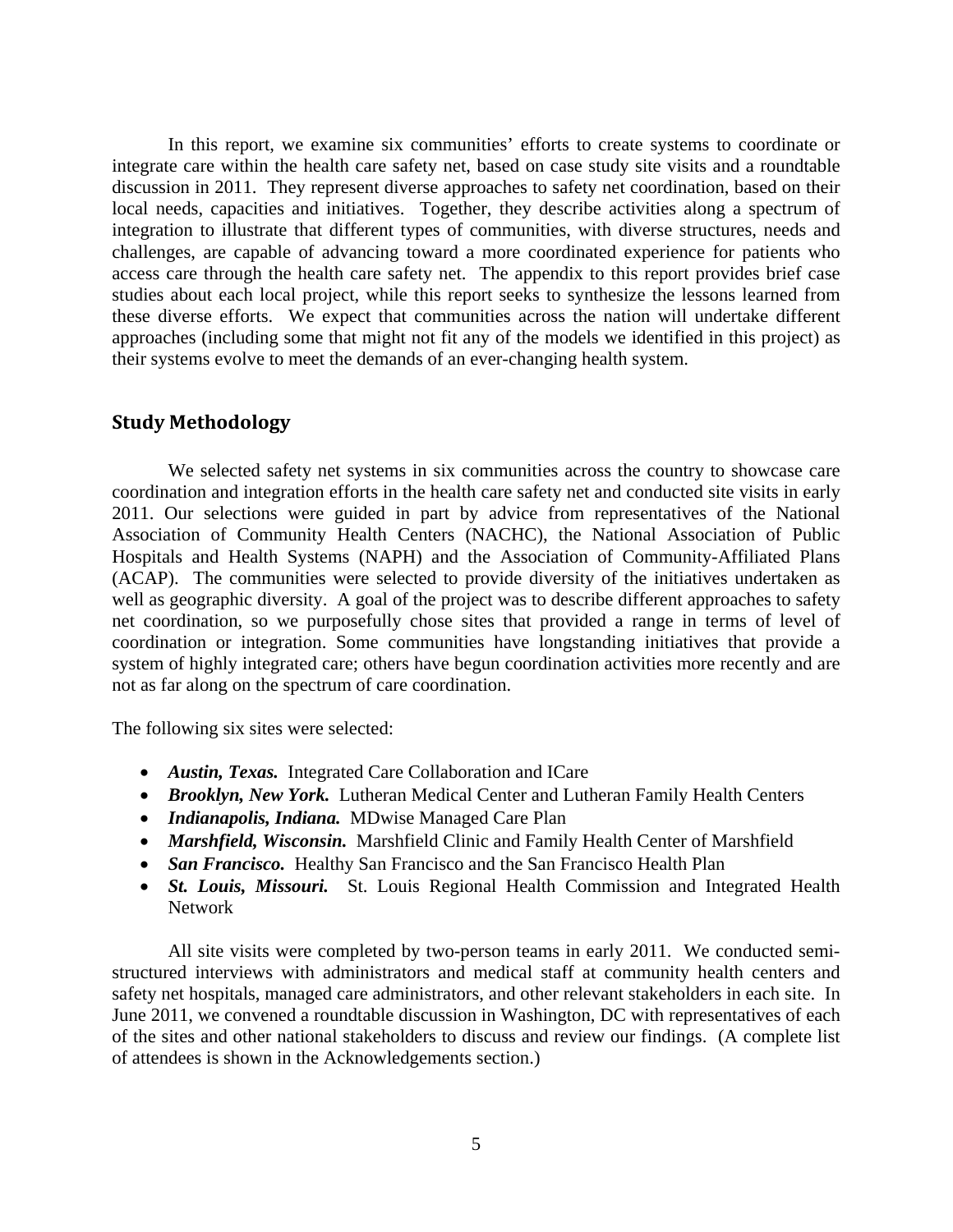## **Safety Net Systems in the Six Communities**

 The table below offers a brief description of key features of the sites. The appendix to this report contains more detailed summaries of each case study.

| <b>Highlights of Safety Net Systems in the Six Communities</b> |                                                                                                                                                                                                                                                                                                                                                     |  |  |
|----------------------------------------------------------------|-----------------------------------------------------------------------------------------------------------------------------------------------------------------------------------------------------------------------------------------------------------------------------------------------------------------------------------------------------|--|--|
| (see appendix for more detail)                                 |                                                                                                                                                                                                                                                                                                                                                     |  |  |
| Austin, TX                                                     | The Integrated Care Collaboration includes more than 20 organizations,<br>including FQHCs, hospitals, public health department and hospital district,<br>foundations and other partners.  One key initiative is creation of the ICare<br>health information exchange and data repository.                                                           |  |  |
| Brooklyn, NY                                                   | Lutheran Medical Center and Lutheran Family Health Centers integrate<br>numerous services and share clinicians. The FQHC is able to provide<br>specialty care, as well as dental and behavioral care, and has extensive<br>coordination activities.                                                                                                 |  |  |
| Indianapolis, IN                                               | MDwise is a nonprofit Medicaid managed care plan. It covers eight<br>integrated delivery systems (hospitals and affiliated clinics) that essentially<br>function like ACOs. Each system has coordination activities, such as provider<br>networks, shared electronic health record systems and referral systems.                                    |  |  |
| Marshfield, WI                                                 | The Family Health Center, which serves Medicaid and uninsured patients, is<br>embedded within the Marshfield Clinic, a multispecialty clinic that also serves<br>private and Medicare patients. Both uninsured and Medicaid patients are<br>served seamlessly in a high quality, highly integrated care system.                                     |  |  |
| San<br>Francisco,<br>CA                                        | FQHCs, public clinics and San Francisco General Hospital have multiple<br>coordination activities, catalyzed by the San Francisco Health Plan, a<br>Medicaid managed care plan. The safety net providers also provide services<br>for low-income uninsured adults under the local Healthy San Francisco<br>program.                                 |  |  |
| St. Louis, MO                                                  | The St. Louis Regional Health Commission was formed after a public hospital<br>closed and uses funds from a Medicaid waiver to support services to integrate<br>care for the uninsured and led to formation of an Integrated Health Network.<br>They support a variety of coordination services as well as a specialty clinic for<br>the uninsured. |  |  |

## **Three Approaches to Coordination and Integration**

Across the six communities, we observed three different approaches to safety net coordination that could be viewed as prototypes for alternative approaches for safety net coordination.

## 1. **Collaboration of safety net providers using a coordinating organization.**

In Austin and St. Louis, coalitions of safety net providers have established external organizations to coordinate activities in areas of shared interest. In both communities, an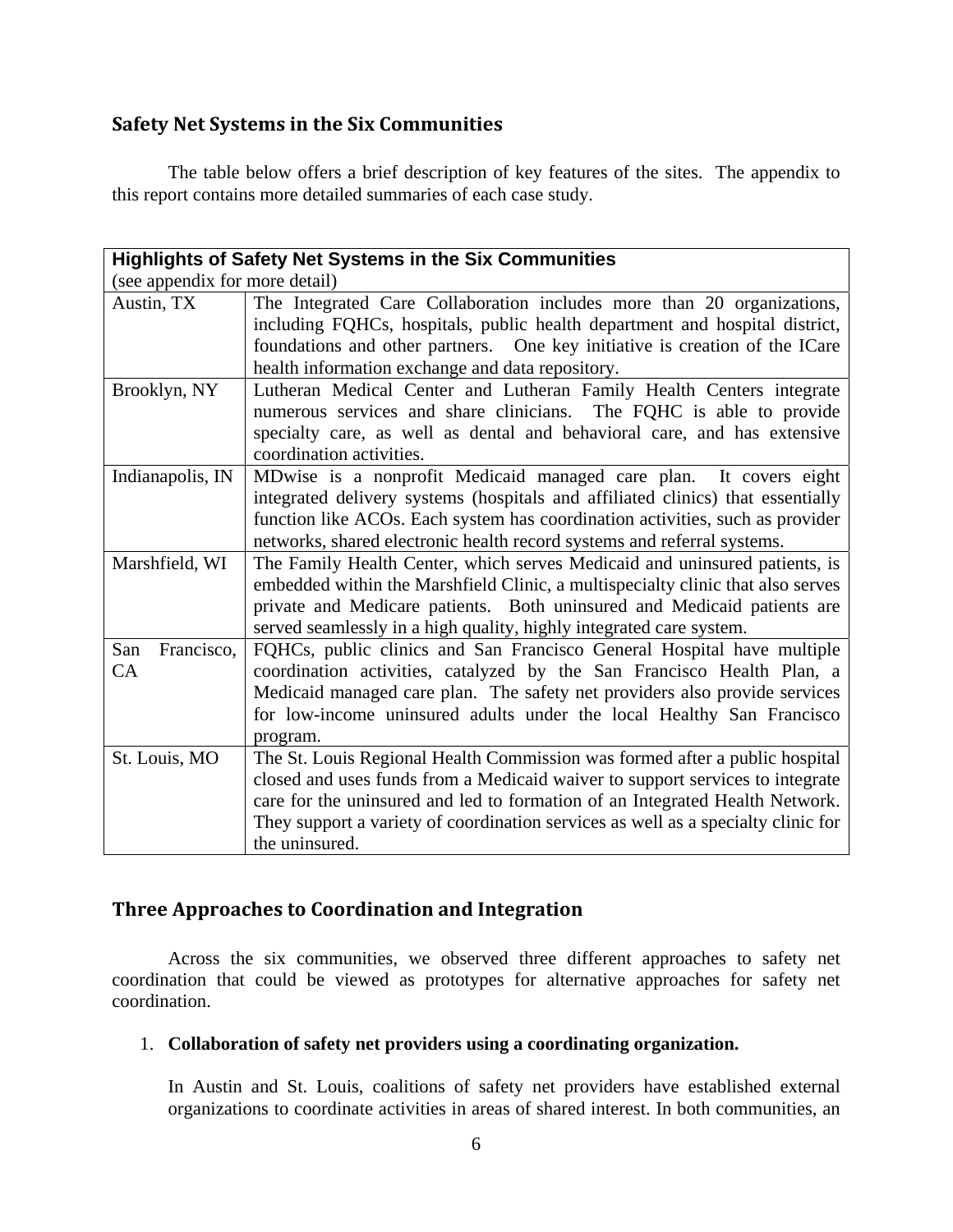important mission of the organization is to help share electronic clinical information through health information exchanges or data repositories. The external organizations also serve as mechanisms to support certain joint initiatives, such as reduction of unnecessary emergency department utilization.

#### 2. **Medicaid managed care as a lever for safety net coordination.**

In Indianapolis and San Francisco, Medicaid managed care plans have spurred stronger coordination of safety net providers, including community health centers, other community clinics and safety net hospitals. The MDwise system in Indianapolis includes a number of vertically integrated systems under one managed care plan. In San Francisco, this extends beyond Medicaid and also includes a local health coverage program for low-income uninsured adults, Healthy San Francisco. In both communities, the managed care organizations have helped coordinate the providers' roles and developed or funded (directly or through performance-based incentives) initiatives designed to improve quality or efficiency.

## 3. **Safety net providers that function as highly integrated delivery systems.**

In Brooklyn and Marshfield, local health systems have become vertically integrated delivery systems under which community health centers can essentially provide specialty care to both Medicaid and uninsured patients, as well as coordinate with inpatient services. Both have also developed their own managed care plans. In Brooklyn, the health center and affiliated medical center both serve a low-income urban community. In Marshfield, the community health center is embedded within a broader multispecialty practice in a rural area.

These methods are not necessarily mutually exclusive. For example, as noted above, the Marshfield and Brooklyn systems were highly integrated, but also had managed care plans, while the MDwise plan in Indianapolis incorporated multiple vertically integrated systems under one managed care plan.

## **Lessons Learned**

## **1. A shared commitment to form a coordinated safety net system, with clear relationships across the continuum of care, is essential.**

Safety net providers have a commitment to serve low-income and vulnerable patients, even if they are uninsured. While non-safety net providers may serve some Medicaid or uninsured patients, they often restrict their access because of financial or other concerns. FQHCs are required to care for all patients regardless of their ability to pay as a condition of their Sec. 330 community health center grants. Many public and nonprofit hospitals (particularly religiously-affiliated hospitals) have missions or charters to serve the indigent that go beyond their requirements to provide community benefits as a function of nonprofit tax status.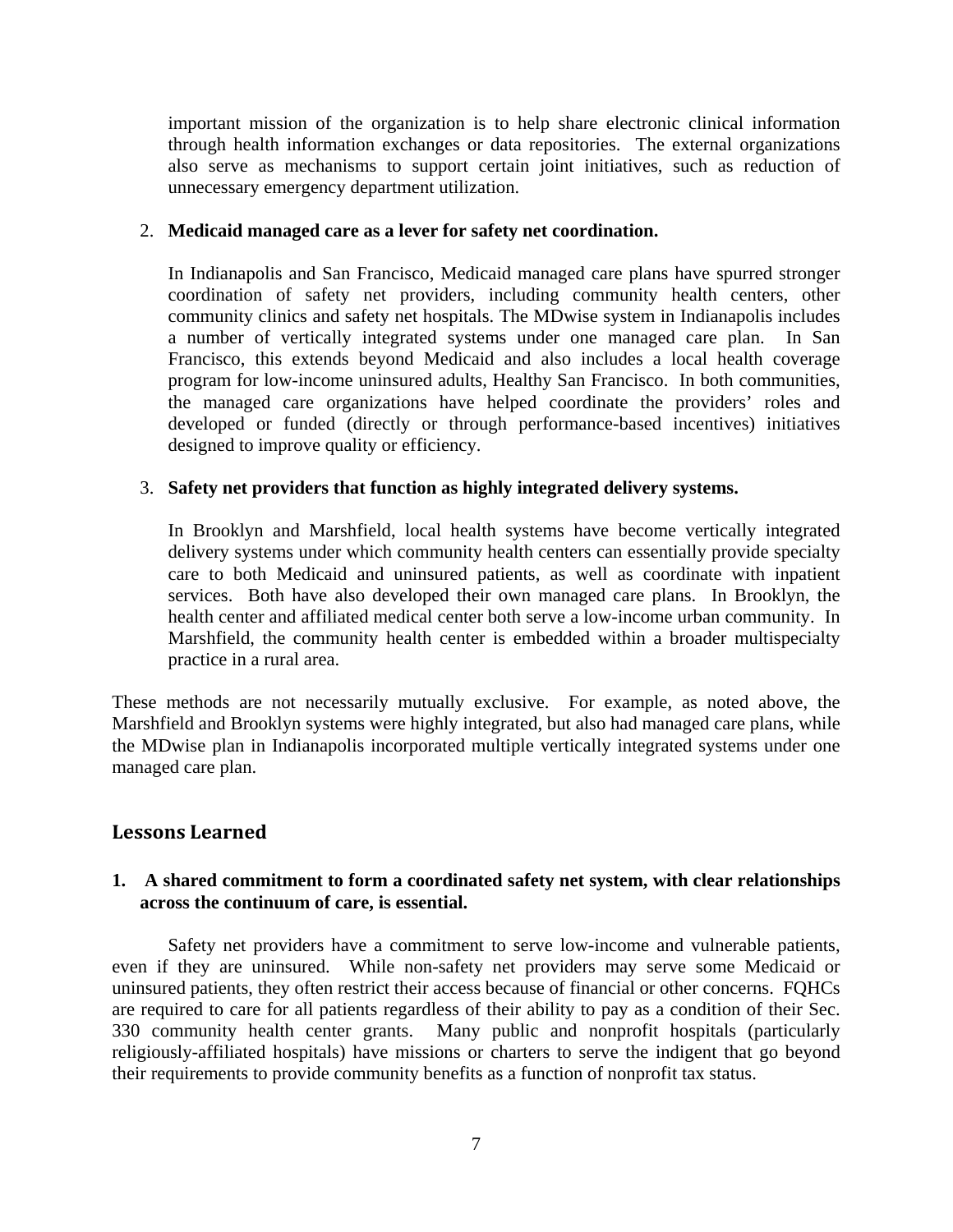A recurrent problem of many safety net providers is the divide between primary, specialty and inpatient care. FQHCs (and many similar safety net clinics) provide primary care, but usually do not provide specialty care and often have difficulty finding specialists who will serve their uninsured patients or even their Medicaid patients; they also sometimes have problems securing inpatient admissions for their patients. Many safety net hospitals first treat Medicaid or uninsured patients in their emergency departments, but have difficulties arranging for ongoing primary care afterward. Finding specialty care is often a particular problem, but in many cases is resolved by referring patients to the safety net hospital's specialty clinics.

 A critical element in these communities is that safety net providers were willing – in varying degrees -- to form a *safety net system* or *network*, in which primary care clinics like FQHCs and hospitals and their specialists formed more substantive collaborations to coordinate care for patients, even if they are uninsured or on Medicaid. Once this initial relationship can be formed, it is in the shared interest of these providers to try to develop more detailed operational systems, so they can provide more efficient, better coordinated care to improve the quality of care and patient experience. These relationships require both institutional-level and clinicianlevel efforts to develop relationships across settings, so that patients can get better care no matter where they are in the patient care continuum, that is, whether they are receiving primary, specialty or inpatient care.

Establishing and assuring relationships across primary, specialty and inpatient care is essential to maintaining a strong and effective safety net system. While safety net providers are committed to caring for the uninsured, having health insurance helps improve patients' access to care because certain providers may be more willing to serve them,. Managed care networks can help knit together the coordination of providers, by providing both an organizational network in which they can cross-refer patients as well as financing mechanisms and other technical measures to improve care coordination. Most of the six communities also had developed arrangements for referring and coordinating care for uninsured patients.

 In the two highly integrated sites (Marshfield and Brooklyn), the FQHCs have specialists within their systems who can provide specialty services for Medicaid and uninsured patients, making it much easier to coordinate primary and specialty care. The Family Health Center of Marshfield is completely integrated with and embedded within the larger multispecialty Marshfield Clinic. The FQHC is a "virtual" health center; its clinical staff and facilities are part of the Marshfield Clinic and the FQHC functions an accounting device for separate tracking and billing of Medicaid and uninsured patients. Marshfield Clinic takes pride in treating all patients with the same high standard of care, regardless of insurance status. On a given morning, a physician may see a Medicare patient, an uninsured patient, a privately insured patient and then a Medicaid patient and never know the insurance status of any of them. Thus, even uninsured FQHC primary care patients have access to the full range of specialists at the Clinic. While inpatient care is provided by St. Joseph's Hospital (operated by Ministry Health Systems), the hospital accepts Medicaid and uninsured patients and its physicians are all employed by the Marshfield Clinic, following the same protocols and using the same electronic health record.

The Lutheran system in Brooklyn, New York, also a highly integrated network, has established extremely close relationships across primary, specialty and inpatient services. At the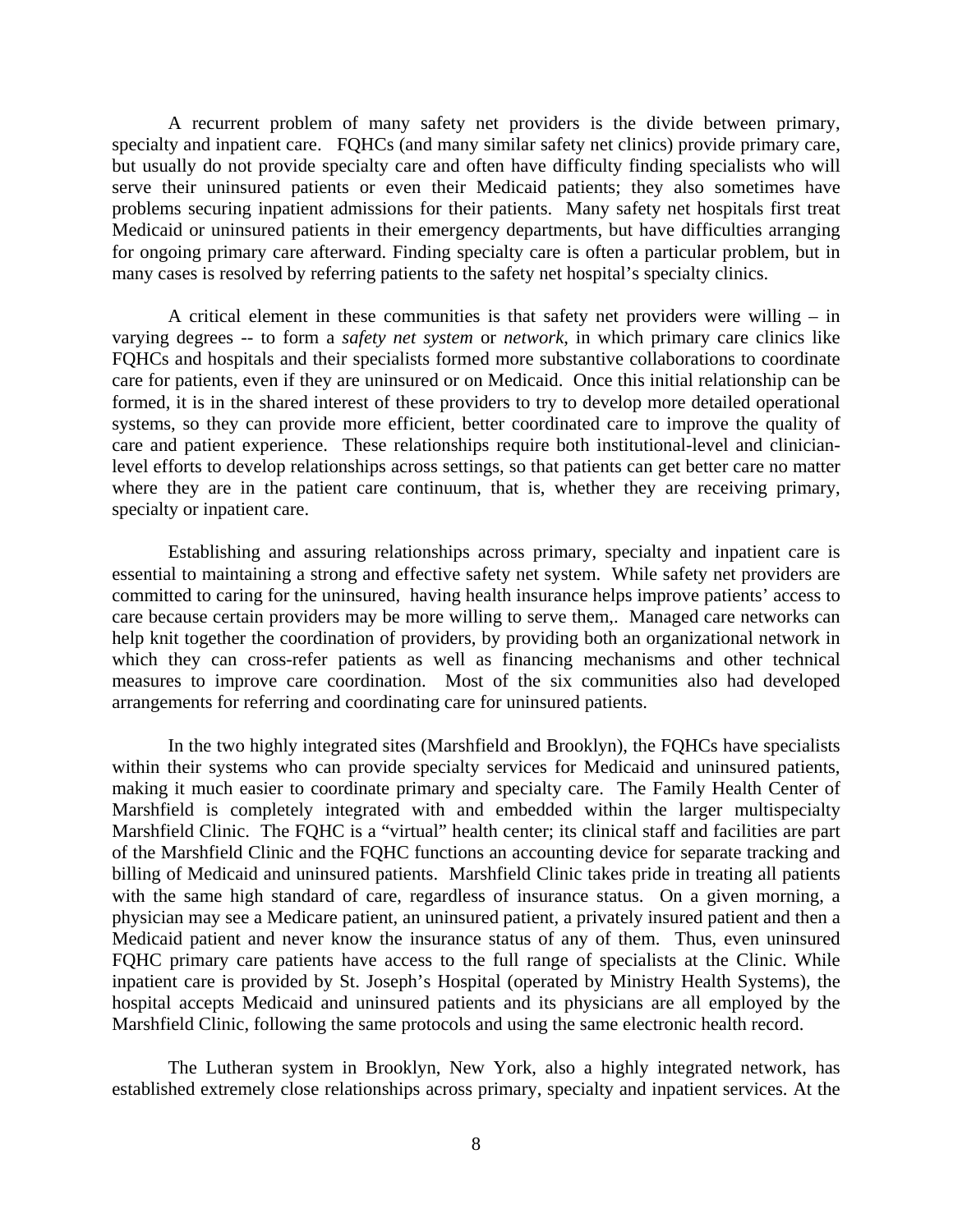heart of Lutheran are two separate but highly integrated organizations that the community perceives as one health system. Lutheran Medical Center and Lutheran Family Health Centers together provide the full range of services to patients in their community and operate a number of programs to ensure that care is well coordinated across delivery sites. Unlike most FQHCs, Lutheran Family Health Centers provide specialty services as well as comprehensive primary care, plus dental and behavioral health services. Lutheran Medical Center patients have access to health center specialists, with care coordinators and case managers able to transition patients from hospital to home or nursing home according to their needs.

Like many communities, Indianapolis has a safety net system that includes a variety of ambulatory and inpatient providers. A unique Medicaid managed care organization, MDwise, serves as a vehicle to coordinate services provided to its Medicaid safety net patients. MDwise is a non-profit managed care organization that serves Indiana's Medicaid, CHIP and Healthy Indiana populations through eight delivery systems that effectively function like ACOs. Each of these vertically integrated delivery systems includes a hospital that serves as its hub and at least one primary care clinic, some of which are FQHCs. Medicaid and CHIP patients receiving primary care at the clinic are generally referred to specialists affiliated with the hub hospital. The hospital in each system takes lead responsibility for care coordination and patient management, which seems to be well-established and strong for primary and inpatient care. These arrangements exist for patients covered under the MDwise plan and the commitment to provide coordinated care within the vertically integrated systems is strong. The FQHCs are affiliated with private hospitals that in many cases have a long history and a shared mission of working together to provide care for vulnerable patients. The public hospital system, Wishard Health Services, has its own primary care clinics. Uninsured patients that obtain care at an FQHC are typically referred to Wishard for specialty or inpatient care because they offer the county-funded program for uninsured patients (Health Advantage), while the other systems do not. Wishard and the FQHCs are in different integrated systems, so their services are not as well coordinated.

San Francisco has a safety net system consisting of a core hospital (San Francisco General Hospital), the Department of Public Health clinics and a number of community health centers, collectively known as the Community Clinic Consortium. This system has been reinforced by a county-based Medicaid managed care plan, the San Francisco Health Plan, as well as other initiatives, including Healthy San Francisco, a local health coverage program for low-income uninsured adults. The Department of Public Health and the managed care plan have helped organize and fund coordination activities, including an electronic referral system and a shared electronic health record system, and other quality initiatives.

The coordination in St. Louis and Austin is less complete, although they have made strides to improve care across the continuum. A key group in St. Louis is the St. Louis Regional Health Commission. In that city, primary, specialty and inpatient care are provided by different sets of organizations with less explicit integration, although the Integrated Health Network has provided funding to FQHCs and other community clinics to strengthen patient-centered medical home capacity. St. Louis also created a publicly-funded multi-specialty clinic, known as ConnectCare, for uninsured patients, in part to replace the capacity lost when their public hospital closed years ago (and, in fact, the clinic is on the grounds of the old hospital). Two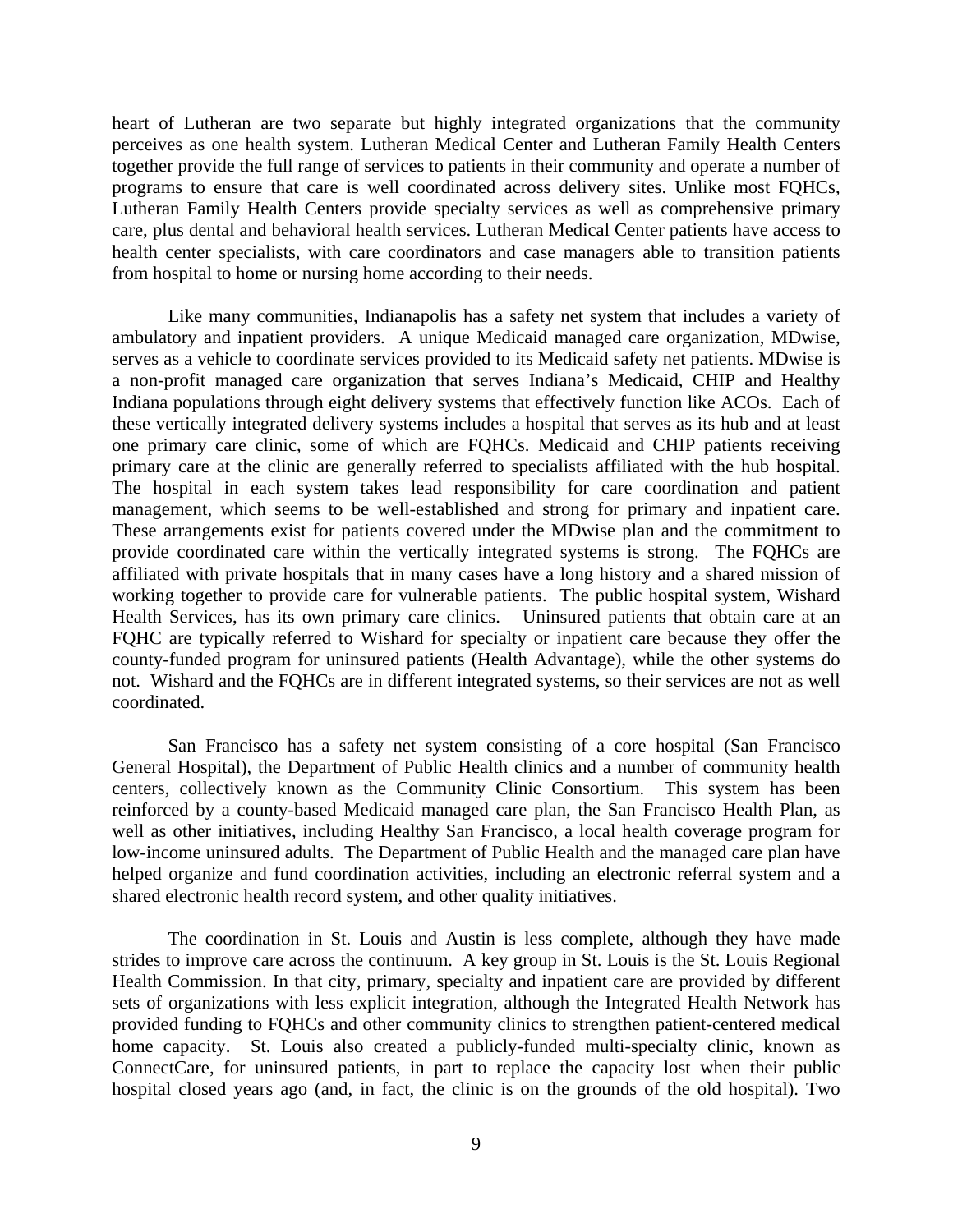coordinating organizations have developed initiatives to knit the services together through collaborations on projects designed to enhance referral arrangements, better linkages with primary care, and reduced use of hospital and emergency services. Similarly, in Austin, the relationships of primary care, specialty and inpatient care rest largely with each individual provider organization. Austin's Integrated Care Collaboration helps coordinate safety net services among many organizations, including safety net providers. The largest FQHC in the area, the Lone Star Circle of Care, is a National Committee for Quality Assurance (NCQA) Level 3 recognized Patient-Centered Medical Home that provides specialty services along with comprehensive primary care services. Most of the activities across safety net providers have been designed to link high use/high cost patients with appropriate primary care services, reduce emergency department utilization, and better manage patients with chronic conditions.

In Austin and St. Louis, the desire to reduce what was perceived as excessive and inappropriate use of the emergency department was the impetus for a series of initiatives to link uninsured and other underserved patients with a medical home and develop information resources to better manage patients across sites of care. In these communities, home-grown health information systems have been developed with the support and involvement of key safety net organizations, with the added benefit of creating a platform for identifying problems in access and quality and targeting resources to support efforts to provide better care.

#### **2. Coordination of a safety net system requires special financing arrangements.**

 Supporting a coordinated safety net system requires more than a "fee for service" payment approach. At the very least, care for the uninsured means that there will be uncompensated care costs and standard insurance payments do not apply. Meeting these costs must, at least in part, be addressed through supplemental funding sources, such as Sec. 330 grants for FQHCs, Medicaid disproportionate share hospital (DSH) payments, or cost-shifting from other payors. In addition, an element of coordination and development of a "system" is the recognition that shared resources – such as health information exchanges or care coordinators – or shared protocols or approaches make working together more effective or efficient. These shared resources are difficult to finance in a fee-for-service system because these may not necessarily constitute services for which a fee is paid.

One of the challenges of coordination efforts is finding a sustainable funding source. One-time grants from the federal or state governments or from foundations can be important in establishing or improving coordination efforts, but it may be difficult to sustain the initiatives when the grants expire. In the 1990s, the federal government provided grants for community health coordination under the Community Access Program (later the Healthy Community Access Program), but sustaining these initiatives after the program ended was problematic. State governments, foundations and other funders have also provided support in some cases.

Capitated managed care or other systems, such as accountable care organizations, create a mechanism to share resources by creating a higher-order organization, the managed care plan or ACO, that receives funding and decides how to allocate those funds. A managed care plan can invest some of its capitation premiums or an ACO can invest some of its "shared savings" to support certain services or initiatives, independent of regular payments that it makes to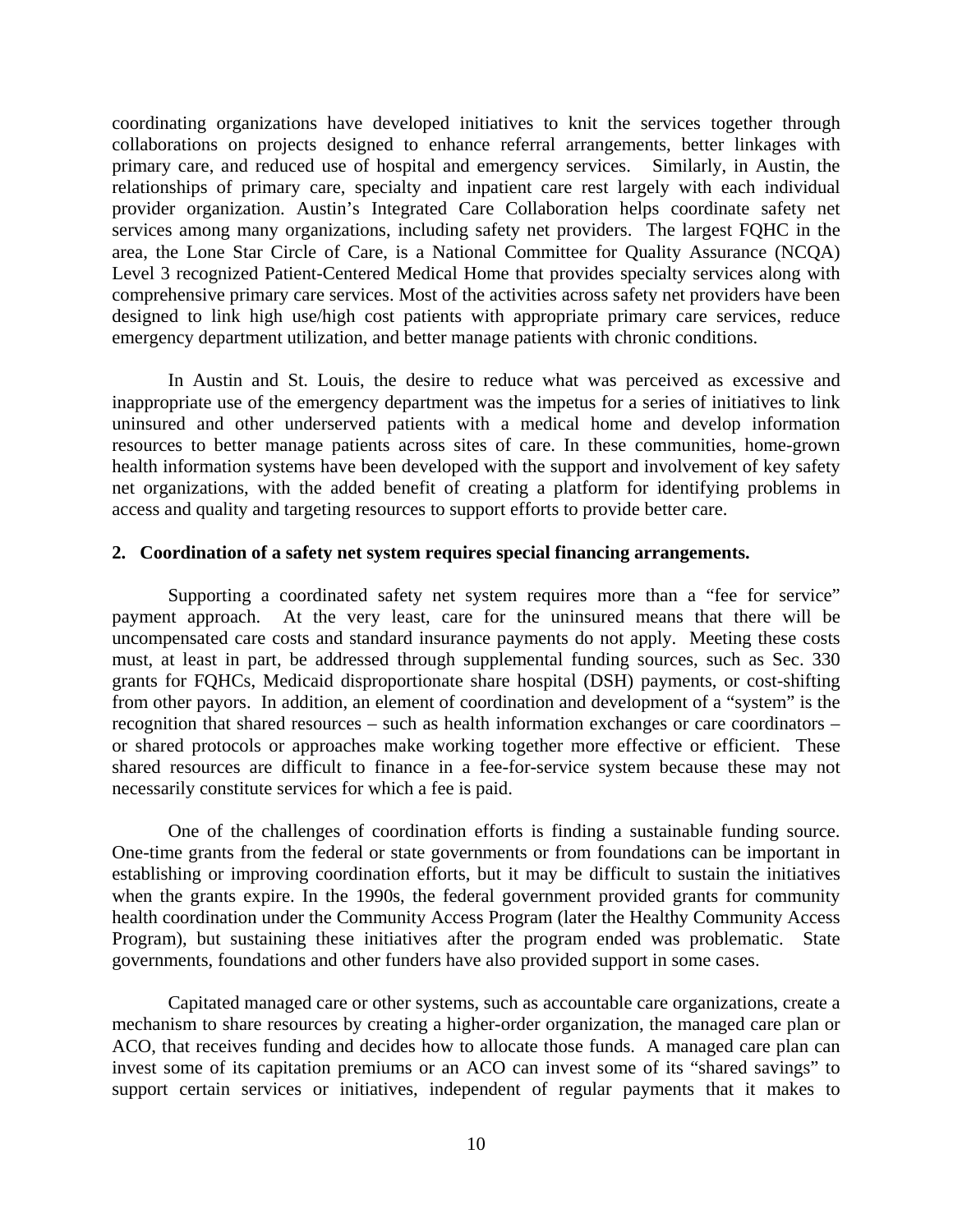individual providers. In four of the six communities, safety-net-based managed care organizations have been formed: Brooklyn (HealthPlus), Indianapolis (MDwise), Marshfield (Security) and San Francisco (San Francisco Health Plan). For example, the San Francisco Health Plan helped provide funding to extend the eReferral system (discussed below) to its safety net system providers and to develop various quality improvement initiatives. MDwise uses performance-based incentives to encourage better quality among its contracted systems. The Marshfield Clinic participated in the Medicare Physician Group Practice Demonstration Project, a precursor to Medicare ACOs, and clinicians reported that it was easier to initiate certain projects if they could assure managers that the projects would save money and lead to higher "shared savings." For example, development of an anticoagulation service clinic required an investment but helped reduce hospitalizations.

San Francisco used a novel funding source to support coverage for uninsured adults. In 2006, the City of San Francisco passed an ordinance requiring employers with more than 20 employees to spend a minimum level for health benefits for their workers; those that did not spend this much for insurance premiums or related benefits instead contributed funds to help fund the Healthy San Francisco Program, which provides health coverage to uninsured adult residents with incomes below 500 percent of the poverty line. There are sliding scale premiums (\$0 for those below the poverty line, up to \$450 for those above 400 percent of poverty) and \$10 copayments. Healthy San Francisco members may receive medical services at the designated safety net clinics and San Francisco General Hospital. The San Francisco Health Plan administers the provider network.

Both Lutheran in Brooklyn and Marshfield essentially include FQHCs as part of larger vertically integrated health systems, which creates other ways to share financial resources. A distinction here is that, under current federal rules, FQHCs must be independent nonprofit organizations which have a community-based board and the executive director must not be an employee of another organization. The FQHCs at Lutheran and Marshfield were founded quite early, before federal rules required FQHC independence, and both began as components of a larger system. The FQHCs had to attain some level of independence under current federal rules, but remain affiliated with the broader medical systems. For example, as mentioned above, Marshfield is effectively a "virtual" FQHC and all of its clinicians are employees of the Marshfield Clinic; there is only one official employee of the FQHC: the executive director and all FQHC services are provided contractually by employees of the Marshfield Clinic. It would be very difficult for other FQHCs to replicate this model, but there are other examples of systems that include FQHCs and hospitals, such as DenverHealth and some FQHCs affiliated with Boston Medical Center. Many public medical centers combine both hospitals and community primary care clinics as vertically integrated systems; while their clinics may not qualify as FQHCs, they may provide comparable services for needy populations.

In contrast, the providers in Austin and St. Louis did not have a common financing stream or organization. The external coordinating organizations (the Integrated Care Collaboration in Austin and St. Louis Regional Health Commission) had separate funding sources. The Integrated Care Collaboration used diverse funding sources through the years, including a Robert Wood Johnson Communities in Charge grant and a Healthy Communities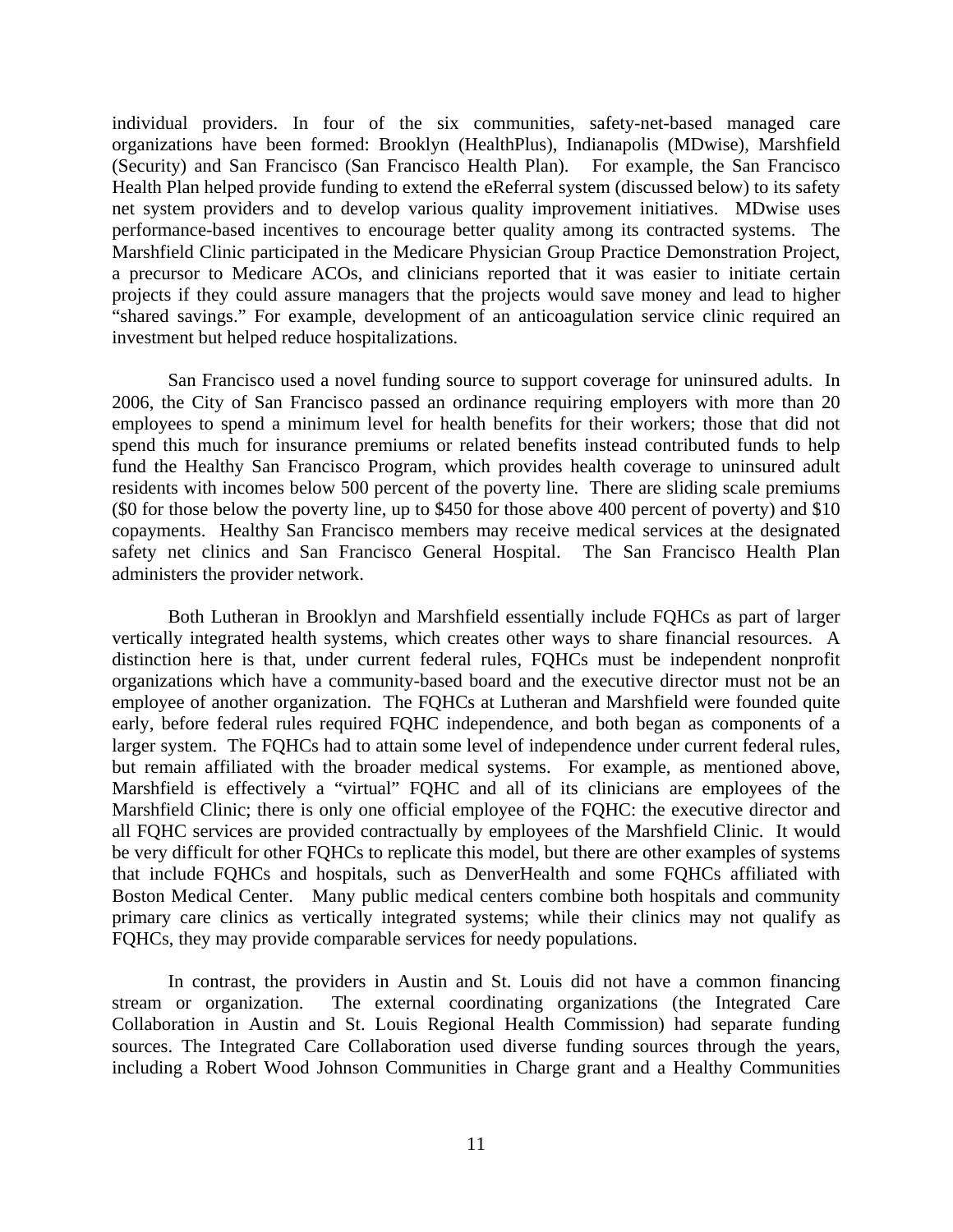Access Project (HCAP) federal grant. Today, it is funded by contributions from the member organizations and by revenues generated from some of its projects.

Funding for the St. Louis Regional Health Commission derives from a Medicaid Sec. 1115 waiver and effectively provides about \$25 million per year that had previously flowed to the closed public hospital, St. Louis Regional Medical Center. Those funds are instead used to spur other efforts to strengthen and improve the safety net and are used to support diverse projects, including the Integrated Health Network (IHN), which helps support a number of community health centers in the region, and Connect Care, a multispecialty clinic. (IHN was also funded by a federal grant from the Health Resources and Services Administration.) The financing of the Commission is tied to the Medicaid waiver. The Centers for Medicare and Medicaid Services recently approved a modified renewal of the waiver, which will end the direct payment model to a health coverage model.

#### **3. A stronger underlying insurance system helps support safety net systems.**

As noted above, a large share of the patients receiving care at safety net facilities are on Medicaid or are uninsured. While providers are understandably concerned that Medicaid often underpays providers, Medicaid is nonetheless the financial mainstay upon which safety net providers rely. Safety net providers are willing to provide care for the uninsured, but uncompensated care is a financial drain and burden that limits their ability to provide care.

| <b>Comparisons of Medicaid Eligibility and Uninsurance Levels</b> |                          |                     |                         |  |
|-------------------------------------------------------------------|--------------------------|---------------------|-------------------------|--|
| <b>Community</b>                                                  | <b>State Medicaid or</b> | Percent of          | <b>Percent of State</b> |  |
|                                                                   | <b>Related Program</b>   | <b>County Under</b> | <b>Population</b>       |  |
|                                                                   | <b>Income Limit for</b>  | <b>65 Uninsured</b> | <b>Uninsured, 2009</b>  |  |
|                                                                   | Parents as               | $in2007$ (b)        | (c)                     |  |
|                                                                   | Percent of               |                     |                         |  |
|                                                                   | Poverty, $2011(a)$       |                     |                         |  |
| Austin, TX (Travis Co.)                                           | 26%                      | 25.0%               | 25.6%                   |  |
| Brooklyn, NY (Kings Co.)                                          | 150%                     | 17.0%               | 14.4%                   |  |
| Indianapolis, IN (Marion Co.)                                     | $200\%$ (d)              | 13.1%               | 13.2%                   |  |
| Marshfield, WI (Wood Co.)                                         | 200%                     | 8.2%                | 9.6%                    |  |
| San Francisco, CA (San Francisco)                                 | 106%                     | 17.0%               | 19.3%                   |  |
| St. Louis, MO (St. Louis city)                                    | 25%                      | 12.8%               | 14.0%                   |  |
| Kaiser State Health Facts, Medicaid Eligibility for Adults<br>(a) |                          |                     |                         |  |
| Census Bureau, Small Area Health Insurance Estimates<br>(b)       |                          |                     |                         |  |
| Census Bureau, Current Population Survey, March 2010<br>(c)       |                          |                     |                         |  |

(d) Under Healthy Indiana program, which has limited benefits.

In our June roundtable meeting of local representatives and national experts, a representative from St. Louis suggested that safety net providers in that city and in Austin may face larger challenges than in the other four communities because Medicaid (and related programs) income eligibility criteria are less generous than in California, Indiana, New York and Wisconsin. Thus, the gaps in insurance are larger, as seen in the table above, although corresponding uninsurance rates do not follow exactly the same pattern. By either standard,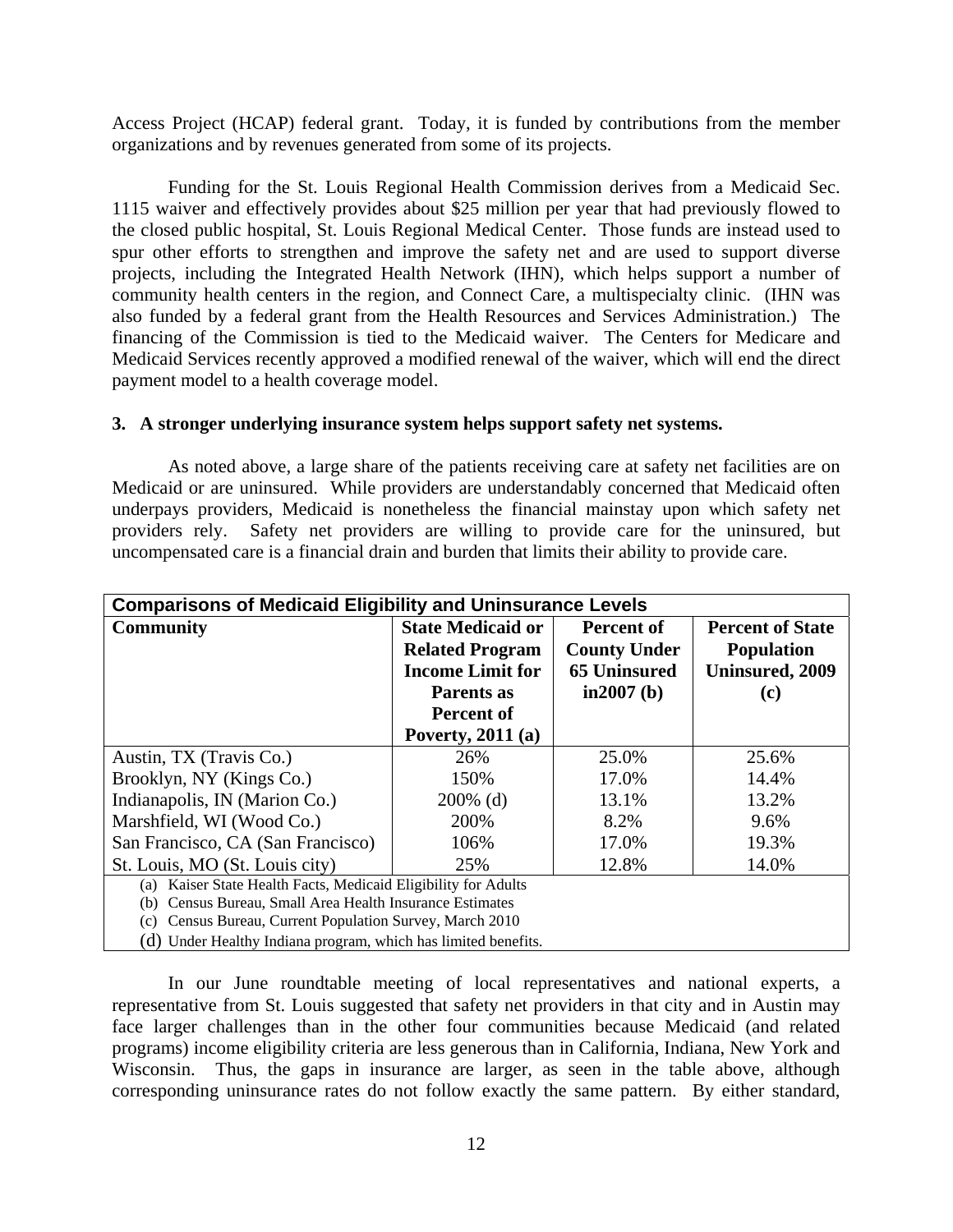Austin has larger gaps due to low Medicaid eligibility and high uninsurance rates, while Marshfield has fewer burdens.

The limits of Medicaid may have other effects on the scope of safety net services. The Family Health Center of Marshfield has been planning a major expansion of dental care and developing new dental clinics. However, if the state Medicaid program stopped covering adult dental care services (an optional service under Medicaid) because of budgetary concerns, it would be difficult to sustain this service.

 It is likely that more generous insurance eligibility and lower levels of uninsurance reduce the relative burdens of uncompensated care within communities. If so, then the insurance expansions planned under the ACA should lead to a reduction in uncompensated care burdens in most communities in the nation and may make it easier for safety net providers to form systems to coordinate care, since adults with incomes below 133 percent of the poverty line should all become eligible for Medicaid (except for certain immigrants). On the other hand, because of current federal and state budget pressures, there may be reductions in support for safety net providers, whether through changes in Medicaid or grant programs, which could work in the opposite direction. In all the sites we visited, program administrators were worried about the impact of potential budget reductions. Thus, while they were hoping for gains in coverage after 2014, when the ACA insurance expansions are implemented, they were more worried about cuts that may occur in the next year or so.

#### **4. Health information technology is an essential component of efforts to improve coordination.**

 All the communities were engaged in strengthening electronic data systems, particularly to help facilitate information sharing, both to share individual patients' data between clinicians, as well as for purposes like quality monitoring. Because of the passage of the HITECH Act in 2009 and the availability of Medicaid and Medicare incentives for meaningful use of electronic health records (EHRs), health care providers across the nation are investing in EHR systems and upgrades. A differentiating feature of initiatives in these communities is that they are part of a strategy to use common or shared systems across providers who serve uninsured and underserved community residents. In systems that lack electronic data sharing, providers must rely on older systems, such as faxing copies of patient records back and forth and telephone calls from one office to another, or they simply lack data about a patient's history or current treatment plan. The inability to efficiently share data can lead to poorly coordinated care, leading to a higher risk of gaps, redundancies or even conflicts in treatment plans. The ability to pool data also enables providers to analyze patterns of care for patients (e.g., using patient registries), for quality monitoring or to help determine ways to reduce unnecessary emergency department use.

Marshfield Clinic has been a pioneer in EHR systems; it began developing them about 30 years ago, and now uses its internally-developed EHR system, called Cattails, which has been certified by the Office of the National Coordinator. The EHR supports over 80 specialties and includes clinical and practice management tools designed by physicians with a dashboard user interface that is widely cited for its ease of use. Among its special features are the alerts for providers when their patients are overdue for recommended preventive or chronic disease care,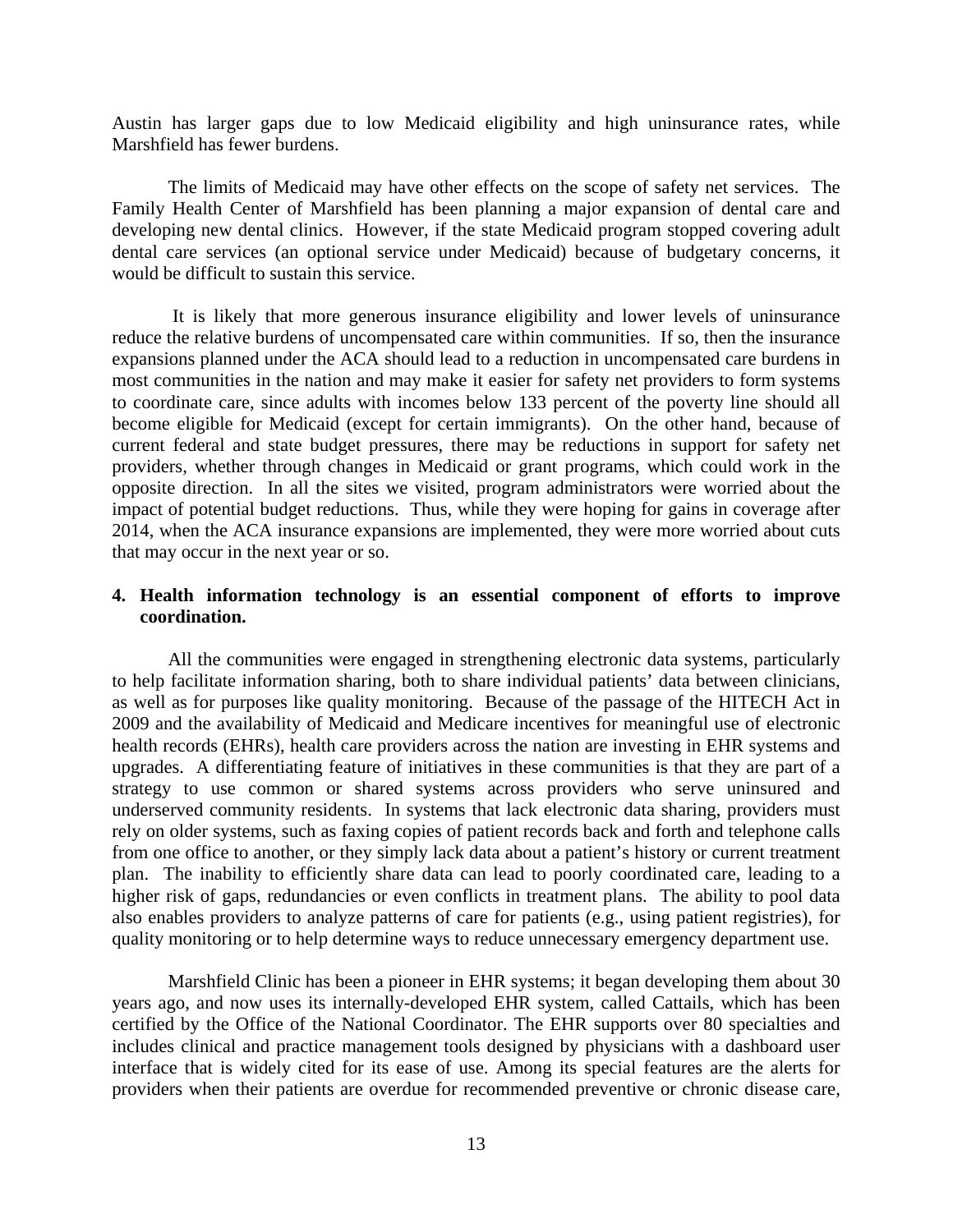and a dental component that allows data to be used for both dental and medical care purposes. Since Marshfield Clinic physicians include primary and specialty care services, both ambulatory and inpatient, the same system is available across the continuum of care. A local hospital system (Ministry Health Care) has purchased Cattails to help ensure compatibility. Marshfield Clinic also has an extensive quality improvement and research effort – including bioinformatics -- and uses its data systems as a platform for quality improvement and research. Since it has been using EHRs for 30 years, it has built a unique longitudinal research data base for medical and population health research.

In Brooklyn, clinicians faced familiar challenges. The FQHC and hospital use two different EHR systems (eClinicalworks for the FQHC and Vista for the hospital). Yet other systems are used for dental and behavioral care. Nonetheless, clinicians can access both to check the information about their patients. The Brooklyn Health Information Exchange is an independent project that is developing a broader health information exchange in the New York area, which can further facilitate communications.

In Indianapolis, most of the integrated health systems that operate under MDwise have developed shared EHR systems that are used to facilitate communications between primary and inpatient services within each system. Wishard Health Services, the public hospital, has developed a new HIT system called Relay Health, which allows real-time communication between patients, ambulatory care provides, and hospital providers. The system alerts primary care providers of the status of their patients' emergency department, inpatient and outpatient visits. The system also allows providers to share referral reports, pharmacy and medication information, and lab reports. However, the FQHCs do not have access to this system because they are affiliated with different hospitals, so when they refer uninsured patients to Wishard they cannot access Relay Health. Providers rely on the Indiana Health Information Exchange (IHIE), a broader health information network, to obtain data on patients who may see providers outside of their system. IHIE translates electronic health records between health care systems and is critical to ensuring that when patients travel between system, so do their medical records. The major limitation of IHIE, however, is that it does not operate on a "real-time" basis. The delay in information transfer can mean that providers may not have the most-up-to date information on their patients' medical events. However, the system tries to overcome this limitation with frequent transmissions of data into the warehouse. The other limitation is that its network extends only as far as participating providers; medical records from unaffiliated providers are not included.

In San Francisco, an important accomplishment was the development of eReferral, an electronic referral system used by primary care providers (including the FQHCs and public clinics) with specialists in the San Francisco General Hospital. The system was developed by physicians at San Francisco General who realized that many of the patients referred to specialists could be handled at the primary care level, while others still needed further diagnostic testing before a specialty consult would be productive. The eReferral system permits a rapid, electronic consult between the primary care clinician and a specialist who can screen referrals to give basic advice to the primary care clinician about patient care or further testing, and to expedite appointments for those who need to see a specialist soon. This helped reduce the number of patients who needed referrals and reduced waiting times (although there may still be a lengthy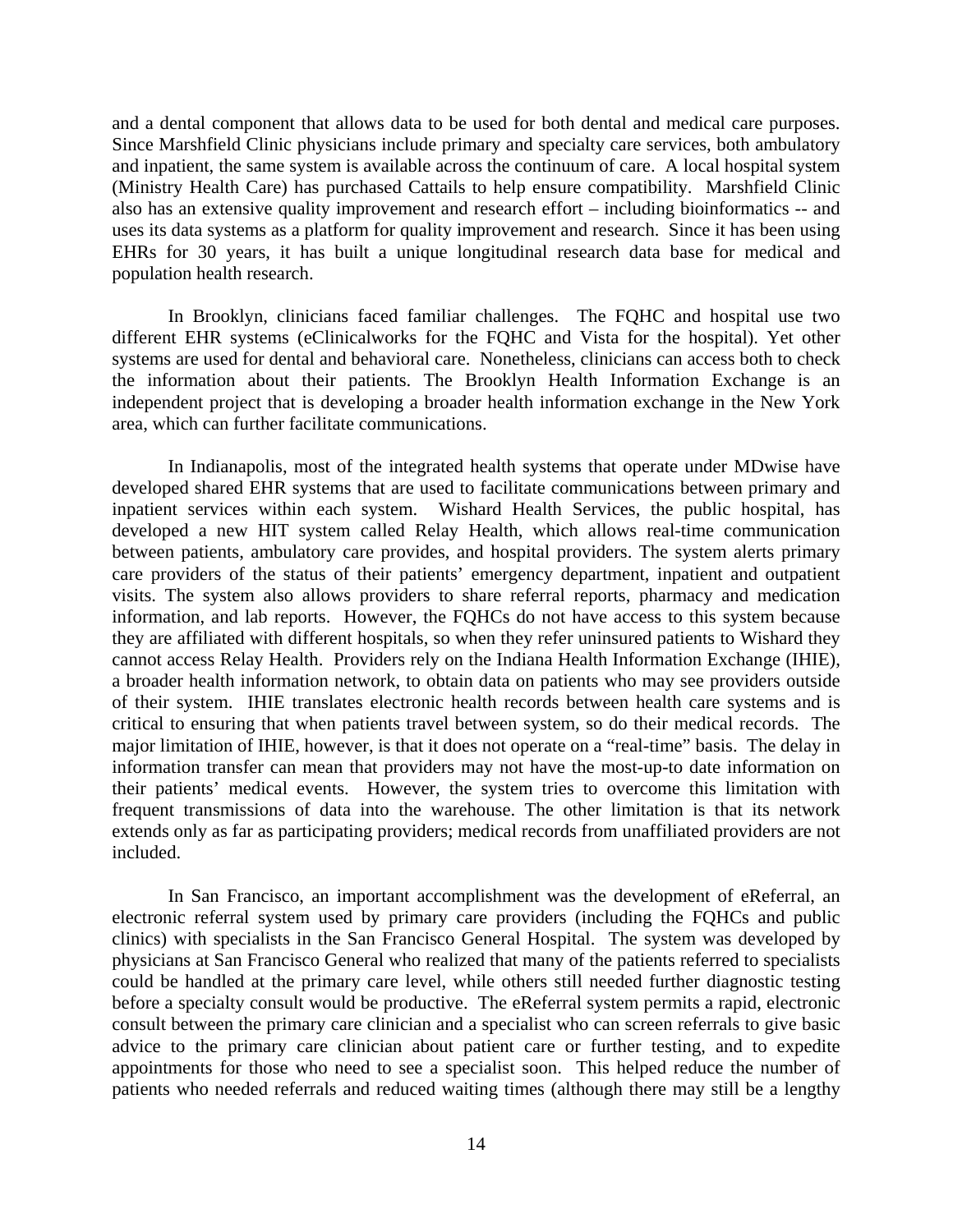delay for some specialties). In addition, the Department of Public Health made sure that the hospital's electronic patient records can be accessed by safety net primary care clinics, although they are easier to access for clinicians in the public clinics than in the FQHCs. While access to the system is less convenient for FQHC clinicians, it is nonetheless accessible to them.

Austin's Integrated Care Collaboration operates the ICare system, which focuses on improving care coordination and decreasing high cost utilization of services among safety net populations. ICare is a clinical and demographic data repository of information about health care access and use by approximately one million uninsured and publicly insured residents of Central Texas. Patient records can be linked across more than 70 sites of care by medical record number, enabling analysts and users to create reports on patient utilization, diagnoses, use of medications, by coverage or funding program. So far, the data base has been used on a retrospective basis for data analysis; there is typically a lag of 12 to 18 months between the date of a patient's utilization and the time the data are accessed. However, ICare is planning efforts to transform the database to allow real-time patient information to support care coordination, patient management and efficient resource utilization.

The St. Louis Regional Health Commission has established an Integrated Health Network (IHN) to serve as a trusted broker for safety net ambulatory care providers, organizing its work around projects aimed at improved care coordination, service integration and sharing best practices. In turn, the IHN has worked with its safety net community partners to create the Network Master Patient Index, a health information exchange that includes patient information from five FQHCs, seven hospital emergency departments, a multi-specialty clinic that serves uninsured residents (ConnectCare), and the county Department of Health clinics. It will eventually enable members of the system to pull up patient records and will include a secure messaging system that lets clinicians know when lab results are ready or if their patient had an emergency department visit. This electronic data system is designed to reduce non-emergent use of the emergency department, eliminate redundant laboratory or other diagnostic tests and enhance real-time communication across providers.

All of these functions are also a key part of care coordination in the other communities profiled in this report. The activities in Austin and St. Louis are noteworthy in that they have been built on safety nets that are otherwise not highly integrated. They serve as examples of communities that have created data systems through third party organizations that use patient information from multiple providers to offer coordination tools and strategies to improve care for their populations.

Even with these advances, safety net providers face challenges ahead in meeting requirements associated with meaningful use under the HITECH Act and some of the current systems need to be revised to meet the new standards.

**5. Patient-centered medical home approaches are widely used, but the prospects for the formation of accountable care organizations are less certain. A promising approach may be to strengthen coordination approaches within Medicaid managed care.**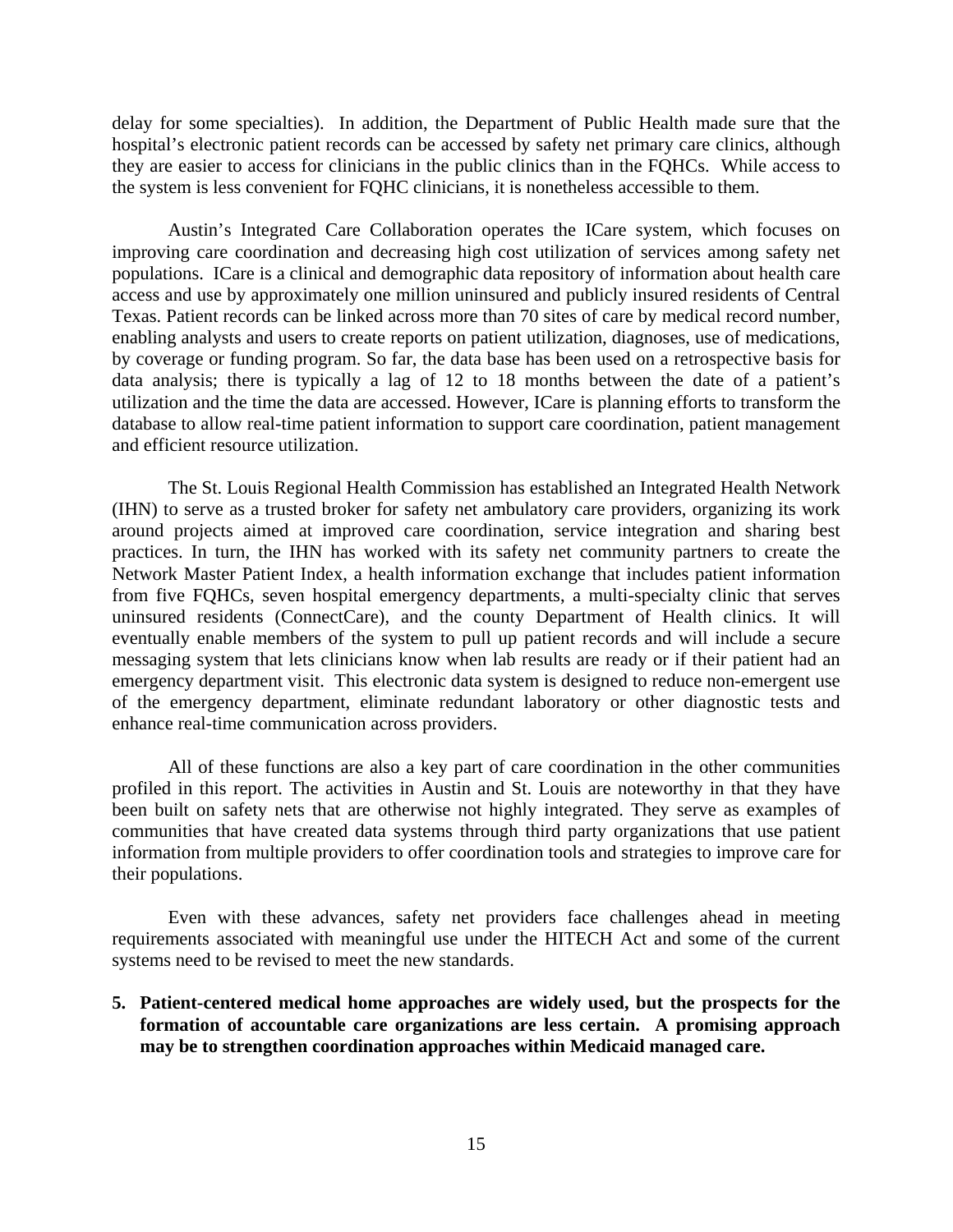In all the communities, there is a strong emphasis on patient-centered medical homes. For example, in Marshfield, Brooklyn, San Francisco, and St. Louis, uninsured patients receiving care in their systems are being linked to a primary care provider for medical home purposes and the systems are actively promoting patient-centered medical home systems. MDwise in Indianapolis, similarly, ensures that its Medicaid members are assigned to a medical home where care is managed and coordinated. Some of the primary care providers, such as Lutheran Family Health Centers, Marshfield Clinic and Lone Star Circle of Care, have already attained Patient Centered Medical Home recognition from the National Committee for Quality Assurance, while others are seeking it.

In many of the communities, a related ongoing effort was to develop better integration of medical and behavioral health care. Providers in these communities recognized that a significant share of the safety net patient population has both medical and behavioral health problems and, for example, were trying to assure that medical and behavioral health clinicians were co-located in order to facilitate coordinated care.

 As noted earlier, four of the six systems examined had formed Medicaid managed care organizations. As such, they already had developed formal, safety-net led organizations that were accountable for overall care of their patients and that had financial incentives to be more efficient. In this regard, they already had some of the structural elements that are associated with ACOs: overall responsibility and accountability for comprehensive patient care and financial incentives for efficiency. In fact, in Indianapolis, MDwise characterizes itself as an "ACO administrator" with several vertically integrated delivery systems.

The likelihood that these systems would develop Medicare ACOs appeared low. Our site visits occurred in early 2011, before the April issuance of the proposed Medicare ACO regulations or the November 2011 final rules. Some systems were interested in the potential of ACOs, but since they did not know what the ACO requirements would be, their actual plans could not be determined. By the time of our June meeting, the proposed rules had been released and it did not appear that any of the systems intended to form an ACO under those rules.

 There were a couple of major impediments to the formation of safety net ACOs under the April regulations. First, FQHCs were effectively barred from being counted as primary care providers under the April proposal, cutting off a major base of potential primary care patients needed to meet the criteria of the regulations. Second, providers were concerned about the high level of investments they might need to make to upgrade services to meet the ACO standards, particularly since they could be at risk if projected costs ended up being higher than anticipated. On the other hand, some safety net systems, such as San Francisco, expressed interest in an alternative safety net ACO-type demonstration project with more flexible arrangements, under the auspices of the Centers for Medicare and Medicaid Services.

 The Centers for Medicare and Medicaid Services substantially modified the rules, when it issued the final Medicare ACO regulations on November 2, 2011 and addressed many of the comments raised in the rulemaking process. The final rules permit FQHCs to form ACOs or to be included as primary care providers under broader ACOs. In addition, the final regulations relaxed some of the requirements for ACOs, which should make it less formidable to form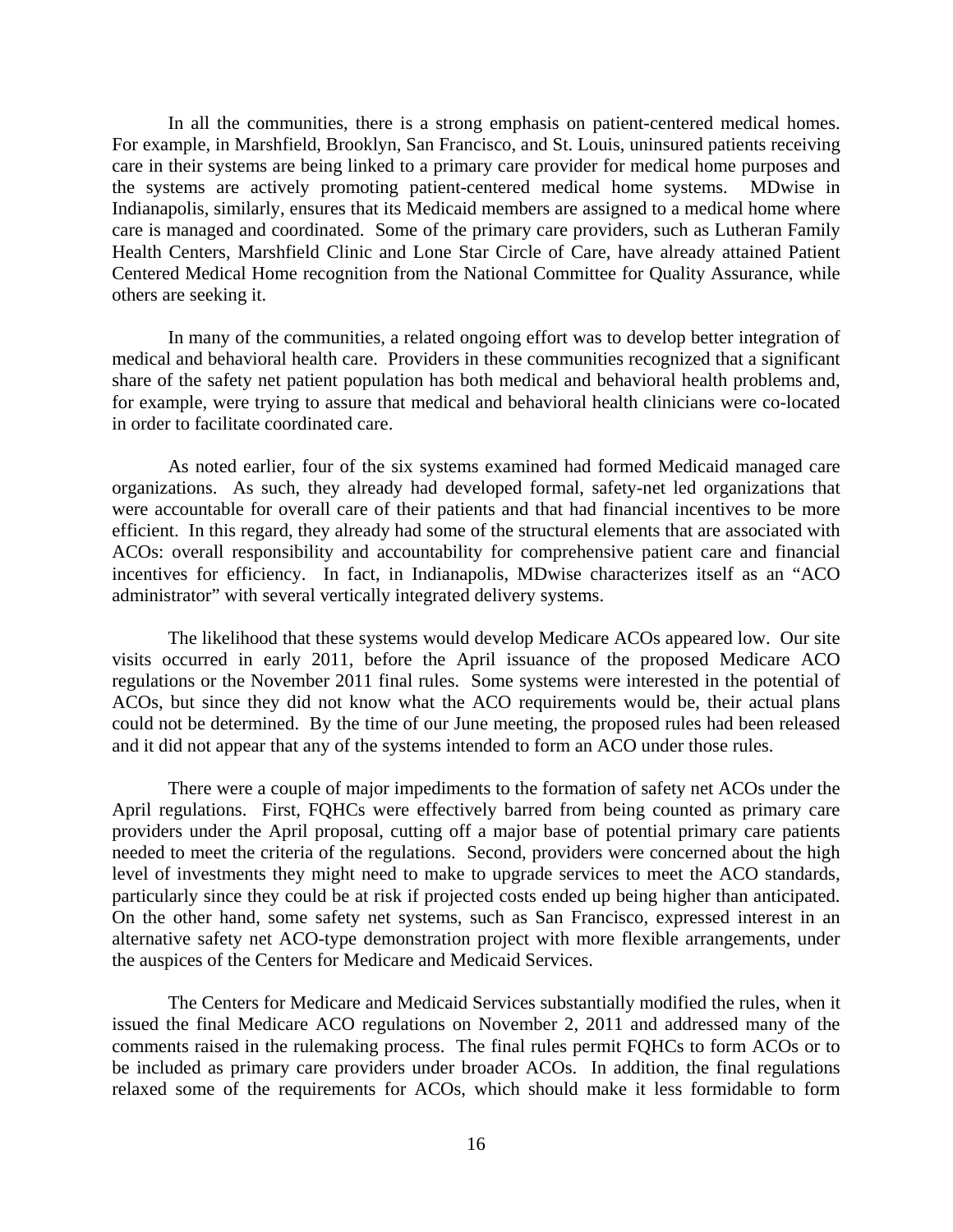ACOs. Finally, the final rule permitted an option in which ACOs are not at risk for losses, at least in the first three years, which also mitigate some concerns. Even so, it is still not clear of the extent to which ACOs will be formed. Marshfield Clinic, which had participated in the Physician Group Practice (PGP) demonstration project that was a precursor to ACOs, elected to participate in a PGP Transition Demonstration Project in August.<sup>3</sup>

 It may be expedient to consider new approaches to strengthening Medicaid managed care to try to achieve many of the same quality, coordination and efficiency goals of ACOs. Managed care organizations already exist, already have strong financial incentives to limit costs and include quality measurement and improvement such as the use of HEDIS standards. Even where it may be difficult to improve every component within a Medicaid managed care plan, it may be possible to foster improved performance within components of the plans and to create systems that will encourage many of the participating providers to improve coordination. As seen in examples like MDwise, it is possible to have ACO-like organizations within a capitated managed care structure.

## **Conclusions**

 $\overline{a}$ 

In these six communities, as in many communities across the nation, there were efforts to improve the coordination and integration of services for safety net patients. The extent and approaches to coordination varied widely, although we identified three prototypes:

- Collaboration using coordinating organizations
- Use of Medicaid managed care as a lever for coordination
- Formation of highly integrated delivery systems

These approaches are not necessarily static; systems can evolve over time. Neither are they mutually exclusive: the two integrated delivery systems (Marshfield and Lutheran) also had formed their own managed care plans and one of the managed care plans (MDwise) included multiple integrated delivery systems under its umbrella.

For safety net providers, coordination of care includes an important dimension that is absent from discussions of care coordination for mainstream health care providers or for patients insured by Medicare or private health insurance: access to the continuum of care. Discussions of care coordination for Medicare and privately insured patients assume that they can readily access primary, specialty and inpatient care, but problems can occur if the transitions between care are not adequately coordinated or if care is inefficient as when health care concerns are not appropriately managed at the primary care level or the ambulatory specialist level and result in unnecessary emergency department or inpatient care. Care coordination assumes that there is care to be coordinated. If patients lack access, then issues of coordination may be moot.

Patients who are covered by Medicaid or who are uninsured often have difficulty accessing care because many providers are less willing to treat uninsured or Medicaid patients.

<sup>&</sup>lt;sup>3</sup> Press release. "Marshfield Clinic Chooses to Participate in CMS Project." Marshfield Clinic. Aug. 8, 2011.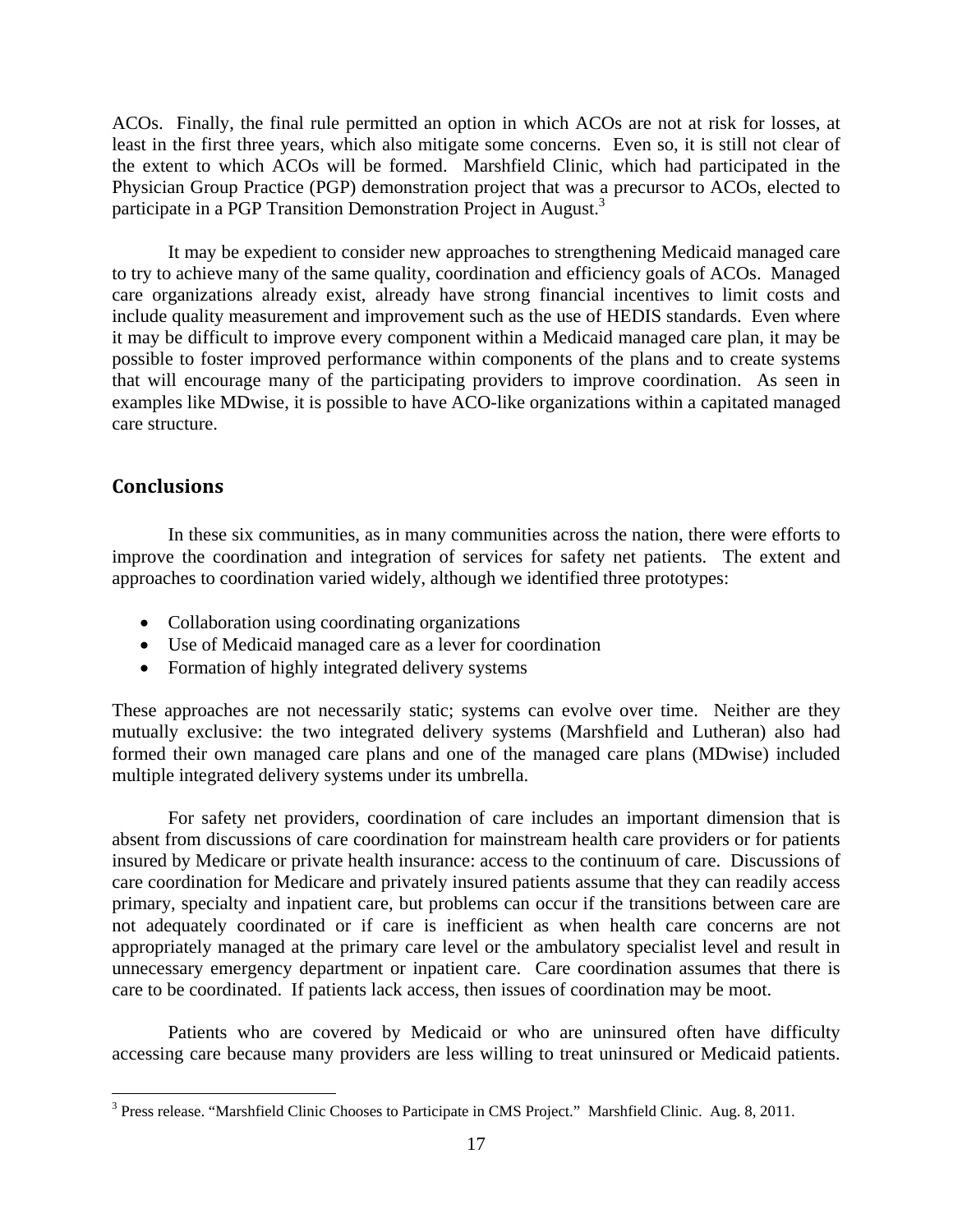There may be particular problems obtaining timely access to specialty care. While FQHCs and other community clinics may make primary care more accessible for low-income patients, they often lack specialty care. In many cases, the pool of specialists comes from specialists who are participants in Medicaid managed care plans or who are affiliated with safety net hospitals.

 In some communities, there are already structures that can facilitate coordination and access across different levels of the care continuum. The most common among these are Medicaid managed care plans. In some of the communities, we identified nonprofit safety net health plans, typically organized by safety net providers. These sometimes included vertically integrated health delivery systems, with strong coordination of primary care clinics, specialists and hospitals for their Medicaid members. The managed care organizations provide a framework for coordination across providers and can also provide some financial resources to help fund coordination activities or to create incentives for better performance. In many cases, the existing delivery systems already function in ways that are conceptually similar to ACOs, although they do not follow the Medicare ACO model and operate within managed care systems. In other communities, external organizations were formed by coalitions of providers to help coordinate activities in areas of shared interest. This approach can encompass a larger array of organizations, but is generally not as strong a structure, since its abilities are limited by the scope of the shared interests of the members and the funding available to the organization.

 The systems in all these communities were trying to develop or strengthen patientcentered medical homes, in some cases even for uninsured patients. The FQHCs and other community clinics served as the primary care base for patients, but also sought to coordinate care with other local providers and to monitor overall care for their patients. In some cases, the systems were also trying to expand the scope of care provided at the primary care level, seeking to integrate or at least co-locate behavioral health or dental care services in the primary care clinics, because of the level of need for these services among their patients.

However, it does not appear that any of these safety net systems are prepared to form Medicare ACOs at this time. Though there was often interest in the general concept of accountable care organizations and integrated delivery systems and in the feasibility of some type of safety net ACO demonstration project to be established by the Innovation Center at the Centers for Medicare and Medicaid Services, the extent to which safety net ACOs will be formed remains unclear. The Marshfield Clinic, which already participated in the ACO precursor, the Physician Group Practice demonstration project, is continuing in a special transition project just for those in that project. The status of safety net ACO demonstrations or of Medicaid ACOs remains unclear, although a number of states are discussing establishing ACO-like structures.

 All these communities view health information technology as an essential tool for improving care coordination, but this requires sharing the same EHR systems or having an interoperable health information exchange system. The best approach occurred in situations in which the relevant providers all used the same EHR systems and could readily access each others' records. Some systems were able to attain high level performance that went beyond simply sharing medical records, sending messages to providers, for example, when their patients scheduled, completed or missed an appointment with an affiliated provider or if they did not pick up their prescription on a timely basis. In some cases this was not possible, but providers could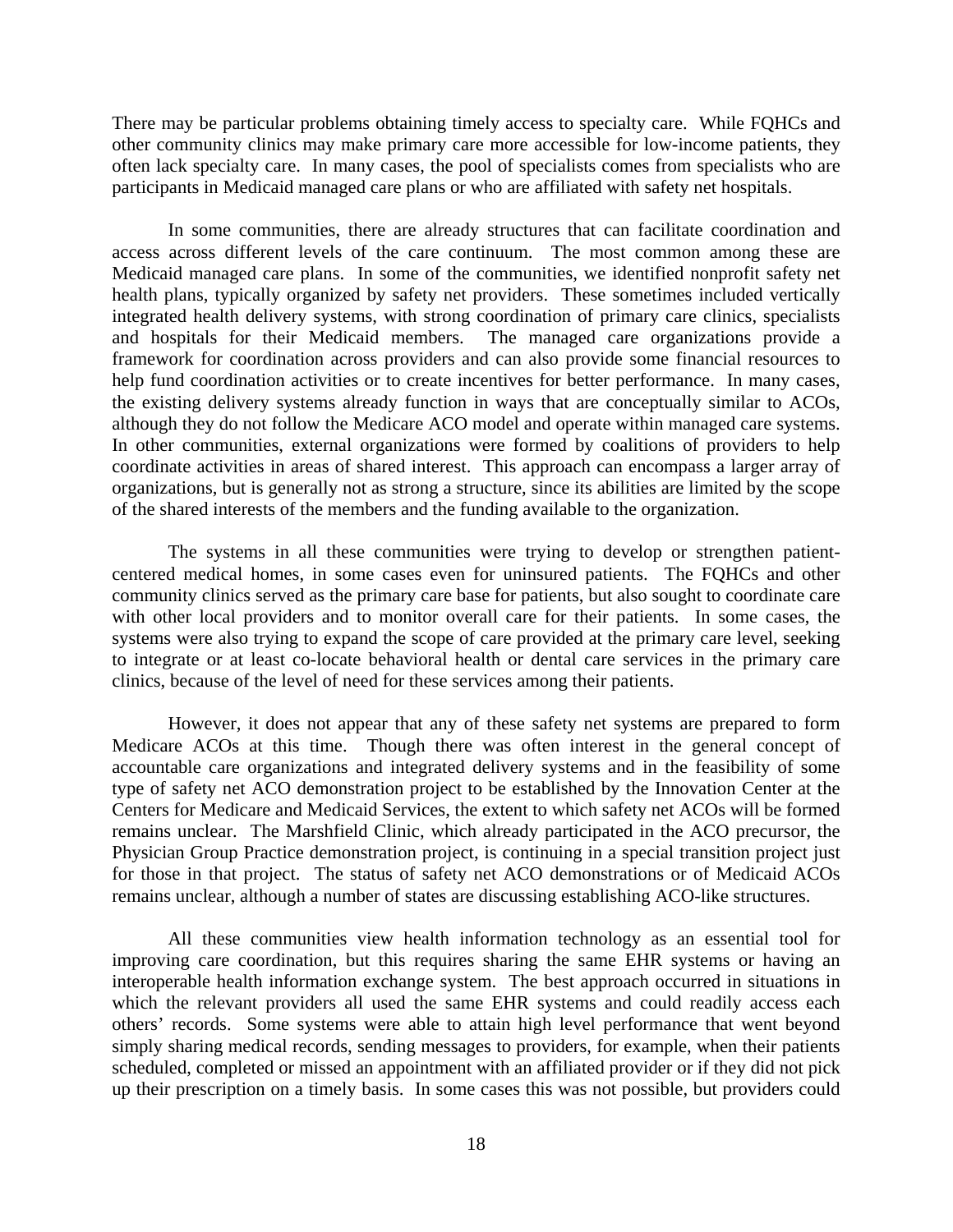grant access to at least portions of their systems to other providers. While the records were not completely integrated and it was more difficult to log in to two separate systems, this option still provided a means of sharing data, even if it was not entirely convenient. Some communities were developing broader health information exchanges, where data from many providers' systems could be pooled into a consistent format. For now, these systems still acted as retrospective data warehouses, which could be used for analysis, but did not provide real-time access to multiple providers' records. Even so, these analyses were proving helpful in identifying patterns where care could be improved and monitoring progress over time. But these systems are trying to develop more of a real time capability, which may make them useful for ongoing care and information sharing about individual patients. In some cases, HIT services were improving coordination through mechanisms separate from EHR systems. For example, San Francisco's eReferral system was helping primary care clinicians and specialists communicate rapidly about patient referrals, expediting the referral process and helping primary care physicians provide more services in the primary care setting.

 A final lesson is that it is important to distinguish between the financing systems that can facilitate coordination or integration and the operational aspects of coordination. Some health policy experts believe that establishing a new financing structure, such as ACOs or capitated managed care, will automatically lead to coordination, just as other systems, such as fee-forservice payments inherently make coordination impossible. Our perception was that financing arrangements, like capitation for managed care or shared saving for ACOs, can facilitate coordination, by creating better incentives for coordinated and efficient care and by creating a pool of funds (the capitation or the shared savings) that can be used to target resources to activities that promote coordination.

Financing systems do not, in and of themselves, lead to better coordination. While many care plans take active steps to improve coordination among their participating providers and to improve quality, there are also many that effectively operate as discounted fee-for-service systems and have been unable to significantly improve performance among their providers. Conversely, even when they operate in fee-for-service environments, a number of health care facilities take steps work with their other local counterparts to improve coordination, despite the lack of direct financial relationships. Financing systems can promote coordination, but are not sufficient by themselves.

 Actual coordination of care requires detailed operational changes, the development of relationships across different providers, and continuing renewal and innovation. These changes can be made even in a fee-for-service system and even for uninsured patients for whom no payments are received. Key ingredients for these operational transformations are leadership from within the safety net systems and a commitment to work to improve services for patients. Similarly, federal or state policies can promote better coordination or create barriers, but actions ultimately require commitment and change at the local level, both from institutions and from clinicians within the facilities.

 The implementation of the Affordable Care Act could make it easier for safety net providers to coordinate care and creates some additional incentives to do so. As Medicaid expands and the number of uninsured people falls, beginning in 2014, uncompensated care costs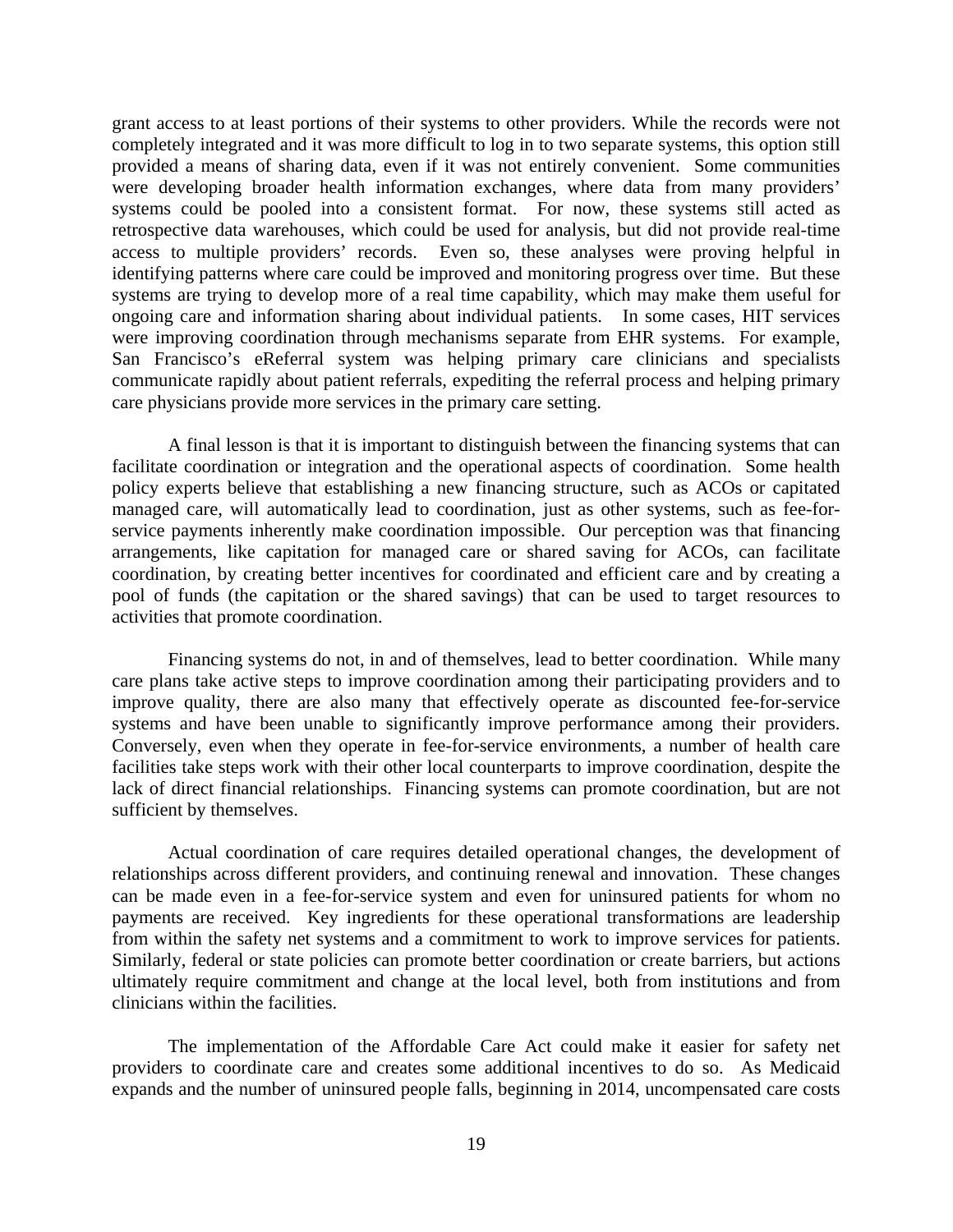ought to decline. In addition, to the extent that more people will be enrolled in Medicaid, this will increase the incentives for the creation of more Medicaid managed care plans and may create more opportunities for the formation of ACO-like structures. Even now, many states are planning major Medicaid expansions. Safety net providers will need to provide care to millions more newly insured patients and they will need to find better ways to provide efficient and coordinated care. Investments and initiatives to form better coordinated and integrated safety net systems could have significant payoffs in a few years.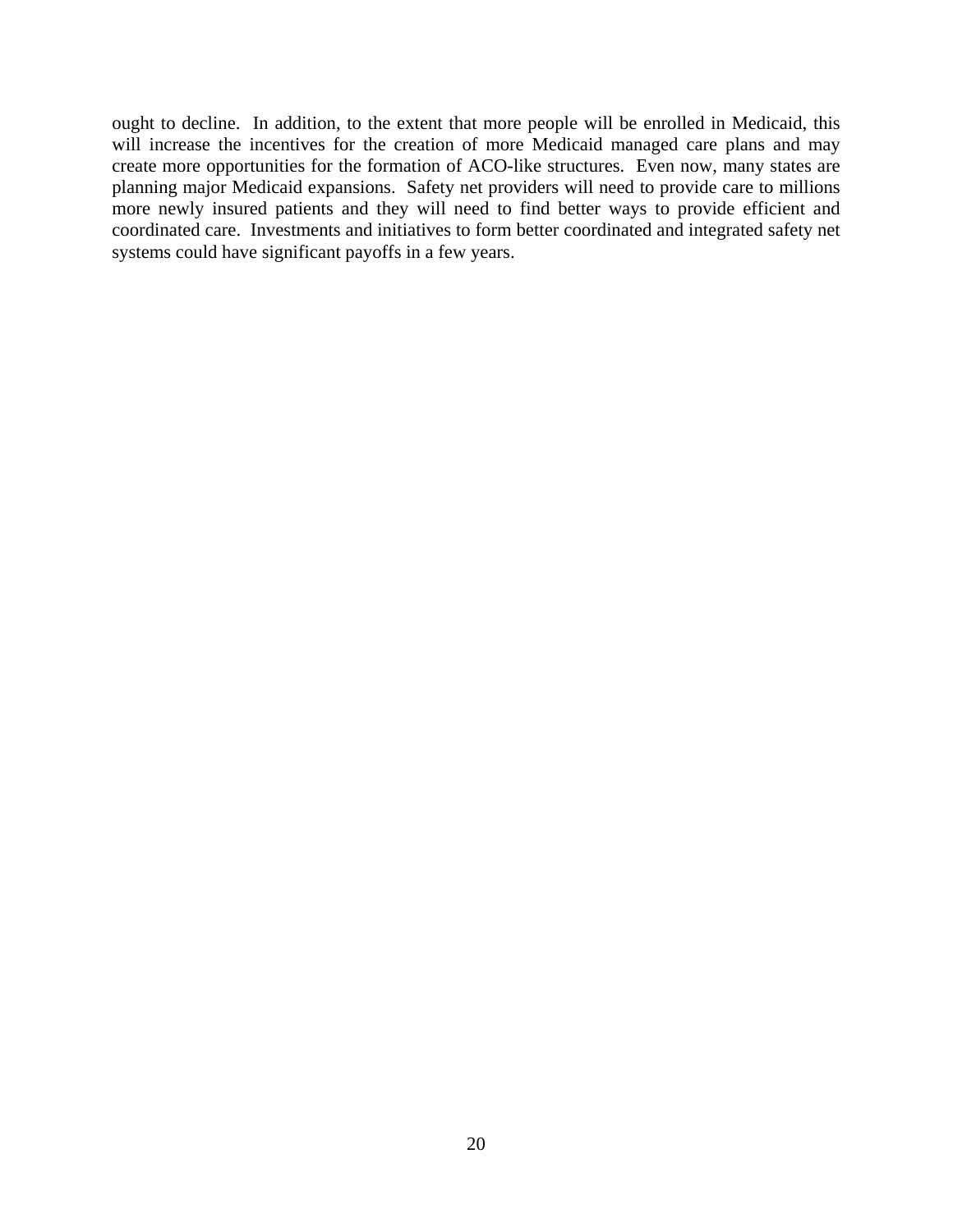# **Appendix: Case Studies**

## *Case Study: Austin, Texas*

#### **Background**

Texas' state capital and home of the University of Texas, Austin is part of Travis County and constitutes about 75 percent of the county's total population. With 966,000 residents in 2009, Travis County has experienced a 19 percent increase in population since 2000. One-third (32.4 percent) of the population is Hispanic or Latino, 8.4 percent are Black or African American and 5.3 percent are Asian. Austin's median household income (\$50,236) is similar to that of the nation as a whole, but its poverty rate (17.5 percent) is above the U.S. average (13.5 percent).<sup>4</sup>

Austin is home to a health information exchange (HIE) called the ICare system; its focus is on improving care coordination and decreasing high cost utilization of services among safety net populations. Planning for the HIE began in 1997 with the creation of the non-profit Indigent Care Collaboration (ICC) and the strong participation of a broad group of safety net providers and other interested groups in the community. Shortly thereafter, ICC received grant funding from the Robert Wood Johnson Foundation's Communities in Charge project.<sup>5</sup> The work of the ICC has continued over the past decade through support from a HRSA Healthy Communities Access Program (CAP) grant<sup>6</sup> and since 2005 through a membership dues model representing some of the largest safety net providers in the area. In 2010, the ICC officially changed its name to the Integrated Care Collaboration, reflecting its emphasis on integration of care and a desire to spread the work of the group more broadly beyond indigent patients in the Central Texas area.

The ICC currently includes more than 20 participating organizations, representing hospitals, Federally Qualified Health Centers (FQHCs), mental health providers, the county health department and health care district, medical society, community-based organizations, surrounding county safety net providers and municipal organizations, academic partners, and foundations. The goal of the group today is much as it was when it was first formed – to address access, financing, and other barriers to high-quality health care for the uninsured, underinsured and otherwise vulnerable residents of Central Texas.

## **Current Initiatives**

 $\overline{a}$ 

The initiatives of the ICC, its HIE and related projects, have become more technologically sophisticated and targeted over the past several years, primarily reflecting the

<sup>&</sup>lt;sup>4</sup> US Census Bureau, Selected Characteristics in the United States: 2005-2009. American Community Survey. See: http://factfinder.census.gov. 5

<sup>&</sup>lt;sup>5</sup> Robert Wood Johnson Foundation, Communities in Charge Project. www.communitiesincharge.org. Grants could be used to create stakeholder groups with broad community participation that would design new delivery systems to manage care, provider prevention and early intervention, and integrate services across sites of care. 6

U.S. Health Resources and Services Administration. HRSA announces availability of \$40 million in CAP grants. Washington, D.C.; 2001 Feb 8.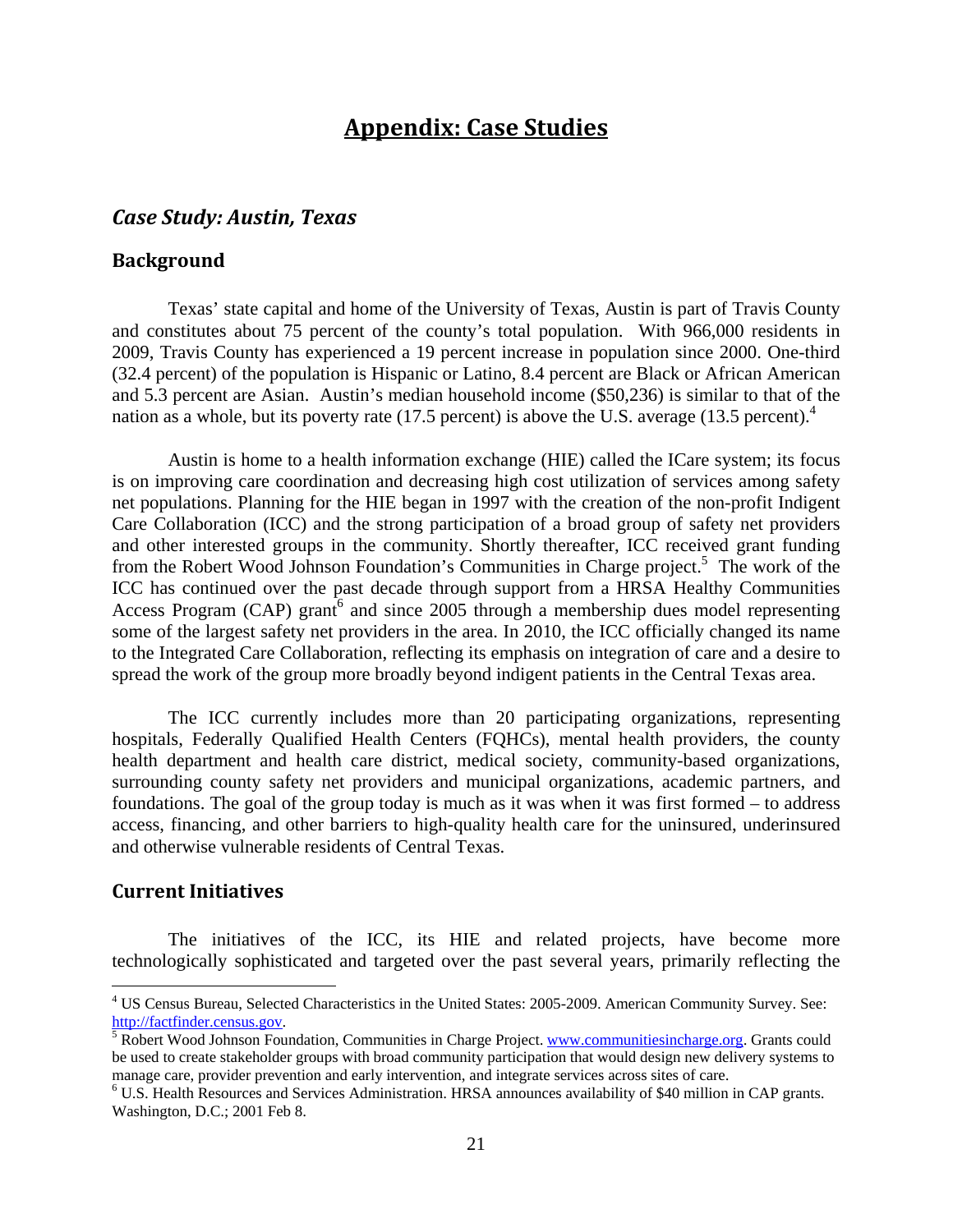mission and goals of the five governing, dues-paying members of the organization. The five governing members include: 1) Austin Travis County Integrated Care, a community-based mental health and disability service provider for adults and children in Travis County; 2) Central Health, a limited-purpose taxing district created by popular vote in 2004 to support the provision of health care for indigent residents of Travis County; 3) Lone Star Circle of Care, a large, multisite FQHC serving several counties in Central Texas; 4) St. David's Foundation, a philanthropic organization that supports safety net activities in the region and is affiliated with St. David's HealthCare, a 7-hospital system with sites across Central Texas; and 5) Seton Family of Hospitals, which includes major medical centers, community and rural hospitals, primary care clinics for the uninsured, as well as many other critical services for the Central Texas area. In 1995, the local public hospital, University Medical Center Brackenridge, was leased by the City of Austin to Seton, which assumed management and direction of hospital-based safety net care in the community. [Note: In December 2011, HHS announced that Seton Health Alliance, which is related to the Seton Family of Hospitals, would be one of 32 Pioneer Accountable Care Organizations for Medicare, which will be early adopters of the ACO approach. However, it does not appear that this is particularly related to safety net functions.]

#### **ICare**

For more than 10 years, ICare has served as a clinical and demographic data repository of information about health care access and use by uninsured and publicly insured residents of Central Texas. ICare contains information on approximately 1 million individuals and includes data for over 6 million encounters at 70 or more different sites of care. Patient records can be linked across care sites by medical record numbers, enabling ICare analysts and users to create reports on patient utilization, diagnoses, use of medications, by coverage or funding program.

ICare makes possible a number of care management programs to improve the quality and efficiency of health services for safety net populations. These programs draw on information obtained from ICare coupled with enhanced patient management strategies to reduce emergency department (ED) use and better manage individuals with chronic conditions. For example, the ICC Asthma Network uses ICare to identify patients with a diagnosis of asthma who have had at least one related emergency department visit. Eligible patients receive a follow-up call and are offered intensive in-home services by respiratory therapists who are certified asthma educators. Home visits include patient asthma education, an asthma trigger assessment, an individual care plan, help applying for pharmaceutical assistance, placement with a primary care physician, and periodic follow-up. According to representatives of the program, the asthma management pilot program has resulted in a 27 percent increase in the number of patients reporting no asthma symptoms for 90 days post-enrollment in the program, a 37 percent decline in ED visits, and a 63 percent decrease in hospital admissions. Seton has piloted a similar diabetes management program that has shown equally strong results. The ICC makes the asthma program available to all participating organizations at no charge to the patient or organization.

Similarly, Seton operates a High Alert Program that identifies patients with extremely complex behavioral health needs (using information from ICare) and creates highly customized care plans for future patient encounters with the goal of enhancing patient and staff safety.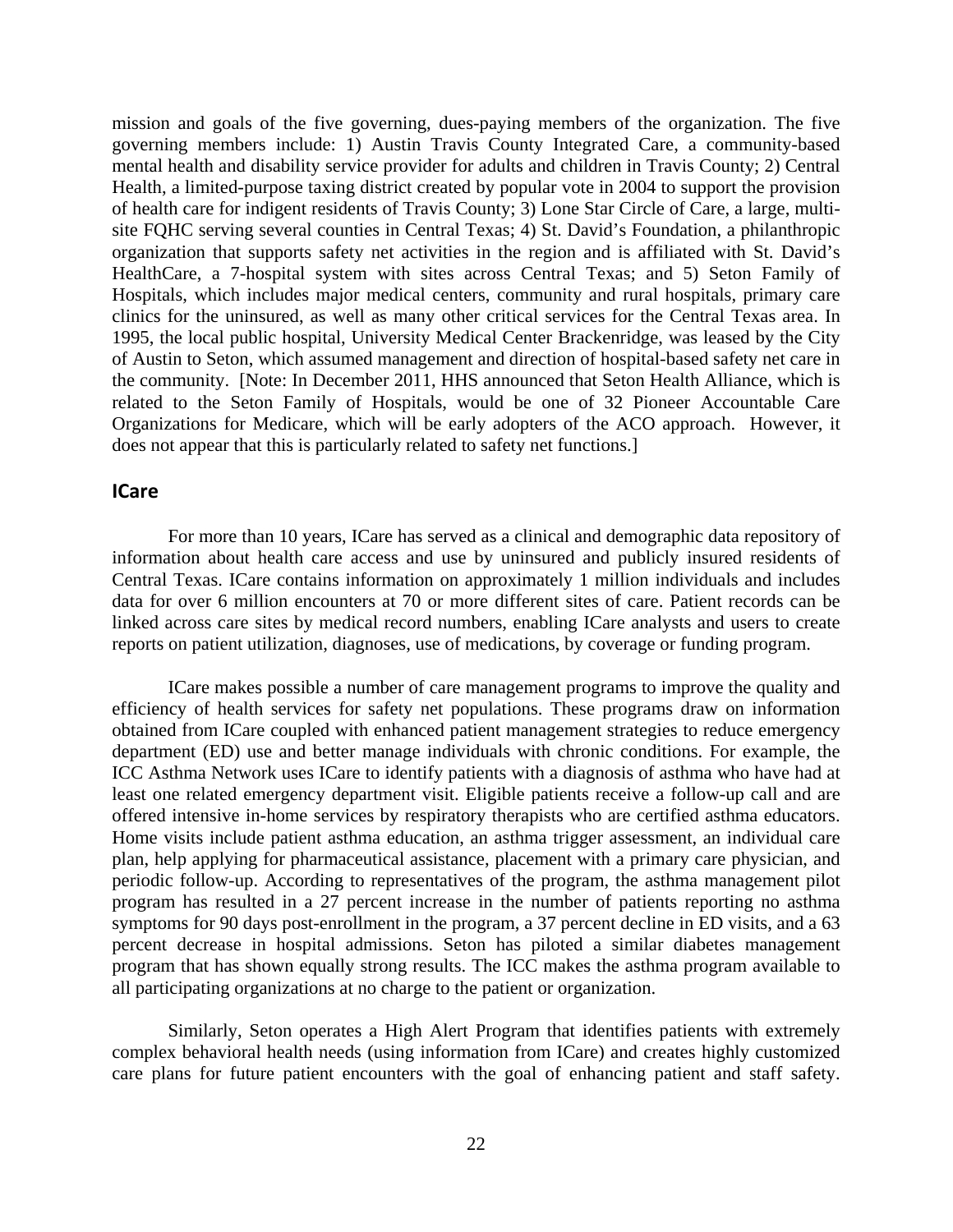Among patients classified as part of this program are people who are outliers in terms of high utilization of ED services, such as individuals with dozens of ED visits each year.

ICC analyzes utilization of patients who are not classified in the high alert program, but who are nevertheless at risk for poor care and high ED and inpatient services. ICare identifies utilization patterns of vulnerable patients by age, gender, use of outpatient care, and neighborhood, allowing specific targeting of interventions to increase use of health homes and identify strategies to keep patients out of the hospital.

ICare is an underutilized resource, with only about 2.3 percent of encounter information accessed for care management or other purposes.<sup>7</sup> ICare patient information is used by a variety of physicians, nurses, physician assistants, social workers, office staff and others primarily to determine patient prior use of health services. Like many earlier generation health information exchanges, ICare does not provide real-time data; rather, it reflects patient utilization up to approximately 12-18 months prior to the time the data is accessed. Not surprisingly, this has made use of the ICare data less timely and less useful. In practice, most physicians and other health professionals continue to rely on common routes of information transmission such as fax and email.

The ICC embarked on a major system redesign of ICare in 2010 to create an open source technology platform that could provide real-time patient information to support care coordination, patient management and efficient resource utilization. According to ICC leadership, the new system will enable users to achieve meaningful use standards. It should also lead to more widespread use of care coordination strategies.

## **Other ICC Products and Services**

 $\overline{a}$ 

ICC members have developed a program to help patients obtain and properly use medications**.** The PharmCare Program makes available a clinical pharmacist who rotates among different organizations' clinics, providing much needed pharmacy services for patients whose health depends on effective medication adherence. ICC participating organizations can also access an application to assist with patient prescription medication assistance. ICC uses MedData Systems applications to access applications for pharmaceutical manufacturers' pharmacy assistance programs for over 900 medications marketed by more than 100 drug manufacturers. ICC estimates that since 2004, medication savings (that would accrue to the health care organization as well as the patient) totaled over \$34 million.

One of ICC's governing members, Seton Family of Hospitals, has created a centralized screening and referral point that is available to all ICC members. Patients and staff can call a single help line for eligibility screening for a variety of public programs, including Medicaid and the Children's Health Insurance Program (CHIP). The help line assists with enrollment and also facilitates scheduling for appointments with physicians and other health professionals.

 $7$  Vest JR, Zhao HZ, Jasperson J, Gamm LD, Ohsfeldt RL. Factors motivating and affecting health information exchange usage. J Am Med Inform Assoc (2010). Doi:10.1136/jamia.2010.004812.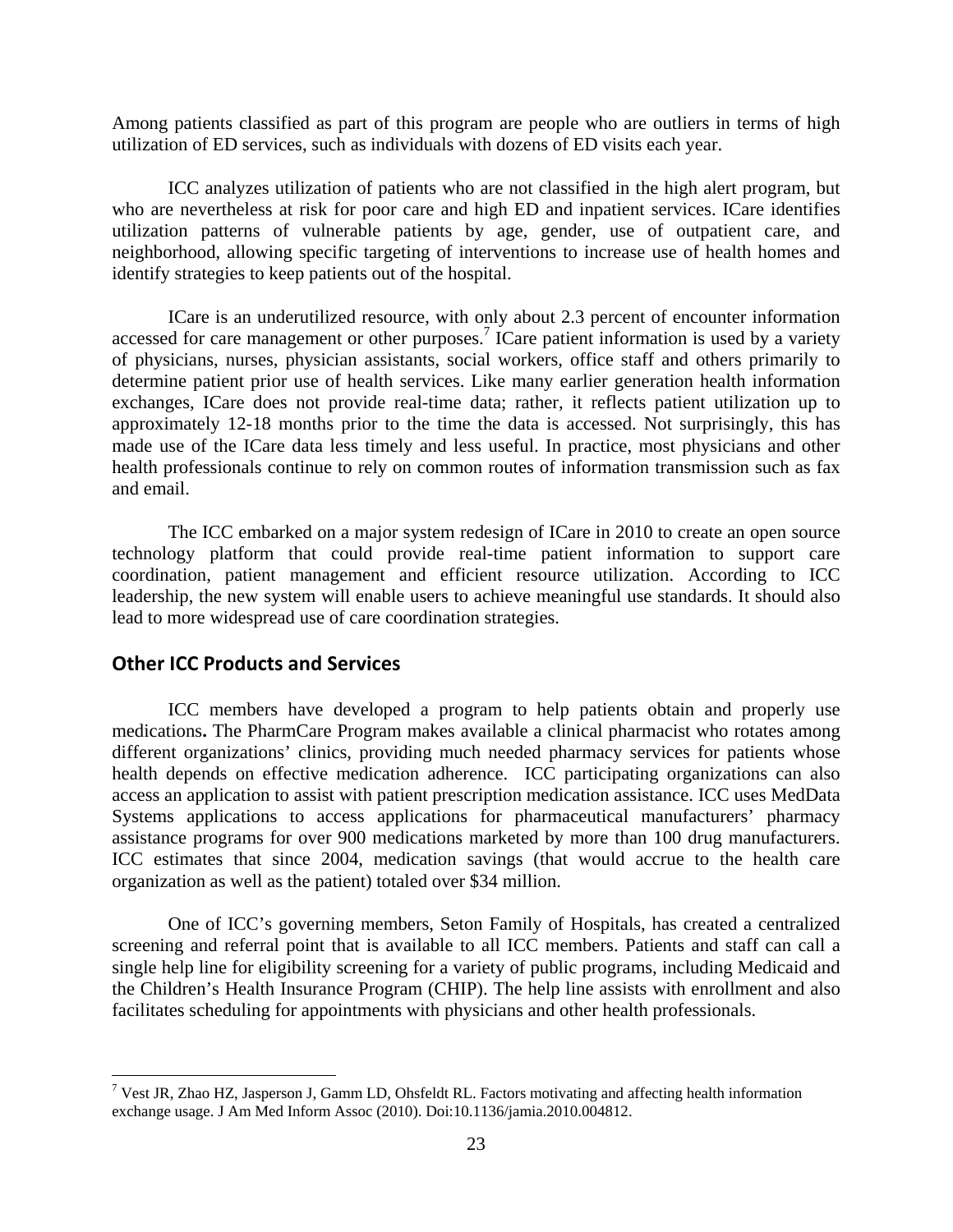ICC has developed a screening tool known as Medicaider to facilitate eligibility determination and enrollment in Medicaid and other health-related programs. Medicaider is a web-based tool used by providers and payers alike to link uninsured individuals to programs and necessary health services. One of the benefits of the tool is that it screens for eligibility for multiple programs, thereby increasing patient access to a more comprehensive set of health and social services. The tool assists patients with the entire application process, helps collect required documentation to demonstrate eligibility for programs, and files the application with the correct agencies or agencies. According to ICC representatives, Medicaider has transformed the eligibility and application process, making it much more efficient, faster, less costly and consistent with current policies and procedures. The process also allows health care organizations to check coverage or eligibility in real-time, which can eliminate delays and constraints in obtaining services. It also eases the process used by safety net organizations to determine the patient's out-of-pocket payments required for cost-sharing.

#### **Physician‐Led Prevention Activities and Best Practices in Care Management**

The ICC maintains an active focus on prevention activities through its Physician Advisory Board. Working in collaboration with county health departments, the Physician Advisory Board conducts chart audits on the ICC member to identify best practices. The advisory board focuses on diabetes and asthma prevention and management as well as tobacco cessation. Chart audits collect performance information related to asthma severity, compliance with protocols related to asthma management medications, and outcomes such as symptom-free days over the prior two weeks. Chart audits also look at five commonly used measures of diabetes quality and tobacco cessation measures such as tobacco use documentation over a 12 month period, cessation advice documentation within various populations. High performers are identified in diabetes and asthma care and prevention and smoking cession and best practices and disseminated across safety net providers. The advisory board requests clinics that are identified as high performers to share best practices which other health care organizations.

## **Future Challenges**

The Austin safety net has made great strides in the past several years to develop a platform to identify opportunities to coordinate care better for thousands of who are uninsured or covered by Medicaid. The principal vehicle used has been a health information exchange, although experience has shown that the current data capabilities are not serving the day-to-day needs of busy safety net professionals who need information in real-time to effectively manage their patients. Changes are underway to improve the timeliness of the information and to create tools and strategies to target high users of health services who could be better managed in a primary care medical home setting.

Still, the majority of safety net providers in the Austin area are not part of integrated care arrangements. Uninsured and Medicaid patients face challenges accessing the full range of services that they need and communication barriers across providers continue to challenge most corners of the safety net. Specialty care can be extremely difficult to access for some patients, especially if they are uninsured. Mental health services are available in some of the FQHCs, but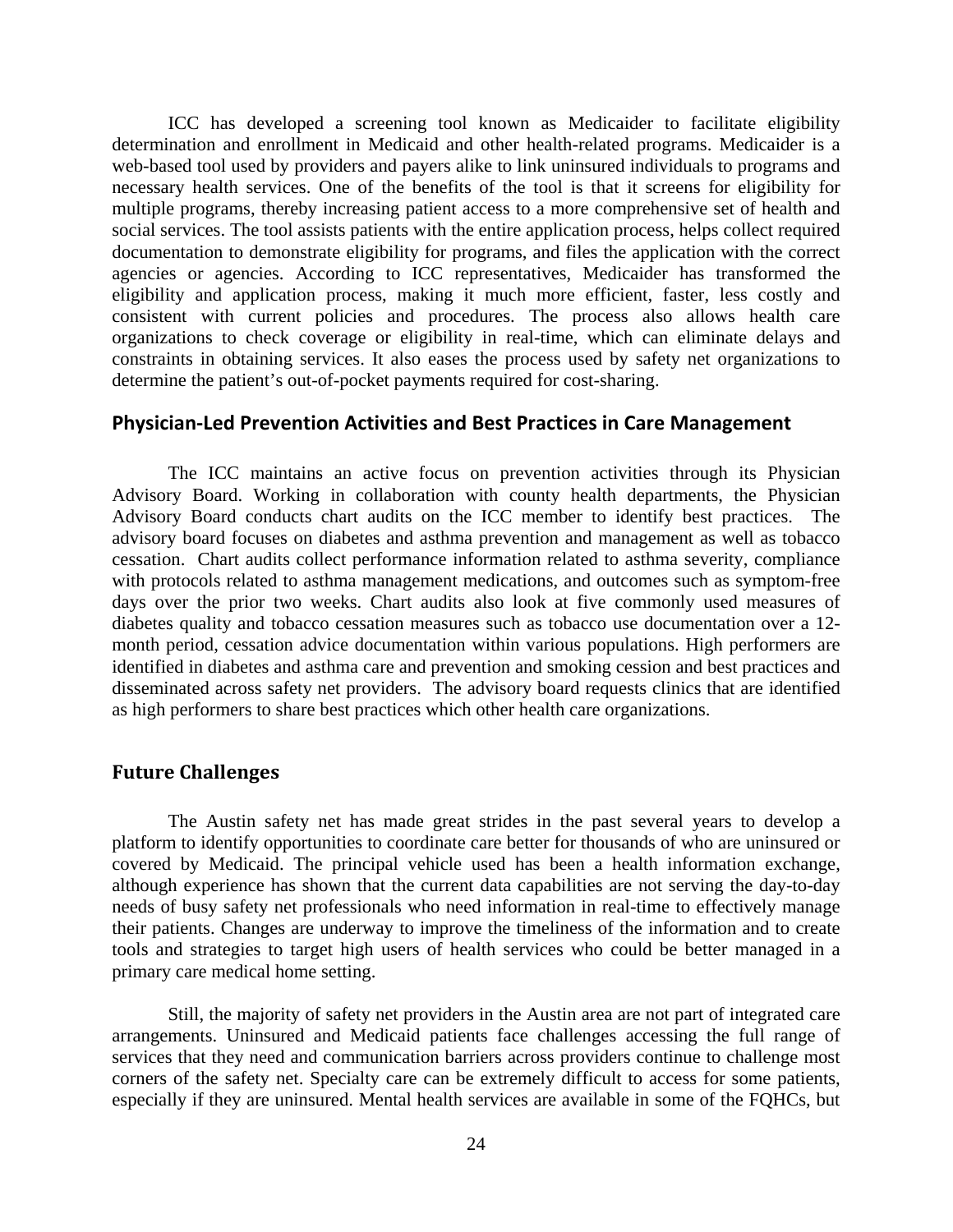overall, mental health care is not well coordinated with other health services and too few uninsured and Medicaid patients have access to these important services.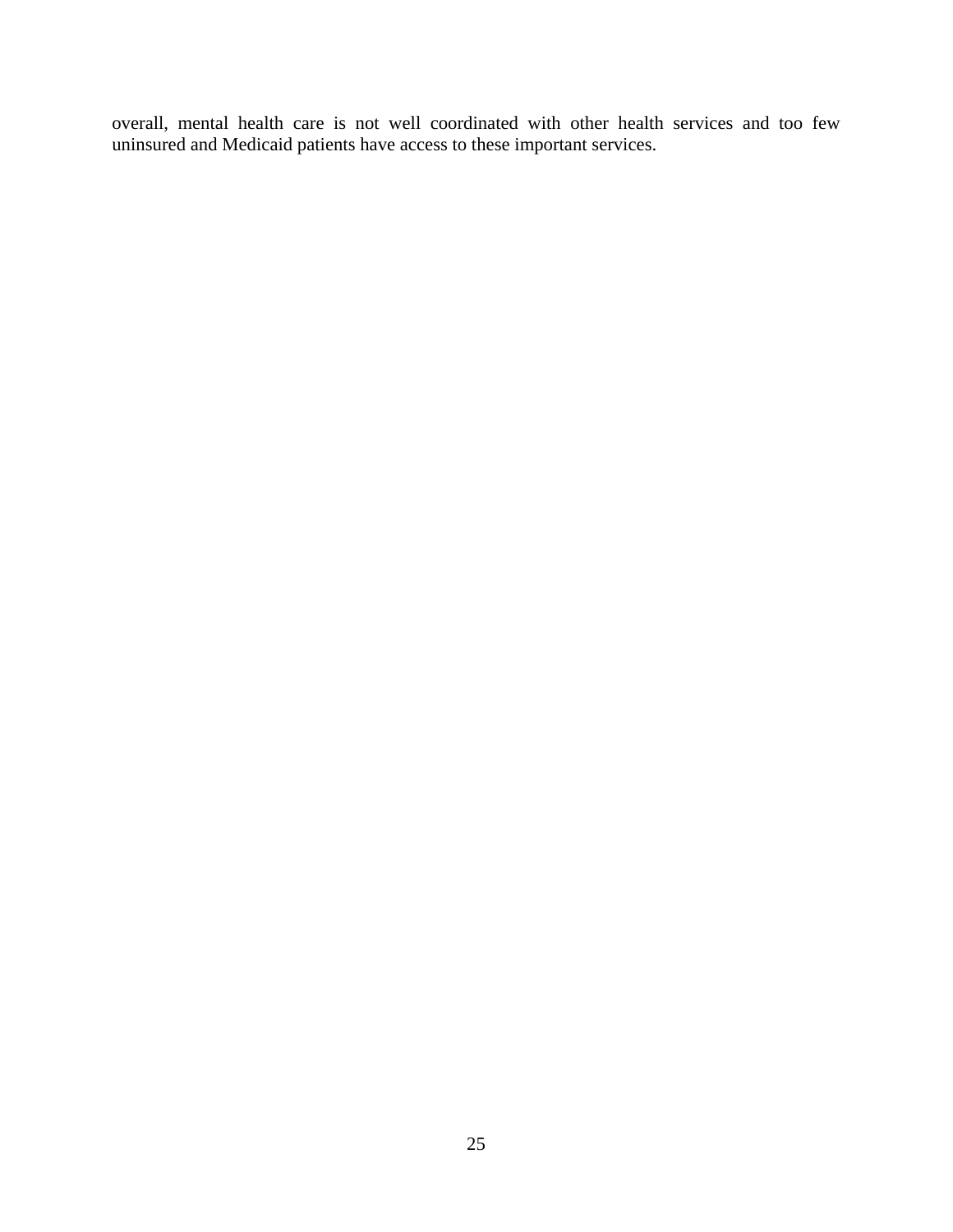## **Background**

Located in Kings County, New York, Brooklyn borough is one of the boroughs comprising New York City. The 2010 population of over 2.5 million is comprised of large racial and ethnic minorities (34.3 percent black or African American, 19.8 percent Hispanic, 10.5 percent Asian); only 42.8 percent of the population is classified as white (compared to 74.2 percent for the U.S.).<sup>8</sup> Approximately 25 percent of the population speak English less than 'very well (compared with  $8.7$  percent nationally).<sup>9</sup> The 2010 median family income of \$46,671 was well under that of the U.S. (\$60,609) and the poverty rate (19.7 percent) was significantly higher that of the U.S.  $(11.3 \text{ percent.}^{10})$  These data describe a population with significant socioeconomic challenges in accessing health care.

The Lutheran health care system in New York City is a uniquely-integrated safety net network of providers that consists of a large number of school-based clinics, several long term care or nursing home and rehab sites, over 20 homeless shelter-based clinics, other communitybased programs that provide free support services for patients and the community including adult education, workforce redevelopment, child care services, and legal services for divorce or domestic violence situations, and Health Plus, a Medicaid managed care plan. The cornerstone of Lutheran is the Lutheran Medical Center (LMC) and Lutheran Family Health Centers (LFHC). Although the hospital's outpatient services are independently run by LFHC, the LMC and LFHC are perceived as a single entity; the community perceives LFHC as "hospital clinics." LFHC is a federally-qualified health center and operates numerous sites and programs largely in southwest and central Brooklyn, including the main site co-located at the Medical Center, providing both dental and specialty care, one of five bariatric clinics in the state, as well as other clinic sites for unique populations (e.g., homeless, Chinese population, school-based) as well as a behavioral health center. Although other FQHCs operate in Brooklyn, only LFHC provides access to behavioral, dental and other specialty care services to uninsured or low-income patients.

#### **Summary of Network**

 $\overline{a}$ 

In 1967 Lutheran hospital was awarded one of the first 10 federally-funded community health center grants in US. Although the hospital outpatient clinics continued to be recognized

<sup>8</sup> US Census Bureau, Selected Characteristics in the United States:2010 Census.

http://factfinder2.census.gov/faces/tableservices/jsf/pages/productview.xhtml?pid=DEC\_10\_DP\_DPDP1&prodType =table

<sup>9</sup> S Census Bureau, Selected Characteristics in the United States:2010 Census.

http://factfinder2.census.gov/faces/tableservices/jsf/pages/productview.xhtml?pid=ACS\_10\_1YR\_DP02&prodType =table

<sup>&</sup>lt;sup>10</sup> US Census Bureau, Selected Characteristics in the United States: 2010 Census. See:

http://factfinder2.census.gov/faces/tableservices/jsf/pages/productview.xhtml?pid=ACS\_10\_1YR\_DP03&prodType =table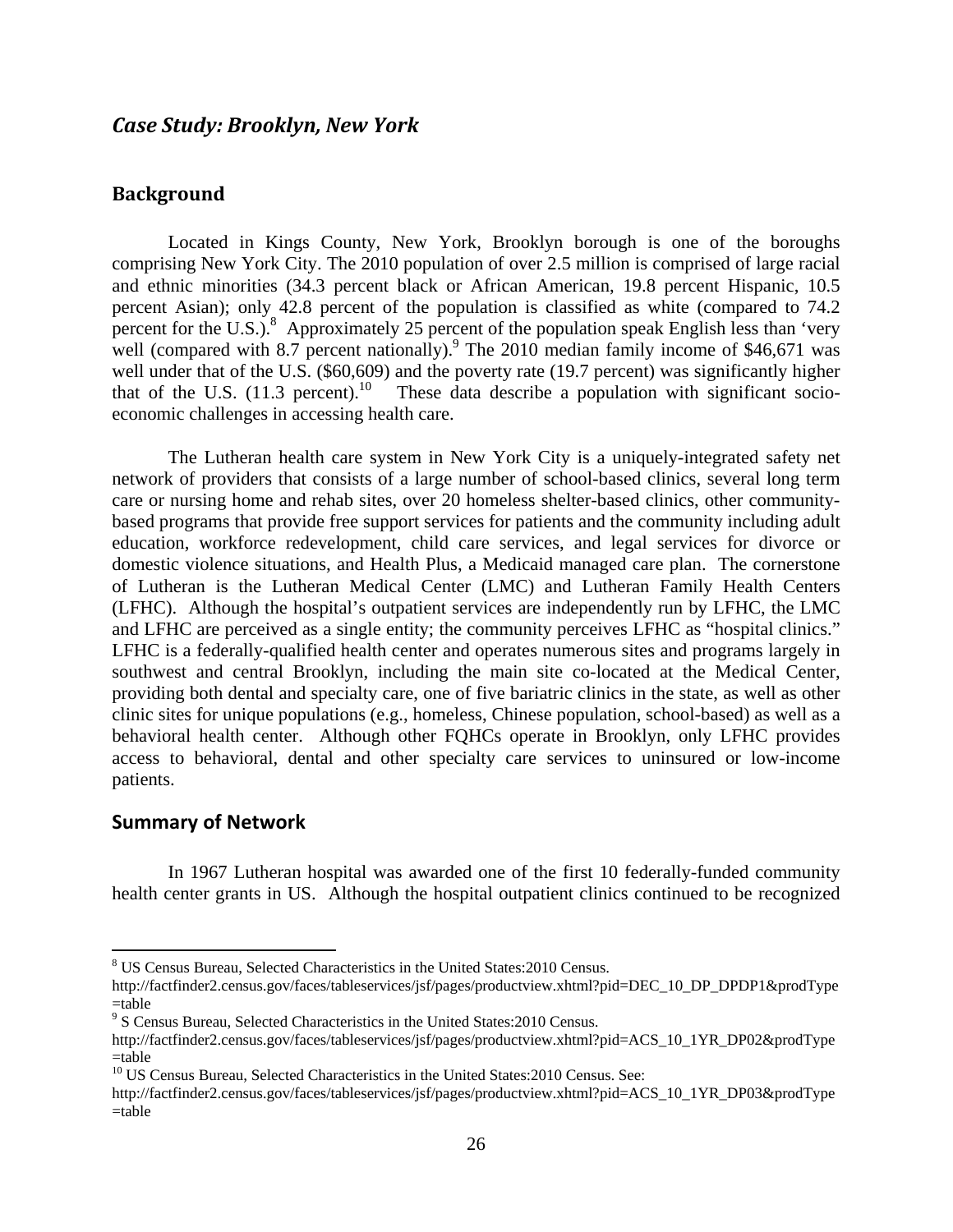as FQHCs, Lutheran Family Health Center became a separate entity with its own board and staff in 2005.

Financially and structurally, the health centers and hospital provide highly integrated care but as separate entities. This arrangement provides both advantages and disadvantages: The LFHC is able to leverage grant funding to expand access to care and to hire a large number of specialists and build other services, the hospital serves as the primary admitting hospital for health center patients when they require more acute care or surgery on an inpatient basis, and both entities have an incentive to coordinate care, particularly in the emergency room and at point of discharge. To ensure seamless transition between varying levels of care, the hospital and LFHC clinical and administrative leadership meet regularly. However, some operational differences still exist; for example, each entity operates different electronic medical records that remain incompatible and requires providers to log into each other's system to access patient records.

Whereas most of the specialty care, dental, and behavioral health staff at LFHC are salaried staff, most providers at LMC are volunteers, meaning they see their patients in their private offices but also have admitting privileges at Lutheran. Although LMC patients can access LFHC specialists, some specialty care providers can also be accessed through the Professional Corporation (PC); this arrangement is especially useful for gaining access to highsalary specialists for a few hours/week when Lutheran cannot afford to add them to staff full time. In order to maintain high quality of care, PC physicians are required to provide services to all patients (regardless of ability to pay) and are evaluated on such measures as amount of time spent with patients and patient satisfaction rates. Some formal relationships with other (albeit few) local providers exist, including specialty care at Maimonides (for services like open-heart surgery) and at Children's Hospital (for several pediatric subspecialties).

## **Patient Mix and Care for Uninsured**

The network sees approximately 110,000 patients network-wide in a neighborhood where more than 45 percent of the population is at or below 200 percent of the federal poverty level (FPL). The patient mix of the Lutheran system is approximately 55 percent Medicaid, 30 percent uninsured/ undocumented and about 10 percent Medicare. LFHC charges uninsured patients on a sliding fee scale which includes almost all specialty care services; for example, uninsured patients with low-income may pay as little as \$15 for specialty care. They have a high number of Latino patients, but also serve large Arab, Chinese, and other minority populations with limited English proficiencies. In 2009 NYC's unemployment rate hit 9.6, increasing the number of uninsured patients and uninsured care. At 1,652:1, the population to primary care physician ratio in Lutheran's target service area exceeds the national average of 1111:1 by almost 50 percent.

The mission-based care ensures that no patient is turned away from Lutheran; and access to all services is the same regardless of insurance status. Although the hospital revenue sources are limited, access to LFHC's providers helps to minimize certain costs, such as the need to hire specialists; at the same time, few specialists in the community are available or willing to serve low-income patients. Still, wait times for specialty care are only 4 weeks, which is consistent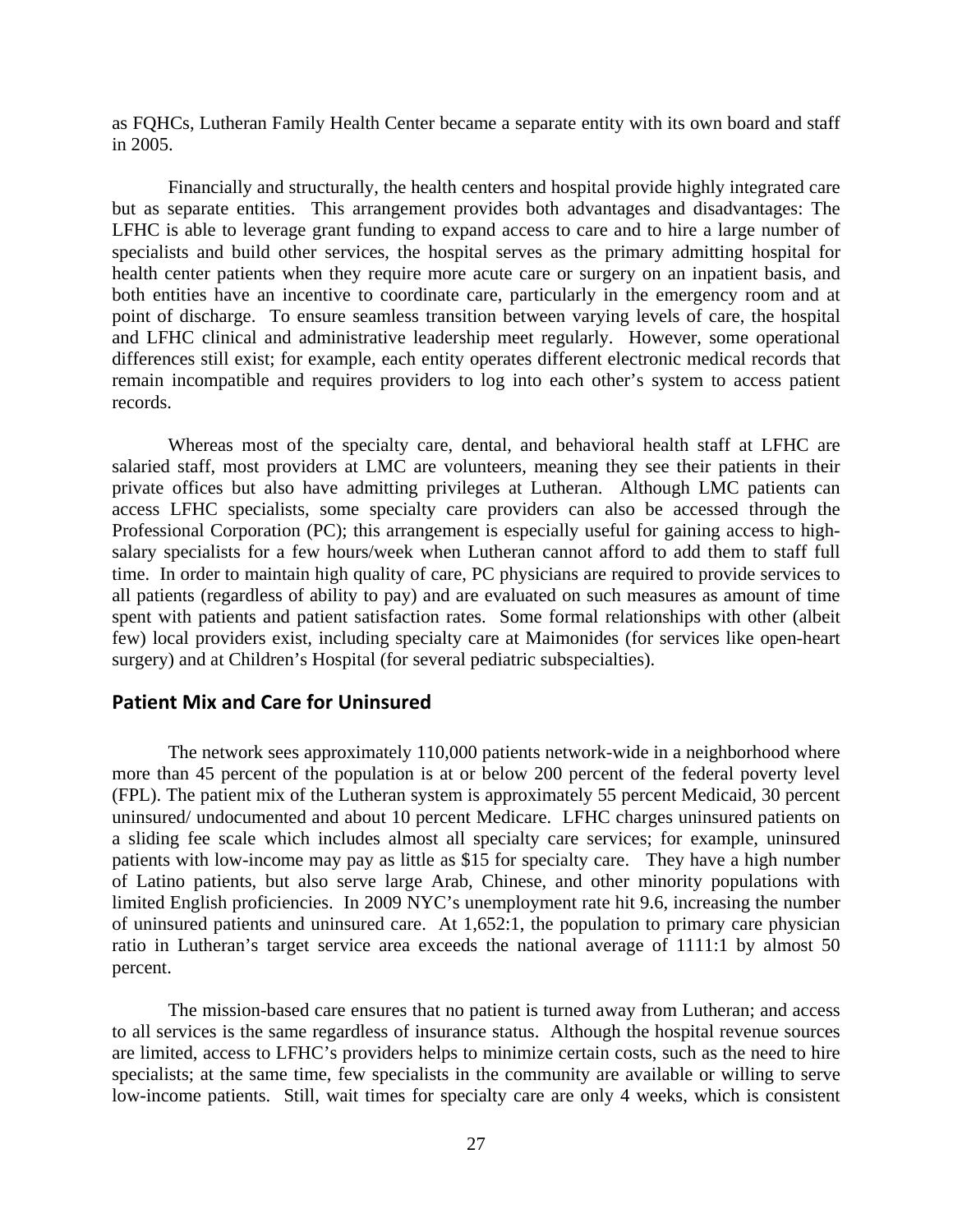with other practices nationwide (including those serving primarily privately insured individuals); and if urgent, patients can be seen immediately within the Lutheran system.

## **Current Initiatives**

#### **Funding or Financial Incentives**

LFHC attained Patient-Centered Medical Home (PCMH) Level 3 recognition, which indicates a very high level of technical and clinical coordination, and earns the clinic bonus payments from Medicaid in New York. Under the Recovery Act (ARRA), LFHC received a total of \$3.5 million to expand services and they expect to receive additional monies under the Affordable Care Act (ACA) to strengthen access to care. Such funds and the enhanced Medicaid payments (both from their FQHC status and the PCMH certification) are an important piece of Lutheran's business plan and have enabled them to maintain services despite their high uninsured patient base.

LMC currently receives DSH payments, but these are expected to drop by 50 percent once the ACA is fully implemented. Because most of their uninsured patients are likely to remain uninsured or underinsured, Lutheran does not expect to recoup the losses from DSH; LMC currently relies heavily on LFHC resources to remain financially viable but remains at risk of closing or reducing services without additional resources to offset the DSH losses beginning in 2014. Recently, local hospital closures have substantially increased demand for LMC hospital and emergency care services; safety net hospitals Victory Memorial Hospital and St. Vincent's Hospital closed in 2008 and 2010, respectively. The integration of services and resources currently help to maintain LMC capacity, but these solutions may prove inadequate to meet the community's increasing hospital needs.

#### **Role of HIT**

The Lutheran system currently uses two electronic medical record systems—both of which were purchased at uniquely discounted rates. LFHC uses eClinical Works (eCW), which is certified by the Office of the National Coordinator (ONC), while LMC recently adopted Vista. Currently, hospital and health center clinicians must check into separate systems to access patient records. LFHC is currently in the process of moving from Dentrix, which is not ONC-certified, to a standardized dental module; LFHC is also beta testing a behavioral module for use nationwide. Additionally, the interviewees were hopeful that the Brooklyn Health Information Exchange (BHIX), which is intended to standardize information for sharing among local hospitals, health centers, and other Brooklyn providers, will further streamline communications between providers in the community.

## **Description of Coordination Activities**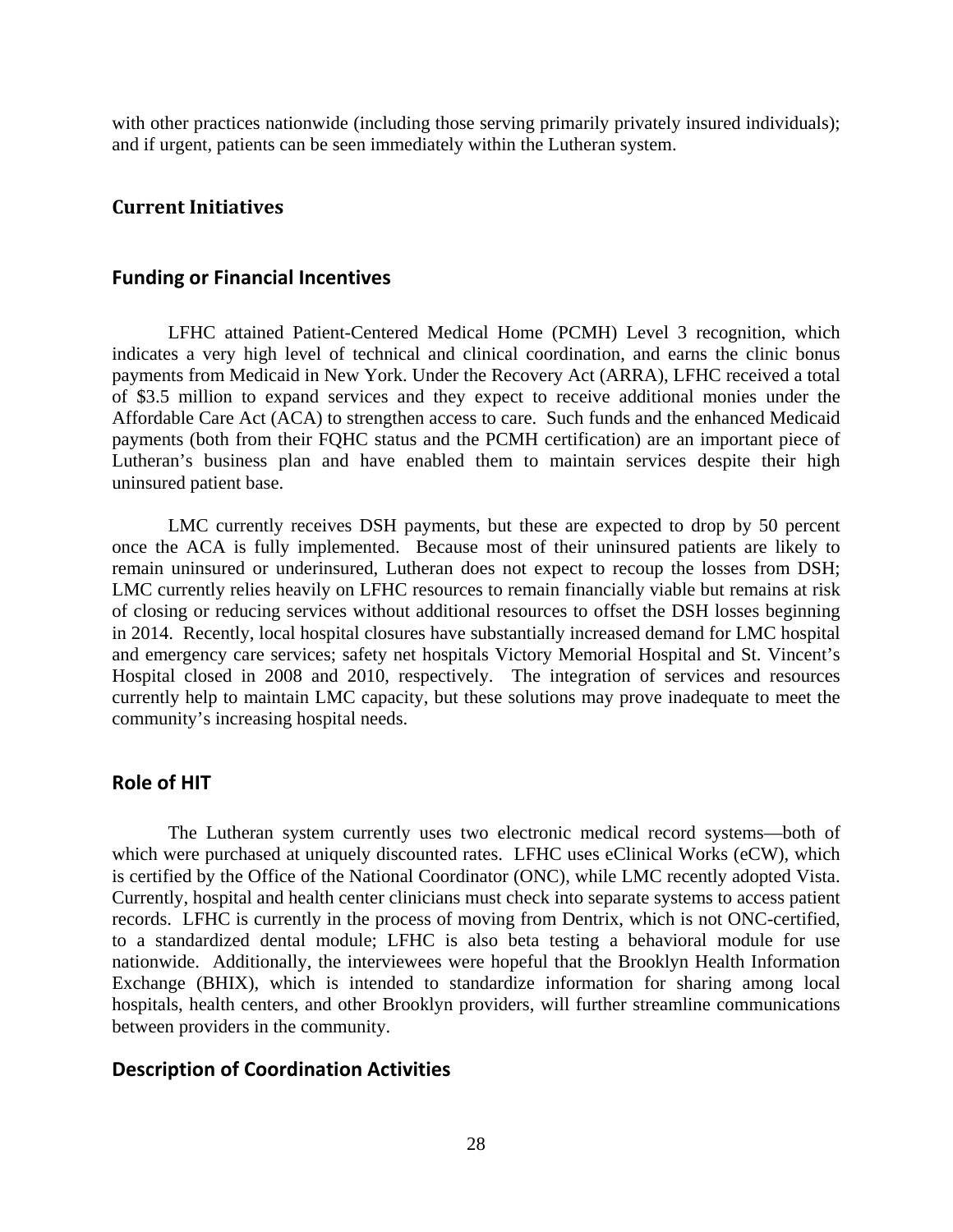The Lutheran health system is itself highly coordinated from within. However, there is limited opportunity to better coordinate and provide continuous care for this population beyond the Lutheran system. Relatively few providers serve as critical access points for Medicaid patients; and the number of providers willing or able to see this population appears to be shrinking. For the uninsured, there are even fewer provider partners in these neighborhoods. One interviewee noted that: "private hospitals and systems don't want to deal with Lutheran's low-income patients, and other safety net providers are too weak financially to be attractive partners."

Despite the lack of health care resources, Lutheran successfully provides and coordinates access to high quality care, particularly specialty, dental, behavioral, and home care. The following illustrate their ability to use the resources they have within their network to effectively coordinate care:

#### *Coordination across settings:*

- 75% of Lutheran nursing home patients started at LMC and have transitioned relatively seamlessly from primary care to needed hospital and specialty care, and long-term care services.
- Care coordinators and case managers ensure patients are engaged and are able to transition patients according to their needs: "If you have a stroke you go from ED to rehab in hospital, to rehab in nursing home, to outpatient care at LFHC."
- Readmissions rates decreased by 40% due to immediate follow up appointment upon discharge with LFHC provider

## *Coordination within settings:*

- Care managers and care coordinators are both used at Lutheran in varying capacities. Although the terms are used interchangeably (along with patient navigators), care managers are often associated with patients with more complex health and social issues and may include social workers and/or nurses who understand when and where patients may best transition to. Care coordinators are generally associated with ensuring patients have their pre-requisite labs and tests completed prior to follow-up appointments with the primary care physician.
- Care managers and care coordinators are wholly funded by operational funds.
- Previous grants and demo managed care projects have shown effectiveness of these coordinators, particularly for HIV, diabetes, and hypertension and Health Plus is currently considering covering the cost of these care coordinators.

## **Future Challenges**

There are significant resource barriers in Southwest and central Brooklyn; one in five residents are undocumented and uninsurable, few specialists in the community are willing or available to serve Medicaid and uninsured patients, and remaining hospitals continue to be at financial risk. Unable to capture lost revenue and to meet rising costs over the past year, the LMC recently terminated some hospital staff. Efforts to better integrate have been largely driven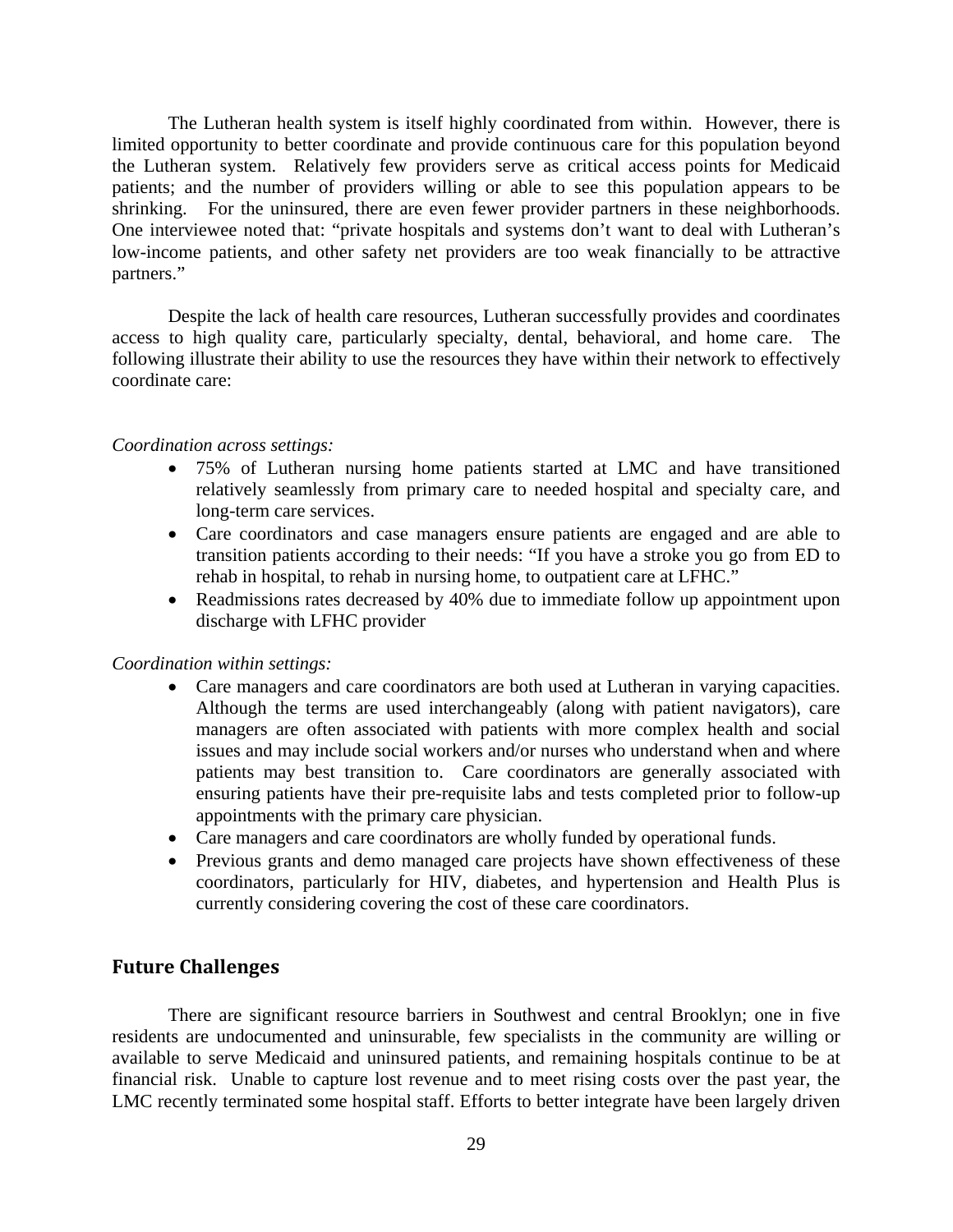by the lack of resources and growing demand for care, and they do not yet consider the Accountable Care Organization (ACO) model to be a viable option, particularly with few partners in the community. Given the high proportion of high-risk patients and efforts to expand further into underserved communities, it is also unclear how an ACO arrangement can more effectively reduce costs and maximize revenues without sacrificing access and quality of care.

#### **Further Plans: New Initiatives, Interest in ACOs, Medical Homes, etc.**

Improvements in the interoperability of EMRs and greater abilities of BHIX are expected to improve the opportunities for coordination of care and quality improvements. Their efforts to attain the highest level of PCMH certification has helped push LFHC to improve coordination of care, which also benefits LMC. However, with few partners available, this community-wide effort for care coordination is likely to remain limited.

While ACOs generally represent another vehicle for integration, Lutheran is likely to find significant challenges in identifying more cost-saving ways to care for a transient, uninsurable, low-income population (e.g., homeless, migrant, students); and by their nature, FQHCs continuously seek to expand access points to high risk and potentially high-cost populations that are likely to offset any gains in cost-sharing.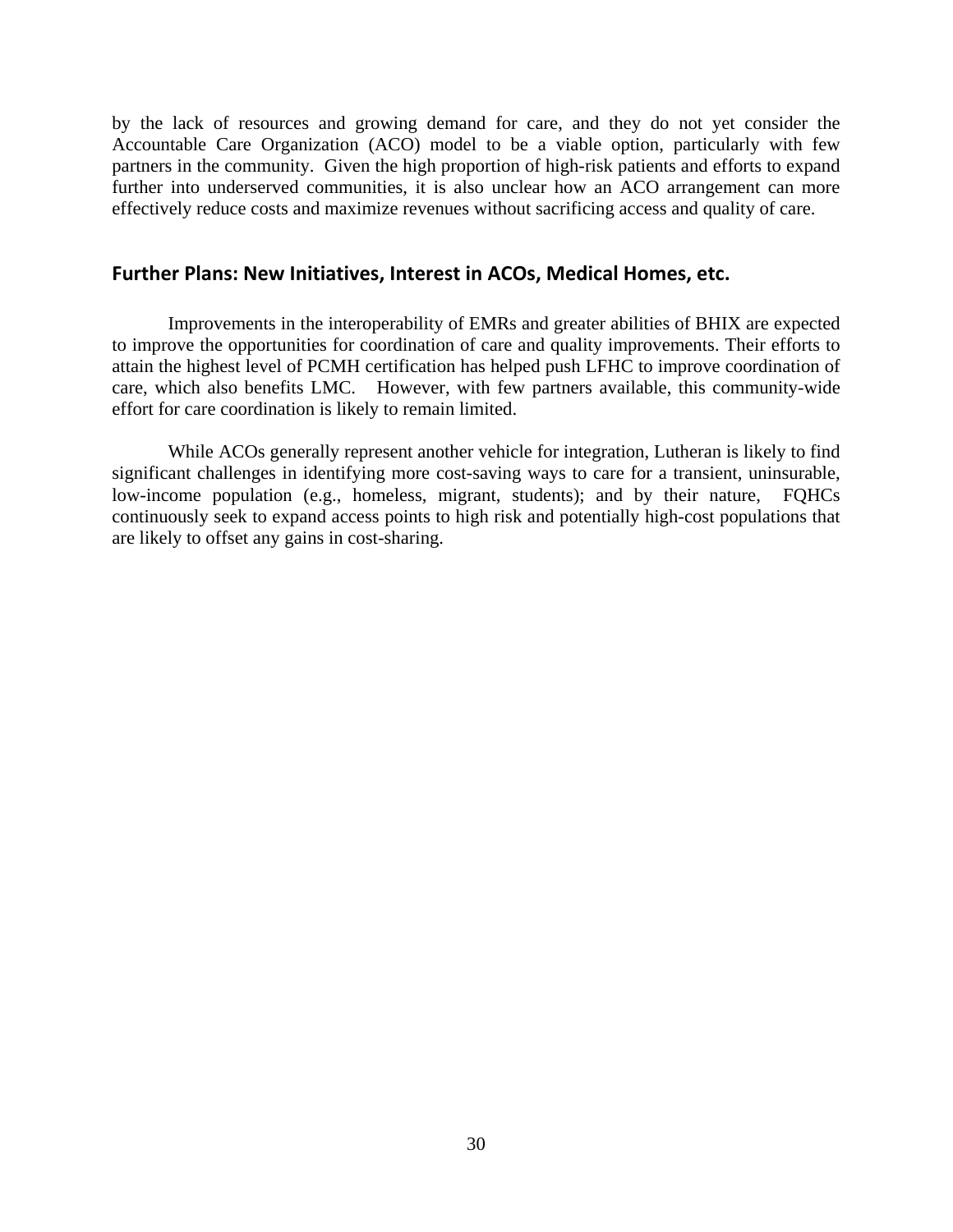## *Case Study: Indianapolis, Indiana*

## **Background**

The Indianapolis area was selected for inclusion in this project because of its unique market structure and the existence of a unique Medicaid managed care organization, MDwise, whose operations are analogous to an accountable care organization administrator (ACO), providing an example of how ACOs could work for underserved patients.

### **The Indianapolis Safety Net**

Located in Marion County, Indianapolis is the largest city in Indiana with almost 900,000 people. Its population is fairly representative of the U.S. as a whole in terms of age and racial composition with the exception that its Hispanic population is relatively smaller, comprising only 7.8 percent of the total population (compared to 15.8 percent for the U.S. as a whole).<sup>11</sup> Its median household income is below that of the U.S. as a whole (\$43,823 compared to \$52,029) and its poverty rate higher (16.5 percent compared to 13.2 percent). The rate of uninsured in Marion County is only slightly higher than the U.S. rate (16 percent<sup>12</sup> compared to 13 percent<sup>13</sup>), and Medicaid enrollment is equivalent at approximately 19 percent.<sup>14, 15</sup>

The metropolitan Indianapolis healthcare safety net consists of a diverse group of organizations including federally qualified health centers (FQHCs), community health centers (CHCs), community mental health centers, hospital emergency departments, and free clinics as some of the major provider types. Wishard Health Services (including a hospital and multiple CHCs) is the dominant safety net provider in the county and serves as one of MDwise's larger integrated delivery systems; although many other providers also serve the Medicaid population. HealthNet, a federally qualified health center, and the Gennesaret free clinics are also major providers of primary care to indigent patients in the county.

Indiana's Medicaid programs are considered among stakeholders to be generous. Hoosier Healthwise is available to pregnant women with household incomes up to 200 percent of federal poverty level (FPL), parents with incomes up to 36 percent FPL and children up to age five with household incomes up to 133 percent of FPL, and then up to 100 percent FPL for ages six through 19. Children with household incomes up to 150 percent of FPL are eligible for CHIP. In addition, Indiana received a Medicaid demonstration waiver to extend coverage to uninsured adults between 19-64 whose household income is between 22 percent and 200 percent

 $\overline{a}$ 

<sup>&</sup>lt;sup>11</sup> US Census Bureau, Selected Characteristics in the United States: 2005-2009. American Community Survey. See: http://factfinder.census.gov...<br><sup>12</sup> The Richard M. Fairbanks Foundation, Inc., Health and Hospital Corporation of Marion County. The healthcare

safety net of metropolitan Indianapolis; 2008 Dec [cited 2011 Apr 15]. Available from:

http://www.mchd.com/pdf/epi\_safetynet\_1208.pdf,.<br><sup>13</sup> The Henry J. Kaiser Family Foundation. state health facts. [cited 2011 Apr 15]. Available from:<br>http://www.statehealthfacts.org/profileglance.jsp?rgn=16#.

<sup>14</sup> The Richard M. Fairbanks Foundation, Inc., Health and Hospital Corporation of Marion County, *op cit.* 15 Kaiser State Health Facts, *op cit.*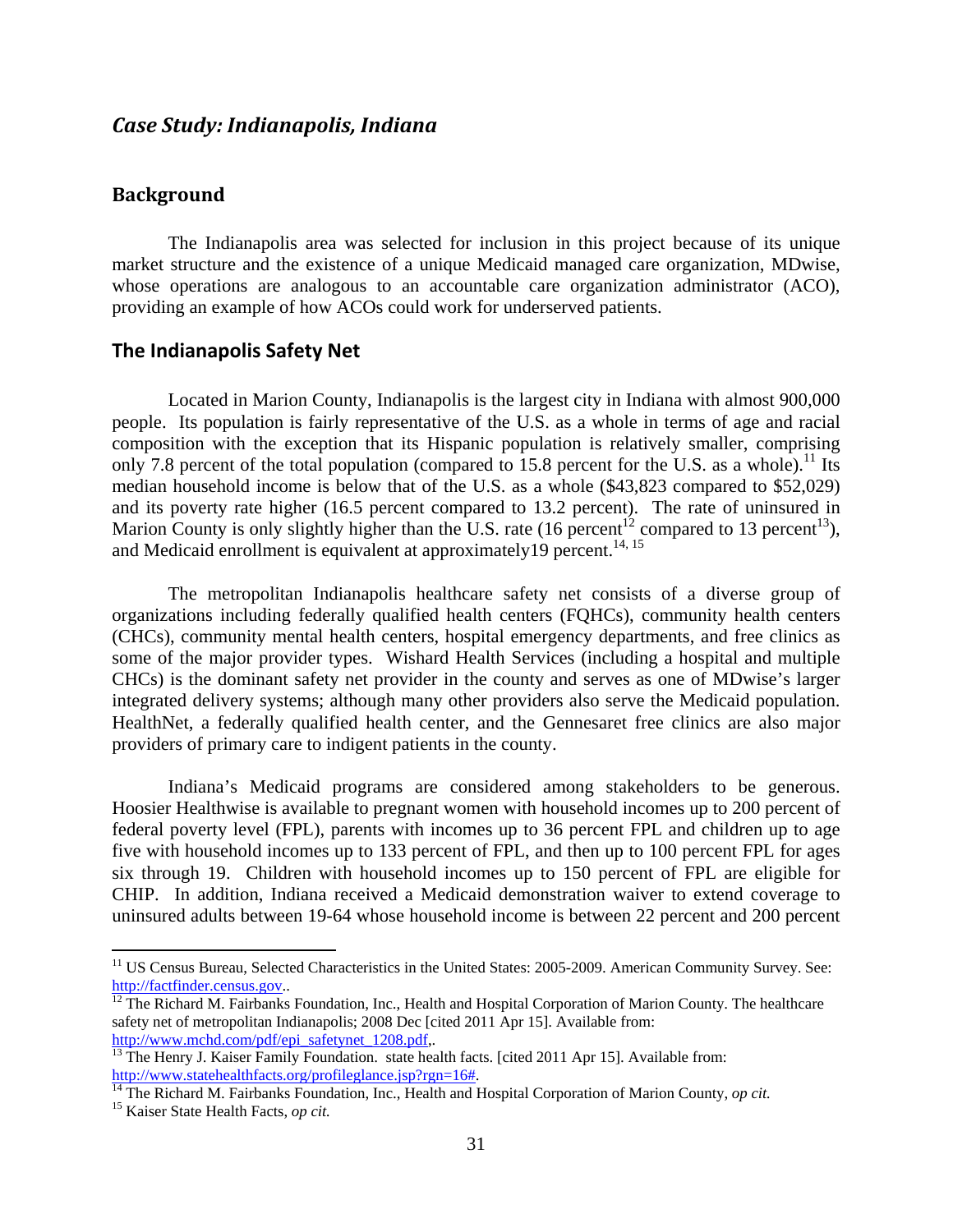of FPL and are not otherwise eligible for Medicaid. In an effort to capture more of the working poor, the Health and Hospital Corporation of Marion County also funds a county-based program, the Health Advantage Program, a managed care program for low-income, uninsured residents not eligible for Medicaid who fall at or below 200 percent of the federal poverty level.

## **Current Initiatives**

 $\overline{a}$ 

#### **MDwise and the Integrated Delivery Systems**

MDwise is a non-profit Medicaid managed care organization that serves Indiana's Hoosier Healthwise, Care Select, and Healthy Indiana populations. The MCO contracts with vertically integrated delivery systems<sup>16</sup> from which members can choose. MDwise was founded in 1994 by Wishard Health Services and Clarian Health Partners (now part of Indiana University Health) in an effort to control how Medicaid dollars were spent within the hospitals. At its inception, MDwise had three delivery systems that evolved from commercial managed care products, but has expanded to now include 8 delivery systems.17 Each delivery system includes a hospital that serves as its hub and at least one physician group or  $FQHC<sup>18</sup>$  from which patients receive primary care. MDwise is paid a capitation rate from the state and passes 95% of the capitation payment to the delivery system, thus passing the risk (and the responsibility for coordinating care) on to providers. The roots of this integrated delivery system approach go back to 1974 when Metro Health, one of the nation's first HMOs began operations in Indianapolis using a closed delivery system model.

There are three characteristics of MDwise's role in the integrated delivery system model that position the MCO to function similarly to an ACO administrator. First, the delivery system (and not MDwise) carries the risks associated with insuring the member. Second, each system has a hospital at its core that takes responsibility for ensuring care coordination and patient management; and finally, each delivery system is paid on a per member per month basis. One of the major advantages of the MDwise model is that until electronic health records (EHRs) become fully inter-operable between providers, the integrated system is the model most likely to achieve integrated care in a safety net consisting of multiple unaffiliated providers, and is the model most likely to induce effective care management.

In addition to promoting the integration of care for its Medicaid patients, MDwise uses several tools to promote high quality care. MDwise encourages communications among delivery systems to allow providers to learn from one another and share best practices. A monthly medical advisory board meeting facilitates shared knowledge, as well as MDwise-sponsored webinars and newsletters. The Indianapolis Patient Safety Committee facilitates uniform

<sup>&</sup>lt;sup>16</sup> Vertically integrated systems of care are networks of inpatient, specialty and primary care provider where care responsibilities reside at the top with a hospital radiate down to providers associated with that hospital)

<sup>&</sup>lt;sup>17</sup> The delivery systems include Wishard, Methodist, ProHealth, St. Vincent, Saint Margaret Mercy, Select Health Network, and Hoosier Alliance. St. Francis also had a delivery system but in January 2011, moved the system to Anthem (a different Medicaid insurer within the state).<br><sup>18</sup> FQHCs play a fairly small role in MDwise's delivery systems. Only one of the delivery systems includes an

FQHC, Health Net, which was sponsored by Ministry Hospital and is part of the Ministry delivery system.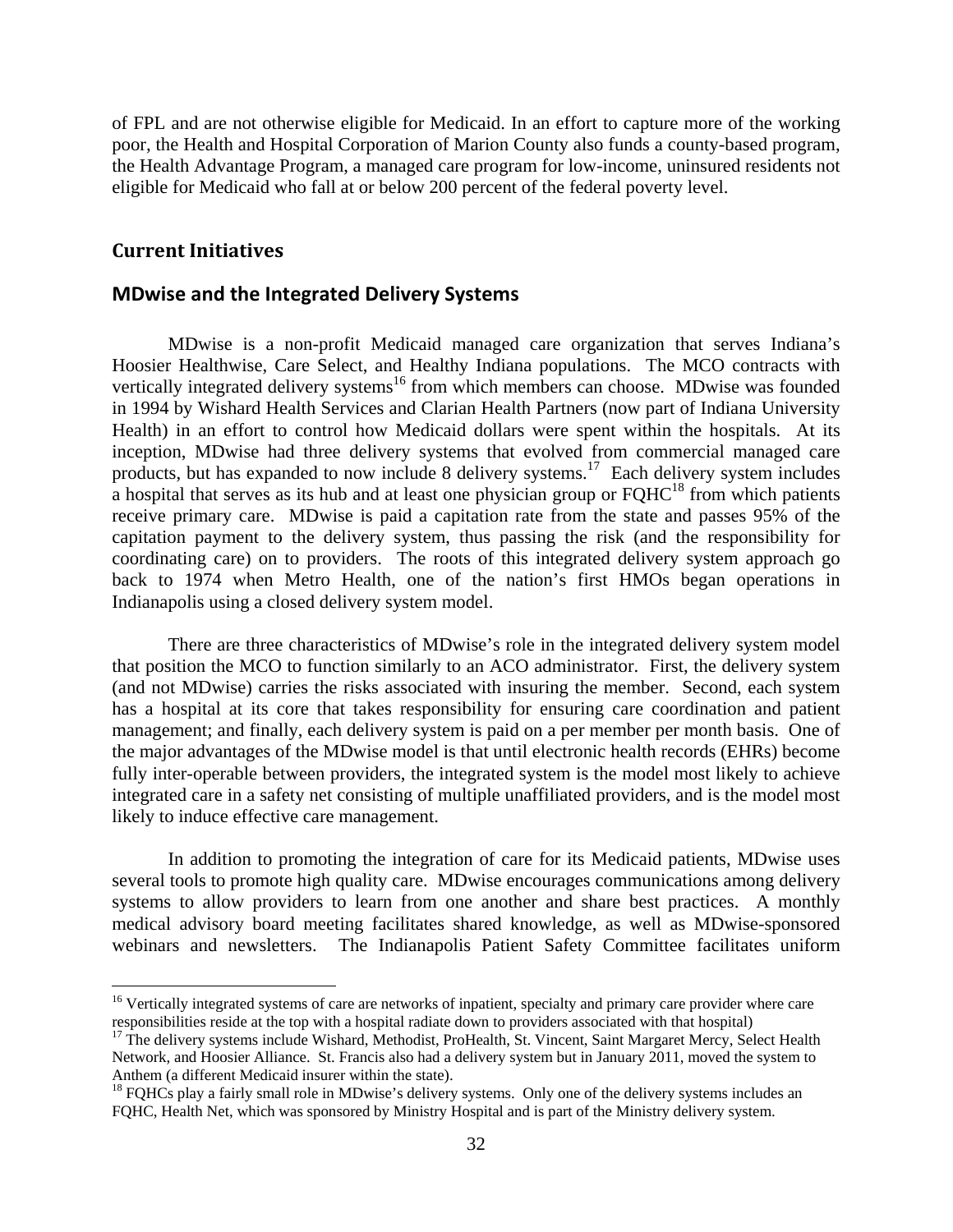standards of care between hospitals in different delivery systems. Delivery systems are also required to meet National Committee for Quality Assurance (NCQA) standards in order that MDwise as a whole remain accredited.

Perhaps the most potent tool MDwise uses for promoting high-quality care is the withholding of a share of capitation payments (4 percent) that are later paid contingent upon the delivery system attaining its HEDIS measures (which primarily assess the adequacy of primary care provision). In addition to the payment withholds, when MDwise as a whole meets stateprescribed performance goals, it receives bonus payments, 50 percent of which must be passed through to the integrated delivery systems, providing an additional opportunity to incentivize high-quality care among participating providers. The data used to establish performance metrics is also compiled into provider-level and delivery system-level analyses that are used to improve care by individual providers and delivery systems.

#### **IU Health Methodist Hospital and HealthNet**

In partnership with HealthNet (an FQHC), Indiana University Health Methodist Hospital (Methodist) is one of MDwise's largest delivery systems. Methodist Hospital, a private, nonprofit 1,465-bed hospital serves as the hub of this integrated delivery system. It is also a large disproportionate share hospital (DSH) and a significant Medicaid provider. The hospital is responsible for ensuring MDwise members receive necessary specialty and inpatient care. Methodist relies heavily on its partnership with HealthNet to provide primary care to its Medicaid patients. With five primary health care centers, three dental clinics, eight school-based health centers and an array of other clinical and wrap-around services, HealthNet is Indiana's largest FQHC. HealthNet has a long history and strong partnership with Methodist. The FQHC was founded over 40 years ago by a medical resident at the hospital and shares many administrative services with Methodist.

Because of this long-standing affiliation, referrals between inpatient care, specialty care and HealthNet are fairly straightforward, though still mostly secured through informal negotiations and physician goodwill. It is understood that Medicaid patients coming into the hospital without a primary care provider (generally through the emergency department) should be referred to a HealthNet clinic for follow-up care and HealthNet patients requiring specialty care services or inpatient care should be referred to Methodist. Wait times vary for specialties, with patients waiting only a "couple of weeks" for some appointments or as long as six months for others (e.g. psychiatry). HealthNet is working to formalize the referral process to make it more automatic and seamless. Although HealthNet and Methodist use different (and incompatible) electronic health records (EHRs), transfers of information are facilitated via the Indiana Health Information Exchange (see below).

Uninsured patients of HealthNet follow a slightly different path. If an uninsured patient requires inpatient or specialty care, the general procedure is to refer them to Wishard Health Services, where they can enroll in the county-funded program Health Advantage. The referral process is telephone-based and all information about the patient is transferred via paper records. Following the specialty or inpatient service, the expectation is that the patient will return to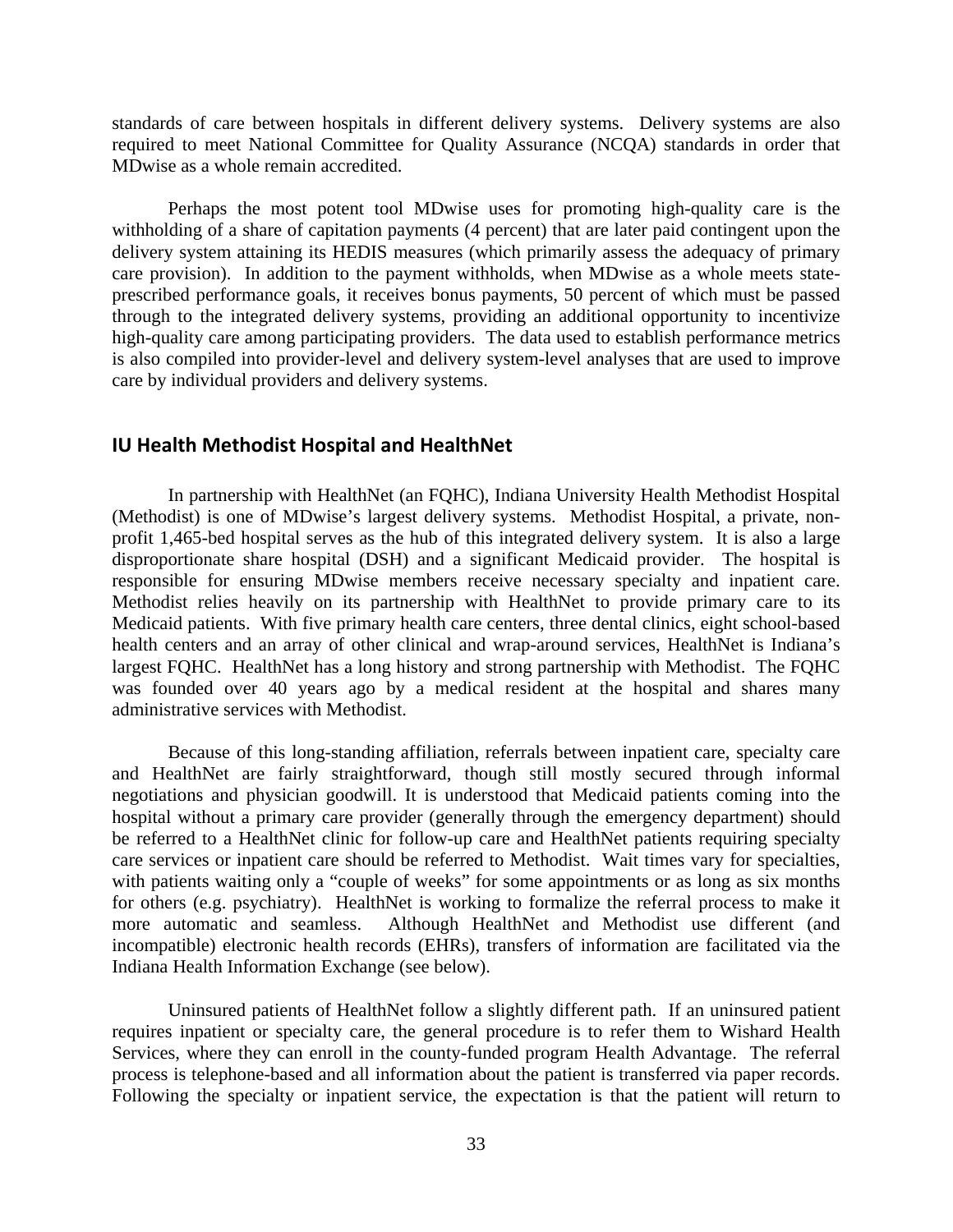HealthNet to receive primary care, however, many of these patients may become absorbed by the Wishard community health center network. Project Health, another safety net program supported by the Indianapolis Medical Society, helps arrange and coordinate specialty care for uninsured patients with incomes below 300 percent of the FPL. A number of hospitals and specialists donate funding and volunteer their time to participate in the program.

#### **Wishard Health Services**

In addition to being a co-owner of MDwise and one of its delivery systems, Wishard Health Services is considered to be the primary safety net provider in Marion County, providing much of the care for uninsured patients in the community. One interviewee noted about 40 percent of its payer mix is charity care (Health Advantage and self-pay patients). Because the county subsidizes charity care through the Health Advantage Program (often called Wishard Advantage), it is common practice among Indianapolis providers to refer the uninsured to Wishard. Operated by the county's Health and Hospital Corporation, the health system consists of a 300-bed public hospital, primary, dental and specialty care clinics located on the Wishard hospital campus, nine community health centers throughout Indianapolis and a myriad of other clinical and community services. Wishard also provides both inpatient and outpatient behavioral health care through its affiliation with Midtown Community Mental Health Center (MCHC).

Wishard provides integrated care for all its patients regardless of their ability to pay. Through a close partnership with Indiana University School of Medicine, the health system provides primary and specialty care to its patients through a fairly seamless referral process. According to interviewees, wait times for specialty care are on par with other safety net providers, ranging from two weeks to two months (sometimes longer) depending on the service needed. Wait times can be quite long for a few specialties like orthopedics where demand is high and providers are limited – particularly for uninsured patients with conditions requiring care outside the Wishard system. However, Wishard has developed partnerships with other hospitals and providers to provide these services for agreed-upon payments from Wishard.

Wishard is unveiling two new tools that will help support their efforts to better coordinate care: a new health information technology (HIT) system and a Transition of Care Department. The new system, Relay Health, allows real-time communication between patients, ambulatory care providers, and hospital providers; and alerts primary care providers of the status of their patients' ED, inpatient, and outpatient visits. The system also allows providers to share referral reports, pharmacy and medication information, and lab reports. The new Transition of Care Department, consisting of case managers, social workers, and administrative staff under the direction of a physician, will support providers' efforts to manage the care of chronically ill patients who are frequent users of the system. Providers in the hospital or any of the ambulatory settings can call the department for a consult and staff will be deployed to help patients transition between providers and settings.

Behavioral health care for Wishard patients is also well integrated in the system, with mental health care providers and case managers from Midtown Community Health Center (MCHC) collocated at Wishard's community health clinics. Care coordination for patients needing behavioral health care is provided primarily through MCHC case managers, who serve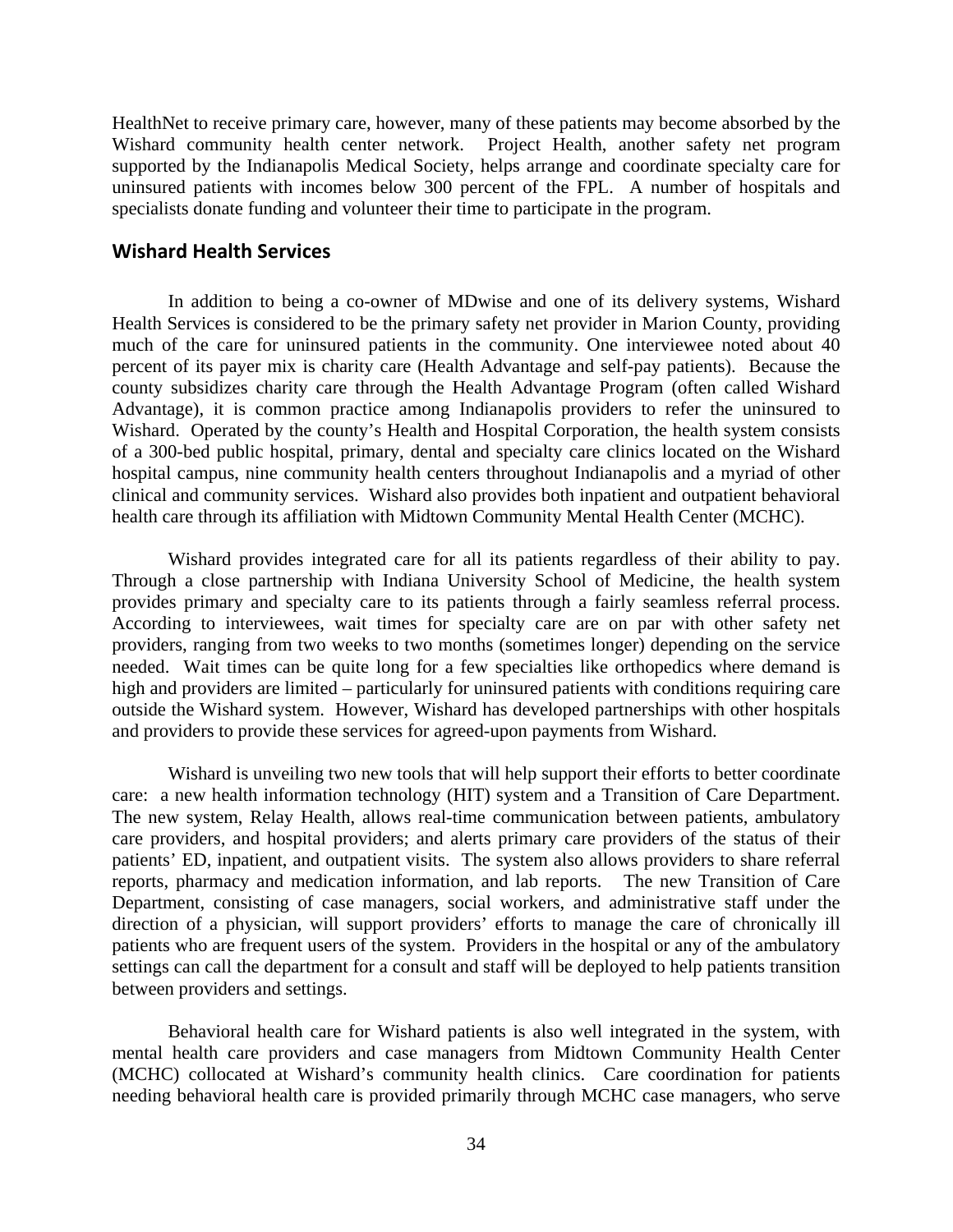as the liaison between patients' medical and mental health care. Referrals and scheduling are accomplished through the same appointment system, which helps reduce fragmentation, although the providers do not share an EHR system.

#### **The Indiana Health Information Exchange (IHIE)**

The Indiana Health Information Exchange (IHIE) is a critical component to the integration of care in the Indianapolis safety net. Each of the delivery systems within MDwise has its own system for managing patient records but because these systems are designed to meet the needs of the individual providers, they are not compatible with one another. Therefore, while providers at HealthNet can share information with each other (as can providers at Wishard), the Wishard system cannot read HealthNet records and vice versa. IHIE exists to translate electronic records between health care systems. In a setting such as MDwise with multiple integrated delivery systems, IHIE is critical to ensuring that when patients travel between systems, so do their medical records.

 The key translation component of IHIE is the Indiana Network for Patient Care (INPC). Developed by researchers at the Regenstrief Institute, INPC was originally implemented in emergency departments (EDs) so that when a patient shows up in an ED, the medical records of that patient are available to the ED providers. INPC is expanding to encompass more types of providers, as well as increase its geographic coverage beyond the Indianapolis metropolitan area. As it expands, the INPC output that providers see becomes closer to a comprehensive medical record for patients. Because providers are familiar with its reports, it tends to be trusted, and one study found that it saved an average of \$25 per visit (largely through reduced radiology testing).

The major advantage of the IHIE's INPC is that it serves to translate electronic systems between providers that would otherwise be nontransferable. In a fragmented health care system a "translator" such as INPC is critical to achieving the goals of health information technology (HIT) and helps providers' EHRs meet the "meaningful use" criteria prescribed by Centers for Medicare & Medicaid Services in order to qualify for the Recovery Act (ARRA) HIT incentives. Because it is unrealistic to expect that unaffiliated and highly diverse provider groups within a geographic area will necessarily adopt the same EHRs, the INPC model is one that would improve the ability for providers to coordinate care in many locations. Unfortunately, IHIE's INPC is not real-time the way an EHR is – instead it requires a periodic transmission of all records from each provider into a data warehouse and medical events that have occurred since the last transmission will not be included in INPC output. Additionally, its comprehensiveness extends only as far as its participating providers; medical records from unaffiliated providers are not included in IHIE's INPC.

#### **Future Challenges**

The MDwise case study is a lesson in how vertically integrated physician-hospital systems can provide high quality, integrated care for underserved patients. In this section, we identify a number of advantages of this system, as well as some remaining challenges.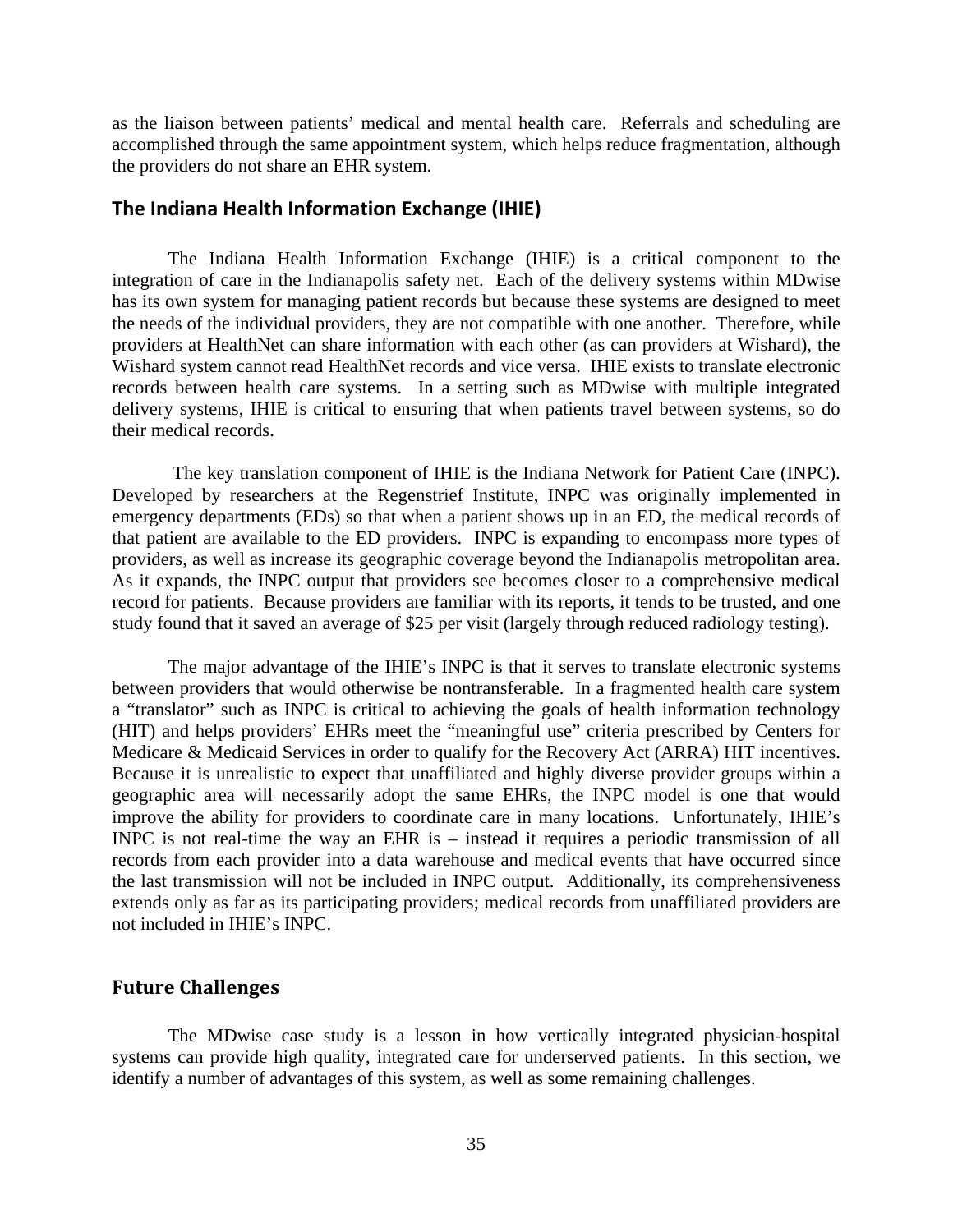Adoption of accountable care organizations in Indianapolis would likely reinforce vertically integrated systems of care for the underserved.The market structure of health care in Marion County lends itself well to the concept of ACO integration envisioned in the Affordable Care Act (ACA). In fact, most of the safety net provider groups we spoke with in Indianapolis anticipated that they would register as ACOs, though this was prior to the release of the CMS regulations. Should more insurers adopt the ACO model, the MDwise delivery systems are likely to become reinforced as they register with additional payers. Given this unique landscape and market structure, however, this ACO model may not be easily replicable in other communities.

Indianapolis' delivery systems provide vertically integrated care, but also a series of silos of care. The MDwise delivery systems provide fairly well integrated care, as long as members stay within their system. Problems arise, however, when patients go to a hospital emergency room or provider of a different delivery system. Because reimbursement is tightly held within each delivery system, some health systems balk at having to pay for care of a patient that is not their member. This can sometimes lead to enmity between providers and individual physicians. In addition, Wishard carries the majority of the burden of care for the uninsured, both because of the delivery system structure and the Health Advantage program. As a result of these factors, the safety net in Indianapolis appears to operate effectively within these organizational silos, but can be fragmented when care crosses systems.

Coordinated care for underserved patients is facilitated by the delivery system's networks of care, but some obstacles still exist. Networks of care are clearly established within each delivery system for MDwise members, which alleviates some of the fragmentation of care that can occur for Medicaid patients. Similarly, Wishard serves as an integrated network for the uninsured. But even with these networks and affiliations, obtaining referrals and certain services is often dependent on physician relationships, both formal and informal. Nurses and, where available, case managers take on much of the yeoman's work to ensure care is coordinated. Other supplemental safety net programs such as Project Health also work to facilitate specialty referrals and better coordinated care.

EHRs are used effectively to support care coordination within certain delivery systems, but until all systems are interoperable their utility is limited. The Indiana Health Information Exchange is working to alleviate the information silos that exist because of the lack of interoperability across EHR. IHIE provides a health information network that transfers information from a patient's EHR into a central database where all participating providers can have access to it. This system allows physicians from unaffiliated systems or practices to see critical patient information, including medications and lab results. However, the system is not real-time and requires periodic transmission of data into the database. In addition, only patient EHR information from participating providers is available. Despite these limitations, IHIE is a useful example of the ability for technology to improve coordination of care in fragmented health care markets.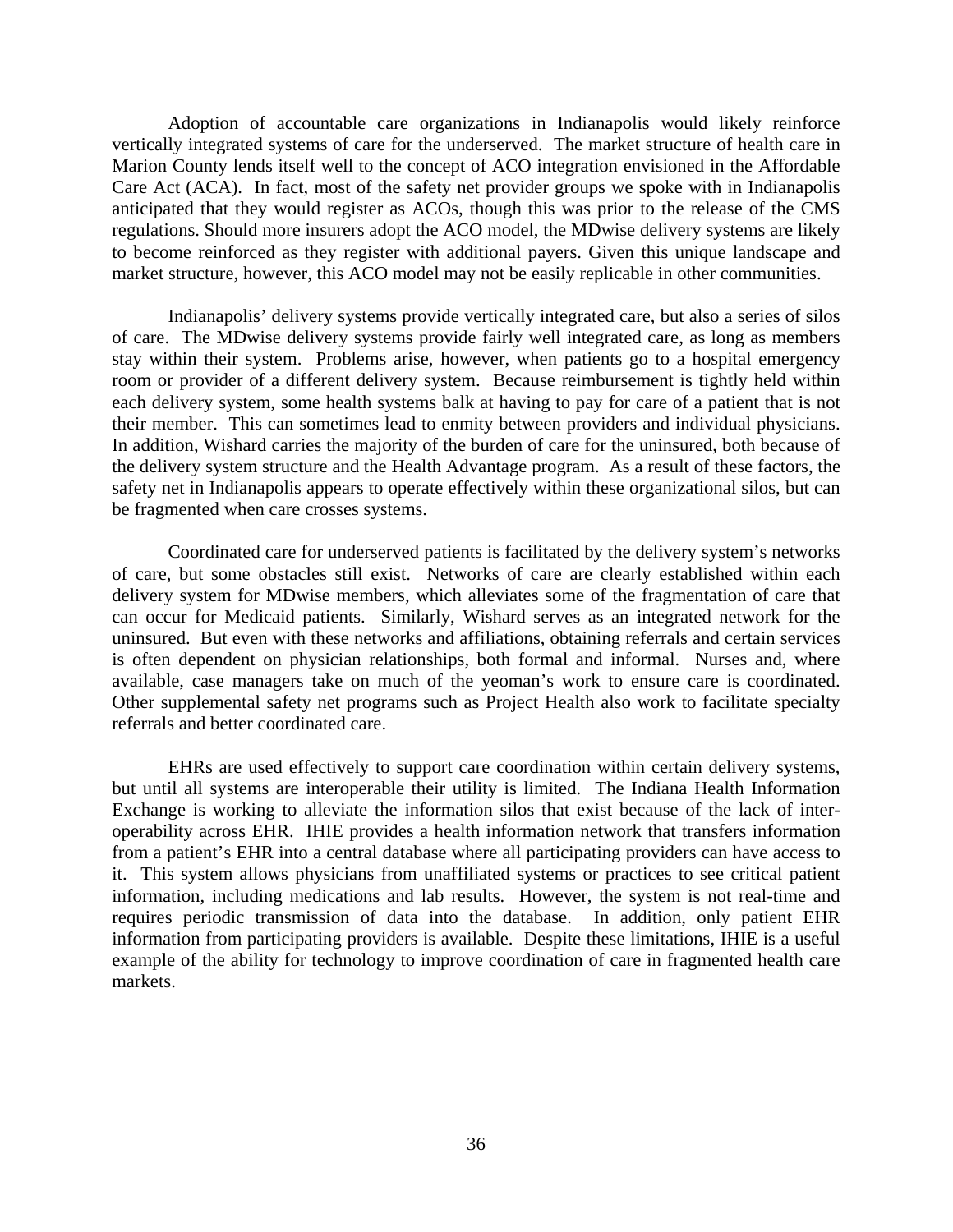## *Case Study: Marshfield, Wisconsin*

## **Background**

Marshfield Clinic is located in Central Wisconsin, though the clinic operates facilities throughout the Central, Western, and Northern regions of the state. Marshfield itself is a small city with a population of about 20,000, but the service area is much broader and reaches a primarily rural territory that is roughly the size of West Virginia. Originally, a primary industry in the area was dairy farming, but the region has diversified since. In Marshfield itself, the primary industry is the clinic and the affiliated hospital, St. Joseph's.

Marshfield Clinic is a non-profit multispecialty group practice system serving residents in rural Wisconsin with 55 locations, 2 hospitals, 80 medical specialties, and about 800 physicians<sup>19</sup>. In addition to providing medical services, it has a substantial research endeavor and is affiliated with the University of Wisconsin School of Medicine and Public Health. In fiscal year 2009, Marshfield Clinic served about 375,000 patients over almost 4 million encounters. It serves all patients in its region, regardless of their ability to pay or insurance status. Marshfield Clinic also has developed an insurance plan, Security Health Plan, which serves private, Medicare, Medicaid, and BadgerCare (Wisconsin's CHIP program) patients. This plan has about 200,000 members and serves 32 counties in Wisconsin and includes about 4,100 physicians and other providers.

The clinic is nationally recognized for its quality focus, its electronic health record (EHR) system, and its use of telemedicine.<sup>20</sup> Within the health policy world, it has become known as one of the sites of the Medicare Physician Group Practice Demonstration, a project which is essentially the precursor to the new Medicare Accountable Care Organization (ACO) initiative. The clinic demonstrated that it could both meet rigorous quality benchmarks and reduce Medicare costs. Marshfield Clinic was selected for this project because of the way in which a federally qualified health center (FQHC), the Family Health Center of Marshfield, is integrated into a multispecialty group practice known for its quality and coordination of care. The FQHC essentially serves Medicaid, CHIP, and uninsured patients, while the other components of the Marshfield Clinic serve Medicare and privately insured patients (as well as some uninsured patients).

#### **Current Initiatives**

 $\overline{a}$ 

## **The Family Health Center**

Marshfield Clinic includes an FQHC, the Family Health Center (FHC) of Marshfield, which is completely integrated into the broader system of care. Family Health Center currently

<sup>&</sup>lt;sup>19</sup> The information in this summary comes from interviews with Marshfield Clinic, Family Health Center, Security Health Plan, and Ministry Health Care. Interviews were conducted between March 7 and March 8, 2011.

<sup>&</sup>lt;sup>20</sup> McCarthy D, Mueller K, Klein S. Marshfield Clinic: Health Information Technology Paves the Way for Population Health Management. Commonwealth Fund Case Study. Aug. 2009.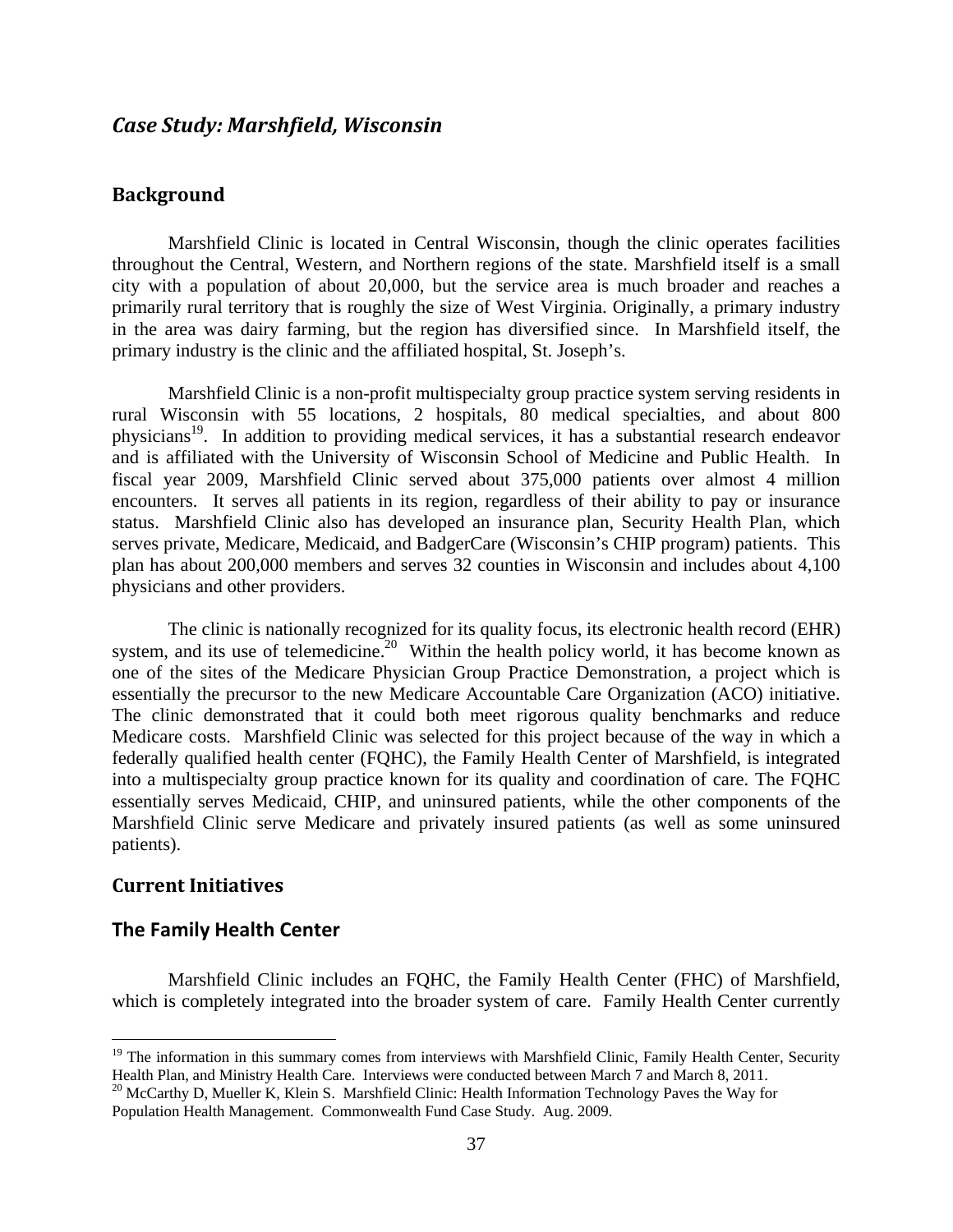serves a little over 80,000 patients, providing around half a million visits per year in 25 different medical and dental sites.

The Family Health Center differs from many FQHCs in that it is not a separate location or medical practice. FHC is essentially a "virtual" health center, which provides care in partnership with Marshfield Clinic. The physicians, nurses and other personnel (except for the Executive Director) are employees of Marshfield Clinic. There are no separate facilities for FHC (except for dental clinics and a mail order pharmacy, discussed below). On a given morning, a physician at the clinic may see a privately insured patient, then an FHC patient who is on Medicaid or is uninsured, then a Medicare patient, etc. In most cases, the clinician is unaware which patient is which and what type of insurance he or she has. FHC is also unique in that it provides not only primary care services, but specialty care services to its patients. To a certain extent, being a patient of FHC, as compared to Marshfield Clinic, is an accounting issue of relatively little import to the patient or clinician. Marshfield clinicians say they treat all patients alike and that FQHC patients are seamlessly integrated with other patients.

FHC includes 18 medical and 7 dental sites that are considered part of the FQHC. FHC also operates a mail order pharmacy which obtains discounted medications under the Sec. 340B drug program and provides maintenance medications to FHC patients throughout the rural service area. The Clinic has a larger presence than FHC; however, in recent years FHC has expanded its partnership with Marshfield Clinic to new communities in Rice Lake and Minocqua. When uninsured patients come to Marshfield Clinic, they go to a patient assistance center, where it is determined whether they are eligible for Medicaid, BadgerCare (the state's CHIP program), the FHC's program for the uninsured (Family Health Program, described below), or other assistance programs.

In addition to serving Medicaid and BadgerCare patients, FHC serves patients covered under its Family Health Center Program, which provides health care services to people who would otherwise be uninsured. Uninsured people with incomes below 200 percent of the poverty line living in designated parts of Wisconsin may join the Family Health Center Program, which has monthly membership premiums based on income and family size. Membership provides members a broad range of benefits, including physician, dental, pharmaceutical, and mental health care at FHC and the Marshfield Clinic; it does not provide inpatient hospital coverage. Because of the limits of funding, there are a limited number of program slots, but qualified people can be added to the wait list and receive charity care at the Marshfield Clinic (they may be charged for care on a sliding fee-scale basis). Essentially, all uninsured residents can receive care at Marshfield Clinic, either through the Family Health Center Program or charity care at the Clinic.

## **Coordination of Care**

Compared to most safety net arrangements, care is exceptionally well coordinated for low-income patients. Since FHC includes both primary care and a broad range of specialty care, Medicaid, CHIP, and uninsured patients can readily access both types of care. Marshfield Clinic takes pride in trying to schedule visits in a fashion that is convenient for patients. A remarkable feature of Marshfield Clinic is short wait times for appointments; generally patients have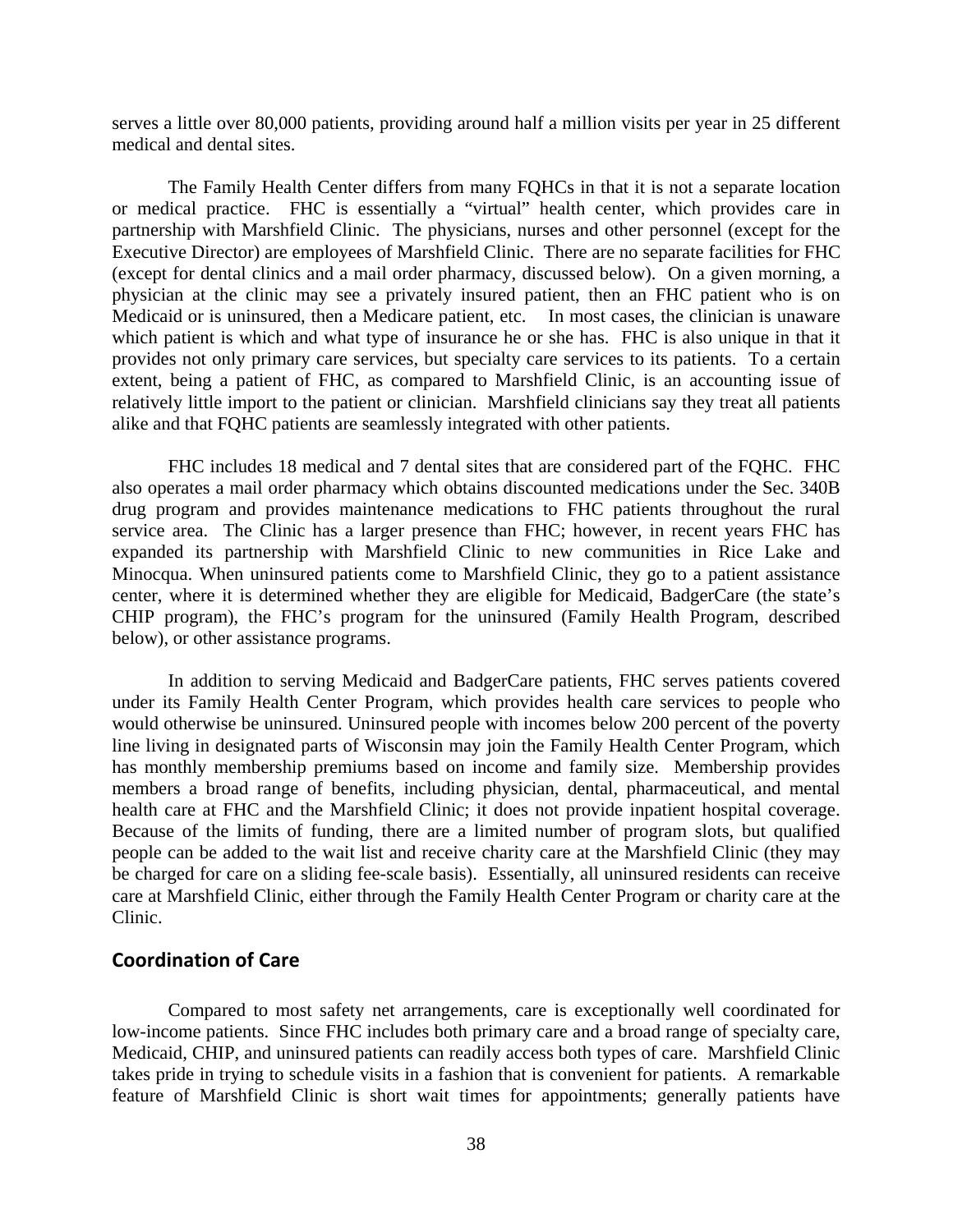diagnostic testing and see a specialist within 24 hours of receiving a referral and often on the same day. Since doctors have no knowledge of patients' insurance status or ability to pay, these short wait times apply to all patients and not only those with private insurance. One senior executive said this came from the tradition of serving rural dairy farmers who might need to travel a good distance to receive medical care at Marshfield but did not want to be away from the farm too long because the herd still needed to be milked and attended. Services are further coordinated by a relatively advanced certified EHR system (Cattails) developed by the Marshfield Clinic used by all the medical staff. On the main campus, physicians carried laptops which contained the EHR system; they could use the wireless network to access patients' records anywhere on the campus. The EHR system allows all providers to access lab results in less than two hours and ensures a seamless transmission of patient information between providers. The Clinic has also hired 45 high-end care coordinators to follow-up with complicated cases and check back with patients to ensure medication compliance.

Even though St. Joseph's, the hospital affiliated with the main Marshfield campus is separately owned by Ministry Health Care, a nonprofit Catholic healthcare system, there is very close coordination for hospital care with the clinic. The hospital is co-located with Marshfield Clinic (connected by a hallway), uses the Marshfield physicians as the hospital's medical staff, and has adopted the Marshfield EHR, allowing for an integrated system of care between inpatient and outpatient settings. (Nursing and other hospital staff are Ministry employees, while physicians are Marshfield employees.) St. Joseph's is a large (over 500 beds) teaching hospital and the only major rural referral medical center in Wisconsin. Similar to Marshfield Clinic, wait times are very short even in the emergency department.

One limit to the FHC coverage is that FHC patients have all of their health needs paid for while in Marshfield Clinic but this coverage does not extend to inpatient services provided at Ministry and other hospital locations. FHC will cover the provider fees but not the institutional fees and hospitals vary in their ability and willingness to take FHC patients on as charity care. Although hospitals will generally treat the patients, frequently they may bill the patients for institutional fees which patients cannot afford. Similarly, hospitals serving FHC patients in the emergency department may require the patients to pay copayments which they lack the means to pay. FHC estimates that 10-12 percent of their patients are adversely impacted by the lack of hospital coverage each year.

#### **Electronic Health Record: Cattails**

Cattails is the EHR developed and used by Marshfield Clinic. It is has been certified by the Office of the National Coordinator. Supporting over 80 specialties, the suite includes clinical, data, and practice management tools designed by physicians with a dashboard user interface that is widely cited for its ease of use. The system is capable of care management and preventive services and alerts providers when their patients are overdue for recommended preventive or chronic disease care. Unlike many systems, Marshfield Clinic has also developed a dental component to its EHR system and the data can be used for both dental and medical care.

Insofar as it is the dominant medical practice in the area, most patients already have medical records in the Marshfield data base. Thus, for example, an emergency physician can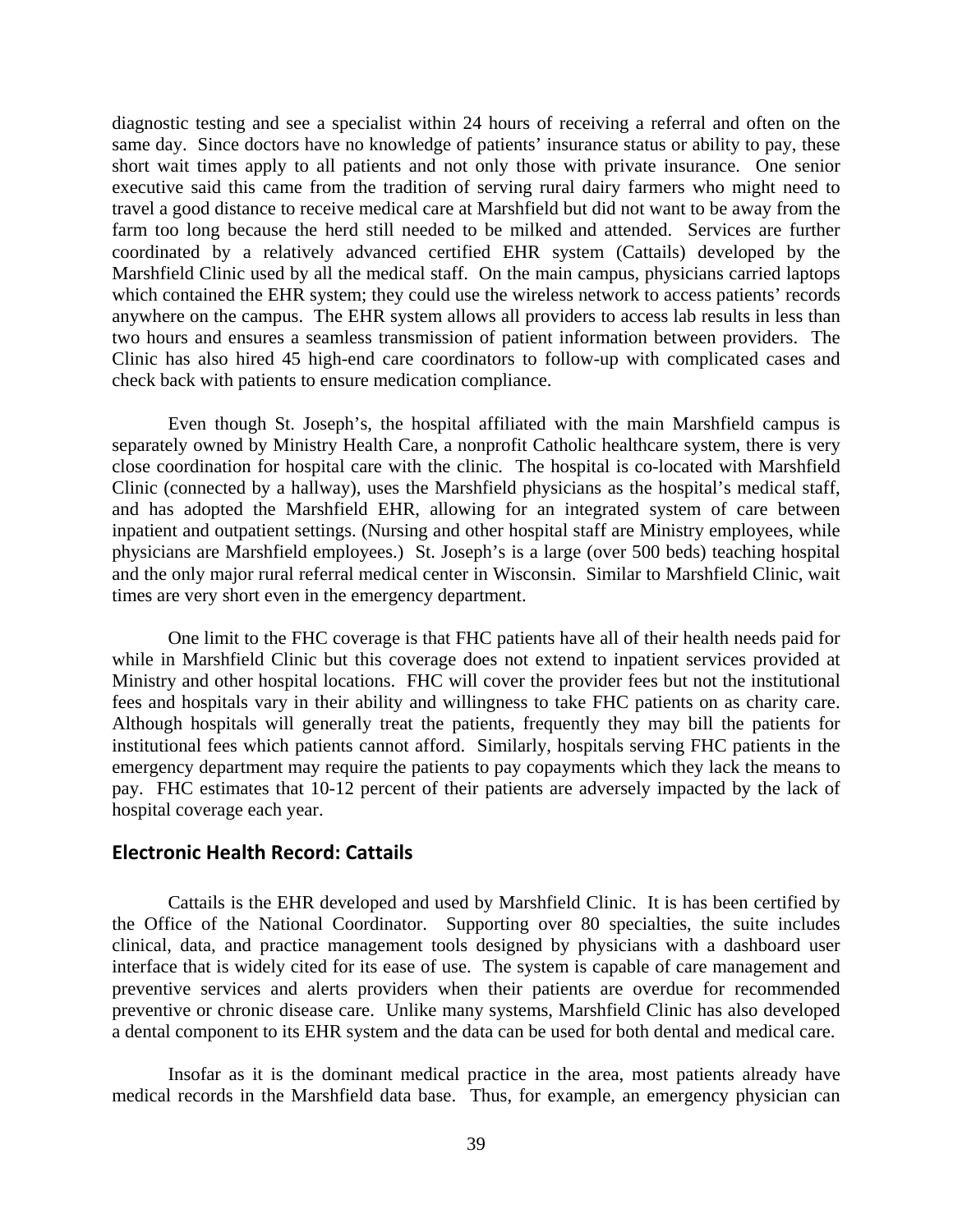readily consult most presenting patients' medical records. In addition, Marshfield has been using electronic medical records for about 30 years, so it has 30 years of longitudinal data on the population of patients in the central Wisconsin area. This also provides a rich longitudinal data base for clinical or epidemiological research.

The Ministry Health System has decided to acquire Cattails and is currently in the process of implementing the technology. In the central Marshfield Clinic location, where the Ministry hospital (St. Joseph's) is staffed by Marshfield Clinic doctors, the hospital doctors have already been using Cattails, which allows for real-time transfers of patient records between inpatient and outpatient settings. However, in some of the other Marshfield Clinic locations, Ministry has had read-only access to patient medical records from Marshfield Clinic, resulting in lumpy transitions of information between the hospital and physician groups. Within the year, Ministry expects to have completed the implementation of technology, thus removing this obstacle to coordinated care. Providers at Marshfield Clinic note that the shared medical record definitely facilitates coordinating services for patients and reduces the need for duplicative visits and tests, particularly with respect to specialty visits.

## **Quality of Care and Effectiveness**

Marshfield Clinic has a commitment to quality that is evident in both their organizational structure and in the outcomes of their patients. A prominent organizational goal is to provide the highest quality care to all patients regardless of their ability to pay or insurance status.

All doctors are salaried with payment enhancements based on patient volume irrespective of patient type or insurance status. Their compensation is built on a formula which includes productivity and, more recently, performance as measured by clinical data, as well as other factors. Thus far performance-based payment has been most fully implemented in the primary care system – in part because it is easier to identify standards and recommendations for routine care. For primary care physicians, 10-20% of physician compensation is based ease of access, patient satisfaction, and other quality measures.

In addition to using payment mechanisms to incentivize high-quality care, Marshfield Clinic has a quality center, the Quality, Innovation, and Patient Safety center. This group tracks and reports on clinical performance measures and evaluates mechanisms for improving care. Marshfield has a Quality Improvement Department that selects areas to focus on improving care and prescribes standards for all patients regardless of insurance status or ability to pay. While achieving success with several chronic conditions facing adults (such as anticoagulation, cholesterol care, and heart failure), the department, with support from FHC, has also focused on interventions for high-needs pediatric patients such as those who are in the clinic 100 or more days per year. Marshfield Clinic is part of the Wisconsin Collaborative for Healthcare Quality and as such reports their performance on the clinical measures used by all collaborative members. Measures cover chronic care, preventive care, and postpartum, and are both process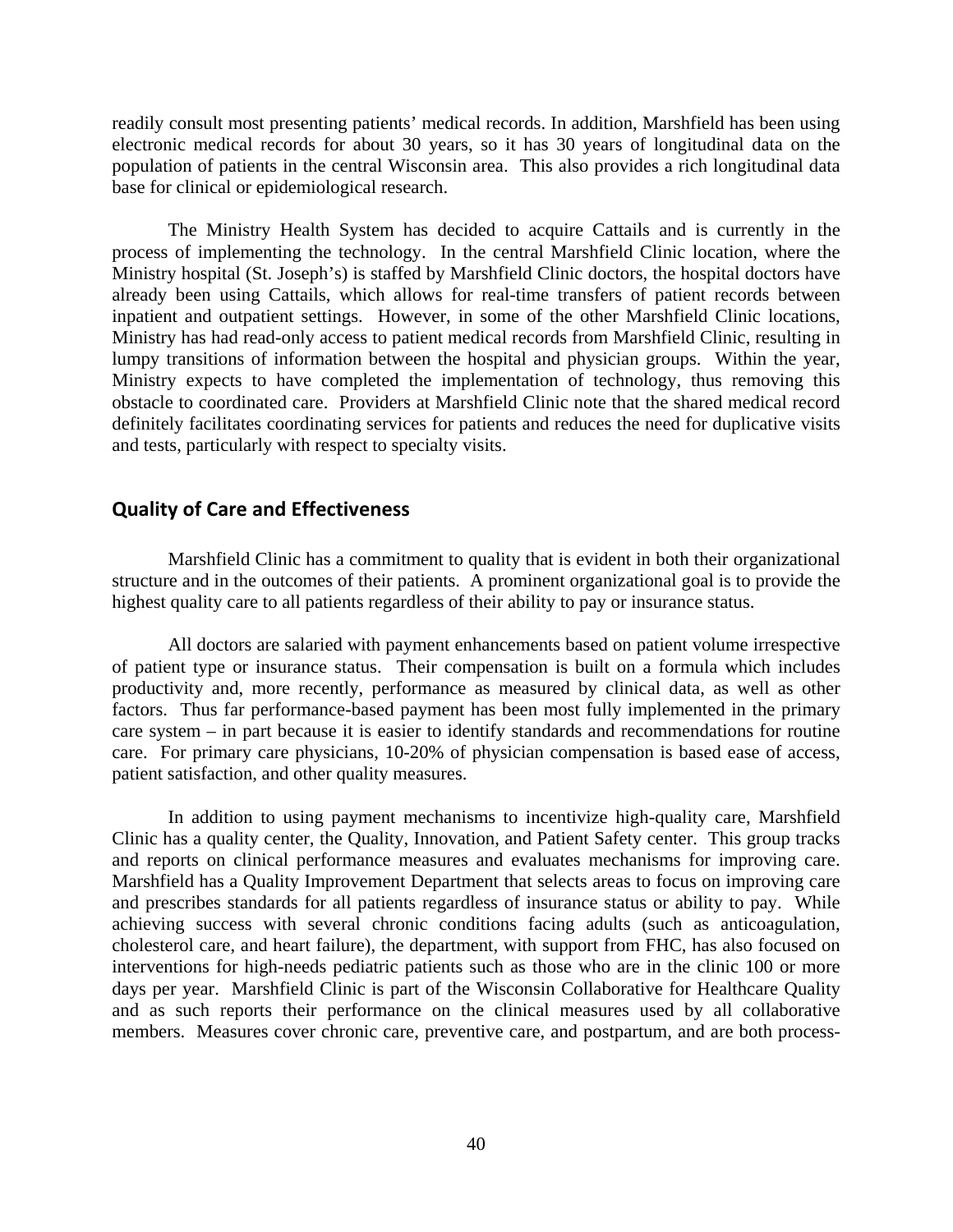and outcome-oriented.<sup>21</sup> In addition to the collaborative measures, Marshfield Clinic and FHC both produce monthly dashboard reports on preventive care and chronic diseases that summarize compliance with quality of care recommendations and conduct weekly patient satisfaction surveys mailed to 3 patients per provider for all facilities.

The Clinic also developed a nurse hotline to help manage patient care and reduce emergency department use. Nurses have electronic access to medical records and can book appointments for primary care providers the next day if deemed medically appropriate. The clinic estimates that the nurse hotline receives 50,000 calls a year, of which only 7-8% result in an emergency department (ED) visit, thus reducing the use of expensive ED care. Given that many of their patients are rural and would have to travel distances to come for an appointment, this system can also spare time for patients and improve the patient experience.

One particular quality initiative that has garnered national recognition for Marshfield Clinic is its performance in the Medicare Physician Group Practice (PGP) Demonstration Project, which has served as a template for the new federal Medicare Accountable Care Organization system. This demonstration project required providers to report on 32 quality measures for enrolled patients and evaluated the costs of their care in comparison to a control group of non-enrolled patients. Serving 35,000 – 40,000 enrolled beneficiaries, Marshfield Clinic achieved an estimated savings of \$83 million in the first four years, about \$900 - \$1,000 per patient in the fourth year. Notably, of the 10 groups selected to participate in the demonstration project, Marshfield Clinic's savings have been far larger than any of the other groups comprising more than half of the total performance payments made while performing comparably to or better than other groups on the performance measures.<sup>22</sup> Further, the Clinic elected to apply the standards of care for the Medicare beneficiaries to all patients regardless of insurance status. An interesting aspect of participation in Medicare at Marshfield is that FHC gave up reimbursement under the Medicare FQHC payment system and elected to be paid under the regular Medicare physician payment system. Since FHC also provides specialty care, they believed the regular FQHC primary care payment per encounter did not work as well for them; being in the regular Medicare payment system also let FHC patients participate under the Medicare PGP demonstration.

Clinic staff noted that Marshfield had focused on quality and efficiency even before the PGP demonstration, but that participation in the demonstration project helped encourage even greater efforts to improve quality or efficiency. For example, they reported that the Clinic's ability to back a share of savings made it easier to justify upfront investments that would be difficult to justify in a fee-for-service system, such as hiring high risk case managers.

 $\overline{a}$ 

 $21$  For Marshfield Clinic's most recent performance on the collaborative measures, see: Marshfield Clinic. Quality in health care. [cited 2011 Apr 12]. Available from:

http://www.marshfieldclinic.org/patients/default.aspx?page=about\_qualityMeasures. For reports comparing all collaborative members' performance see, Wisconsin Collaborative for Healthcare Quality. View our reports. [cited 2011 Apr 12]. Available from: http://www.wchq.org/reporting/measures.php?topic\_id=26.<br><sup>22</sup> Iglehart J. Assessing an ACO prototype – Medicare's physician group practice demonstration. The New England

Journal of Medicine. 2011; 364(3): 198-200.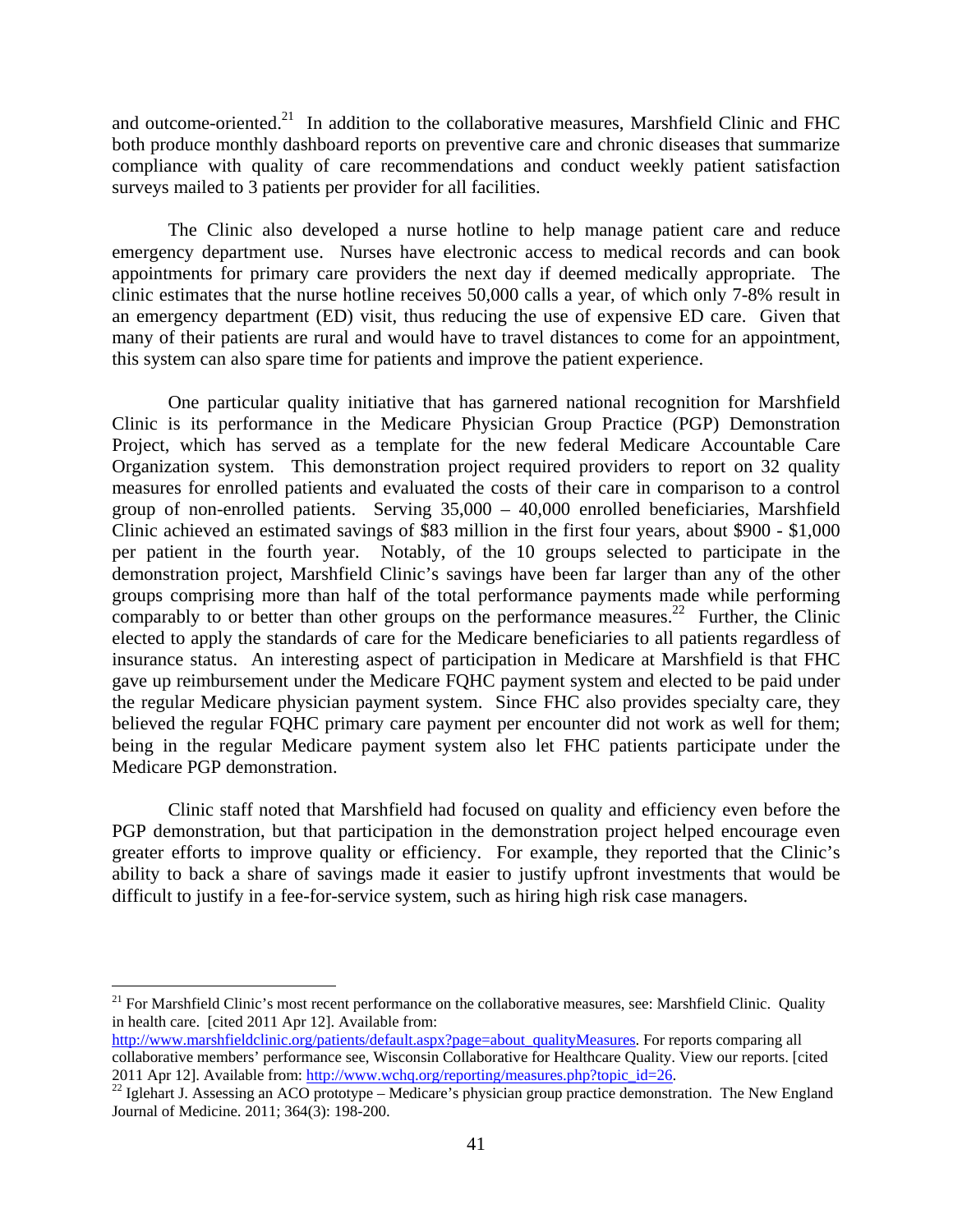## **Future Challenges**

 $\overline{a}$ 

Building on its foundation of quality care for all patients, Marshfield Clinic is pursuing several new initiatives related to trends in the healthcare field. Although its managed care plan, Security Health Plan, is National Committee for Quality Assurance (NCQA) accredited, the clinic is pursing NCQA Patient Centered Medical Home (PCMH) recognition as well. Currently, three sites have attained PCMH Level 3 recognition and the remaining sites will apply by June 2011. The clinic was also planning to assess how to respond to the new proposed Medicare Accountable Care Organization (ACO) regulations, which had not been issued at the time of our visit. (Marshfield can be grandfathered in on the basis of their participation in the PGP demonstration program.) One of the challenges facing the organization is that as the PGP demonstration program ends, its funding also will, but given the success of the demonstration, stakeholders and providers alike are committed to continuing the initiative. After our visit, the Medicare ACO proposed regulations were issued. Marshfield Clinic, like the other sites under the PGP demonstration, has publicly stated that it does not want to participate under the terms of the proposed regulations. In August, the Clinic announced it would participate in an alternative ACO program, the PGP Transition Demonstration which is available to organizations that had earlier been part of the original PGP demonstration.<sup>23</sup>

The Family Health Center also has several new initiatives underway. An important initiative relates to improving oral health care. FHC found that many low-income patients reporting having very limited access to dental care, so FHC has established 7 dental clinics that are designed to primarily serve low-income FHC patients (although other Marshfield patients can also receive care there). Unlike the medical care system, which is primarily administered by Marshfield Clinic, the dental clinics are an arm of FHC. FHC is also addressing the shortage of dentists in partnership with Marshfield Clinic with the creation of a new dental residency program and dental school. Funded with a \$10 million grant from the state and a matching \$10 million donation from Security Health Plan, the dental school will have the mission of training students from rural and underserved areas to provide dental services to rural and underserved areas.

FHC has also partnered with Ministry health in an application for a new access point serving Eastern Oneida and Vilas counties. Many patients from these counties currently travel 70 or more miles to access dental care and the new access point will provide oral, behavioral, medical, pharmacy, and enabling services to this population. The structure of this new site will differ from that of existing sites because Ministry will be providing medical and behavioral health services while FHC will provide the dental services.

Despite the new initiatives underway, concerns exist among Marshfield Clinic and FHC staff regarding potential Medicaid changes that its new governor, Scott Walker, has proposed and that will be implemented by the new health department director, Dennis Smith. Although the details of planned Medicaid cuts were not known during our visit, they are concerned that Medicaid cuts could impact their new access initiatives. For example, if the state eliminates adult Medicaid dental benefits, this will eliminate much of the financing for their dental clinics.

<sup>&</sup>lt;sup>23</sup> Press release. "Marshfield Clinic Chooses to Participate in CMS Project." Marshfield Clinic. Aug. 8, 2011.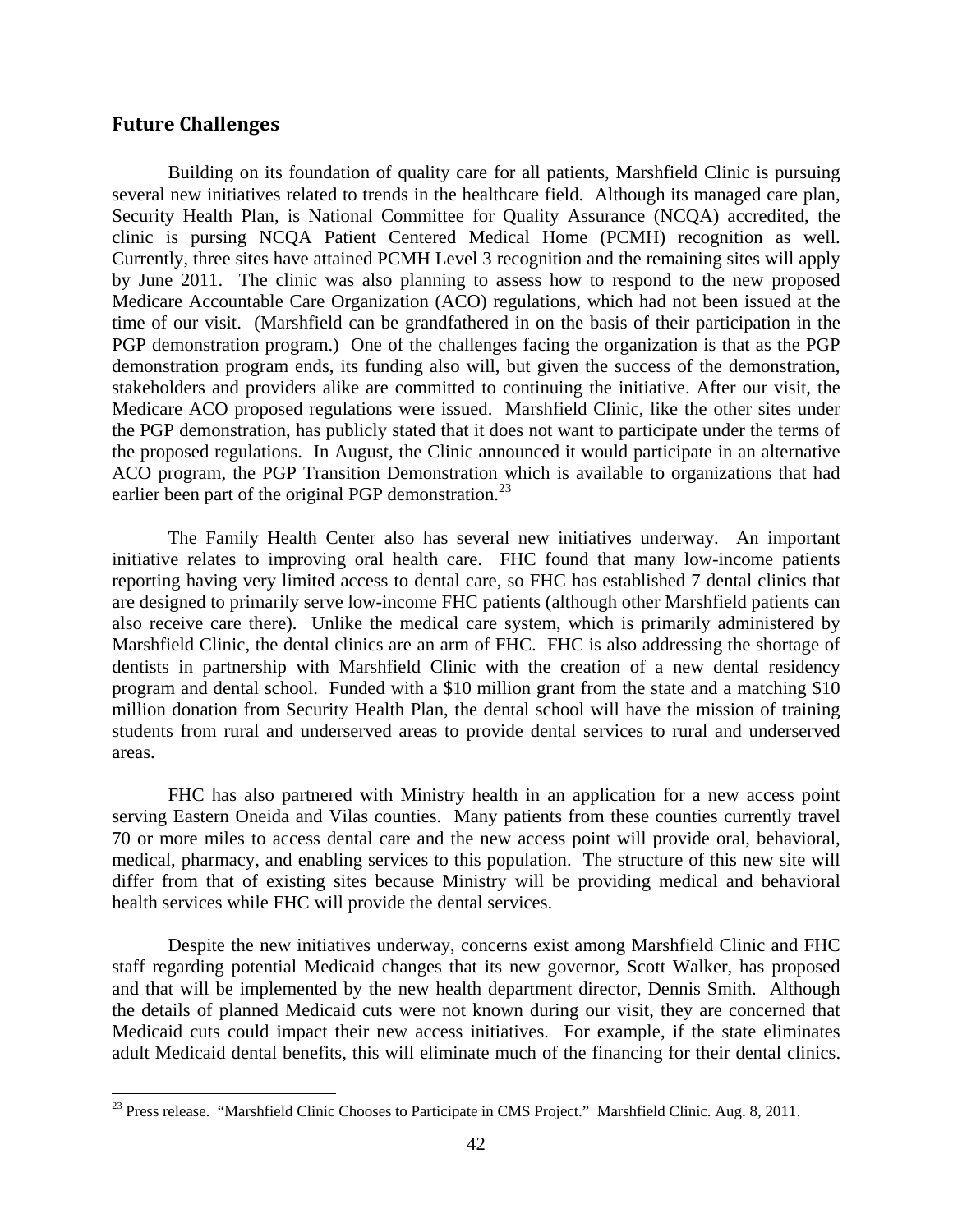Other state Medicaid cuts could also reduce funding for FHC, which could eventually make it harder for the overall Marshfield Clinic to serve low-income and uninsured patients in the same way it does today.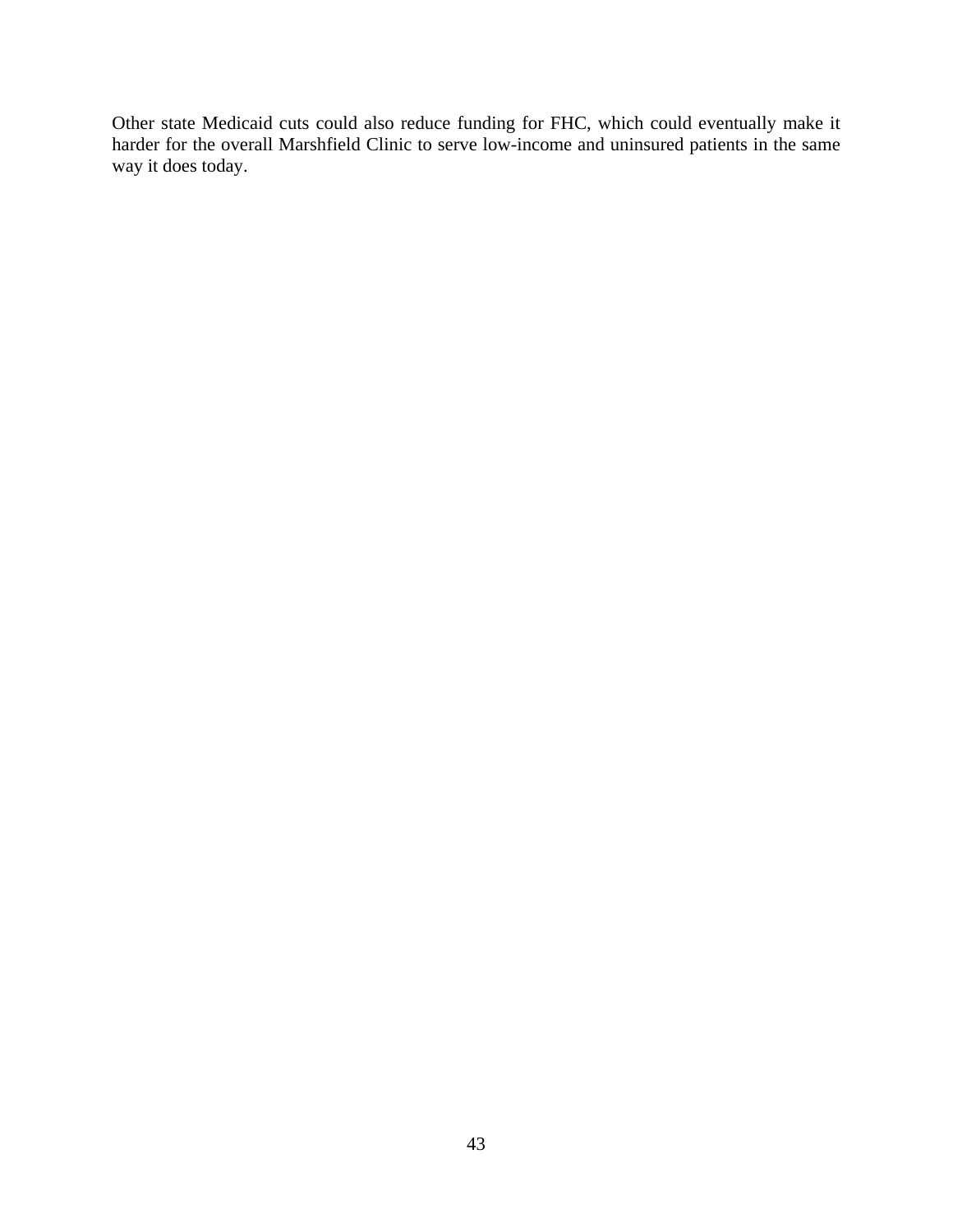## *Case Study: San Francisco, California*

## **Background**

 $\overline{a}$ 

The City and County of San Francisco is a major urban area in northern California with more than 800,000 residents. It has a highly diverse population. Census data indicate that 45 percent of the population is white non-Hispanic, 31 percent is Asian, 14 percent is Hispanic, and 7 percent is African American; about 37 percent of the residents are foreign-born. As of 2009, about 11 percent of the population had income below the poverty level, somewhat below the national average of 14 percent.<sup>24</sup> San Francisco also has a relatively large homeless population and high prevalence of HIV.

San Francisco has a well-developed safety net health care system that has been reinforced both by developments in Medicaid (or Medi-Cal as it is known in California) and by a unique city-based health coverage plan, known as Healthy San Francisco. Key components of San Francisco's safety net system include San Francisco General Hospital and Trauma Center (SFGH, which has primary care and specialty clinics, as well as inpatient care, and is part of the San Francisco Department of Public Health (DPH)), DPH Community Oriented Primary Care (COPC) clinics, and the San Francisco Community Clinic Consortium, which is a partnership of ten non-profit community clinics, including federally-qualified health centers (FQHCs). The Consortium and COPC clinics are the primary care base for the safety net, while SFGH provides primary, specialty, and inpatient care. While many other providers in San Francisco serve Medicaid patients, the systems listed above are the core providers of medical services for the uninsured and for many of those on Medicaid. In addition, these safety net providers are positioned to help provide other support to patients, including assistance in enrollment for Medicaid, Children's Health Insurance Program (CHIP), or Healthy San Francisco. Given the multicultural makeup of San Francisco, most safety net providers can provide multilingual language assistance.

Another key contributor to the system is the city/county-sponsored managed care plan, the San Francisco Health Plan. Begun as a publicly-sponsored local Medicaid managed care plan, the health plan has grown to serve other programs, including CHIP (known as Healthy Families in California) and Healthy San Francisco. California's Medicaid program has mandatory managed care for most of its non-elderly, non-disabled Medicaid participants (and is now planning to expand managed care to the disabled as well). A distinctive element of California's Medicaid managed care system is the "two-plan model" in which each county has a private managed care plan and a public managed care plan. In San Francisco, the San Francisco Health Plan is the public plan and Anthem (Blue Cross Blue Shield) is the private plan, and the San Francisco health plan is the dominant one. For Medicaid, the San Francisco Health Plan's network includes over 2,000 public and private providers and six hospitals, but the safety net clinics and hospital are core providers. The health plan has helped develop and fund a variety of coordination and quality improvement projects, including eReferral – described below – and a

<sup>&</sup>lt;sup>24</sup> US Census Bureau, Selected Characteristics in the United States: 2005-2009. American Community Survey. See: http://factfinder.census.gov.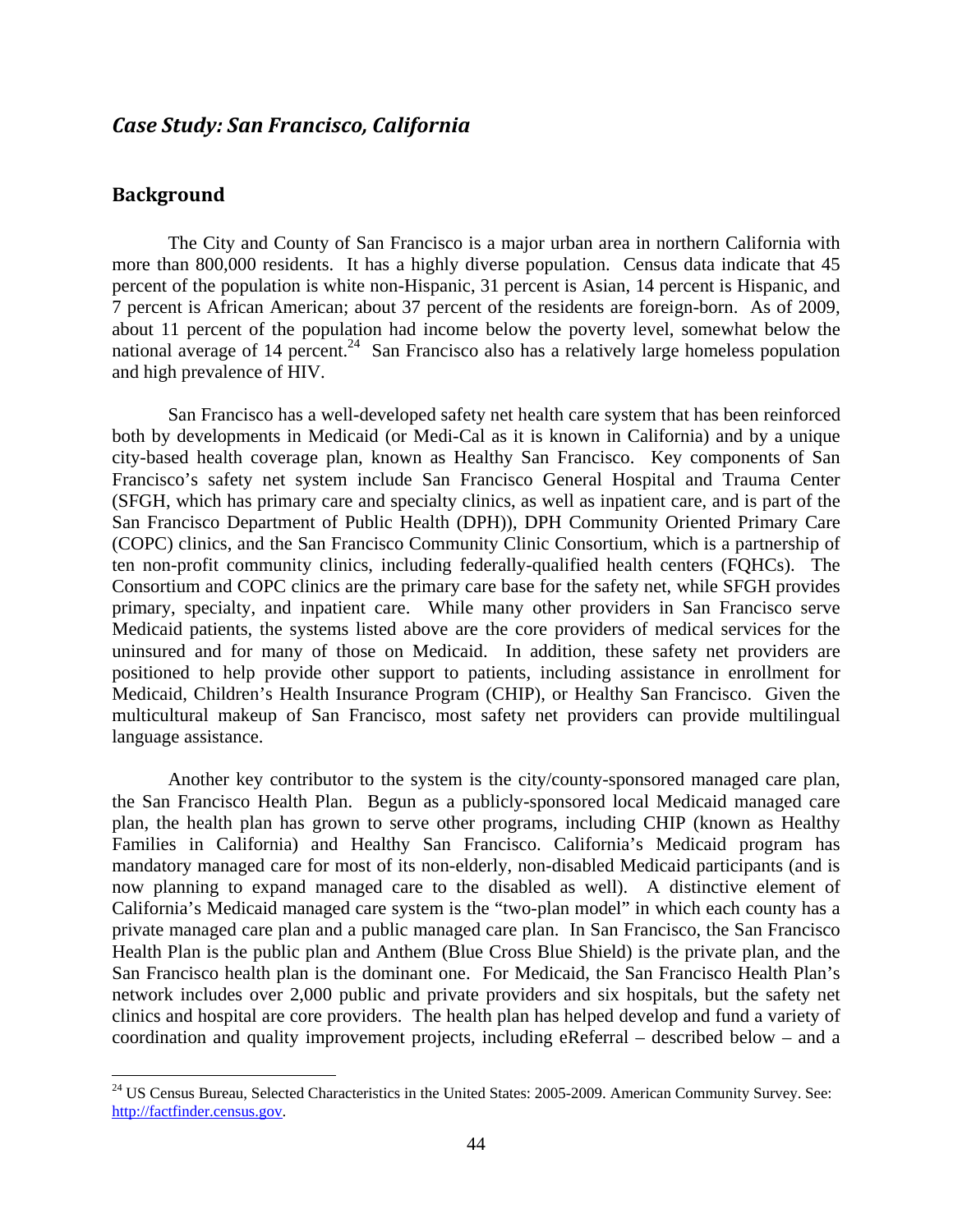number of chronic care management initiatives. The San Francisco Health Plan has been a "catalyst for change" for coordination among safety net providers.<sup>25</sup>

## **Current Initiatives**

#### **Healthy San Francisco: Coverage for the Uninsured**

San Francisco has initiated a unique, locally-funded health coverage system for lowincome uninsured resident adults, called Healthy San Francisco. Begun in 2007, the program is a "health coverage" network program, not a health insurance program.<sup>26</sup> Rather than providing insurance per se, it provides access to a selected network of health providers for participants. Participants principally receive primary care from DPH clinics or Consortium health centers and specialty and inpatient care from San Francisco General Hospital, although there are some exceptions.<sup>27</sup> The program was designed to emphasize coordinated care: every uninsured member selects or is assigned a clinic or health center as primary care home, as opposed to the jumble of care arrangements that are common for those without insurance. Uninsured adult city residents with incomes below 500 percent of the federal poverty level are eligible for medical and mental health benefits. When people apply for Healthy San Francisco, they can also be screened for eligibility in Medi-Cal or Healthy Families.

The program is partly supported by an employer spending requirement, based on a local ordinance passed in 2006: In 2010, employers with more than 20 employees had to spend at least \$1.96 per work-hour on health benefits. They could use these amounts to pay for health insurance premiums, create health savings accounts, pay health care claims or contribute toward employee participation in Healthy San Francisco. Uninsured people may join by paying an income-scaled quarterly fee that ranges from free for those with incomes below the poverty level to \$450 for those with incomes from 401 to 500 percent of poverty (these fees are discounted if the employer contributes to Healthy San Francisco). In addition, there are copayments, such as \$10 per visit, for those with incomes over the poverty line. (Note: Healthy San Francisco does not cover children, although Healthy Families covers children with incomes up to 250 percent of poverty.)

## **Care Coordination by the Bay**

 $\overline{a}$ 

In certain respects, San Francisco's safety net is typical of the systems found in many urban areas: there are a number of safety net primary care clinics, including public and non-profit

<sup>&</sup>lt;sup>25</sup> Bindman A, Chen Am Fraser JS, Yee IH Jr, Ofman D. Healthcare reform with a safety net: lessons from San Francisco. American Journal of Managed Care. 2009;15(10): 747-50.

<sup>&</sup>lt;sup>26</sup> Katz M, Brigham T. Transforming a traditional safety net into a coordinated care system: lessons from Healthy San Francisco. *Health Affairs.* 2011;30(2): 237-45.<br><sup>27</sup> Primary care services are also available through Kaiser Permanente, the Chinese Community Health Care

Association and a couple of private clinics. The University of California at San Francisco Hospital also provides certain diagnostic services. All San Francisco General Hospital physicians are affiliated with UCSF. Some private hospitals work with some of the Healthy San Francisco clinics, but do not receive funding from the program.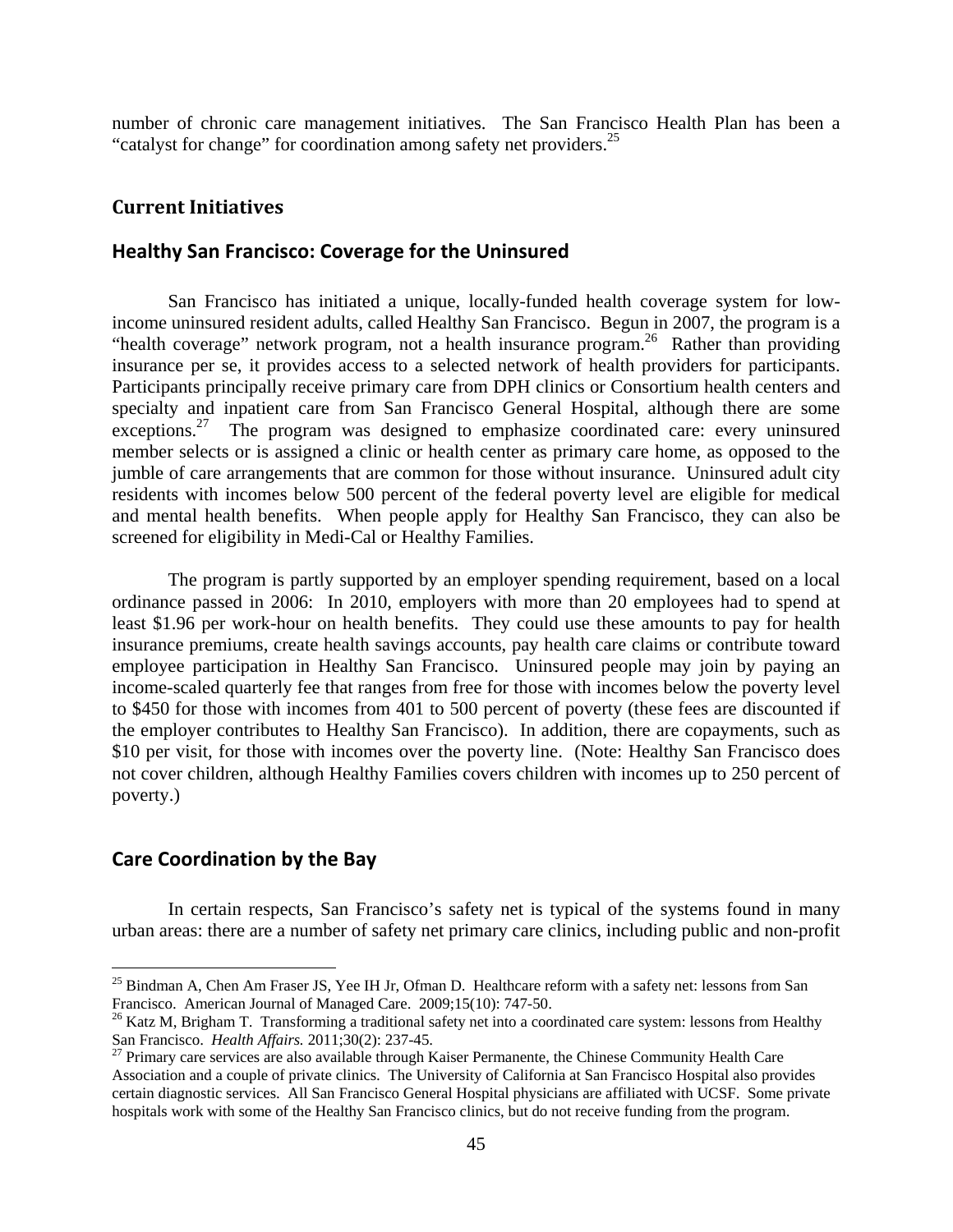community clinics, which provide referrals to a major public hospital for specialty and inpatient care. Services are supported through a diverse combination of state and federal funding as well as local funding. Even before the advent of Healthy San Francisco, safety net providers had strong ongoing relationships and there were efforts to coordinate care across the system. More than most areas, however, there is relatively broad public support for health services for lowincome populations, including the uninsured. Like any community with diverse health care providers, the system still has weaknesses: care is not optimally coordinated and there can still be delays getting primary care or substantial delays getting specialty care.

The San Francisco community has sought to address these issues on a comprehensive and coordinated basis, and the government provides funding to help support the safety net system which includes a public hospital, outpatient clinics, and community health centers. Perhaps the major achievement is the extent to which San Francisco has tried to develop a system in which safety net patients, whether covered by Medicaid/CHIP, enrolled in Healthy San Francisco, or completely uninsured, have a medical home where they can receive primary care and through which they are also able to access specialty care and diagnostic services.

Because of the contractual and financial arrangements for Medicaid and Healthy San Francisco, there is a clear recognition and assignment of roles as primary care medical homes and sources of specialty and hospital care which helps cement the relationships of community clinics with San Francisco General Hospital and develops a basis for improving the coordination of care, even for those who are uninsured. While the system helps ensure that there are specialists who will take referrals for uninsured or Medicaid patients from primary care, because there are a limited number of specialists at the public hospital, backlogs for specialty appointments can still occur.

## **Leveraging Health Information Technology**

 $\overline{a}$ 

To ease the referral process and expedite the backlog, San Francisco General Hospital developed an electronic web-based specialty referral system, eReferral, to promote better communication and more effective referrals. Referring providers may use the system to request a referral to a relevant specialty (e.g., cardiology, gastroenterology, etc.) or diagnostic service (e.g. sleep study, ultrasound, etc). There is an assigned specialist clinician for each clinic or service who reviews the referral request. The specialist reviewer can triage patients for an expedited visit or have the patient scheduled for the next routinely available appointment. Alternately, the reviewer may engage with the referring provider through the program to clarify the consultative question, request additional information, suggest further testing, or provide guidance that allows the referring provider to care for the patient within the medical home. Evaluation of the system has shown improved communication between primary care providers and specialists as well as a reduction in the backlog of specialty appointments and unnecessary appointments.28 A goal of the system is not only to increase the efficient use of scarce specialty care resources, but also to enhance services at the primary care level.

 $28$  Chen A, Yee H. Improving Primary care-specialty care communications. Archives of Internal Medicine 2011;171(1): 65-67.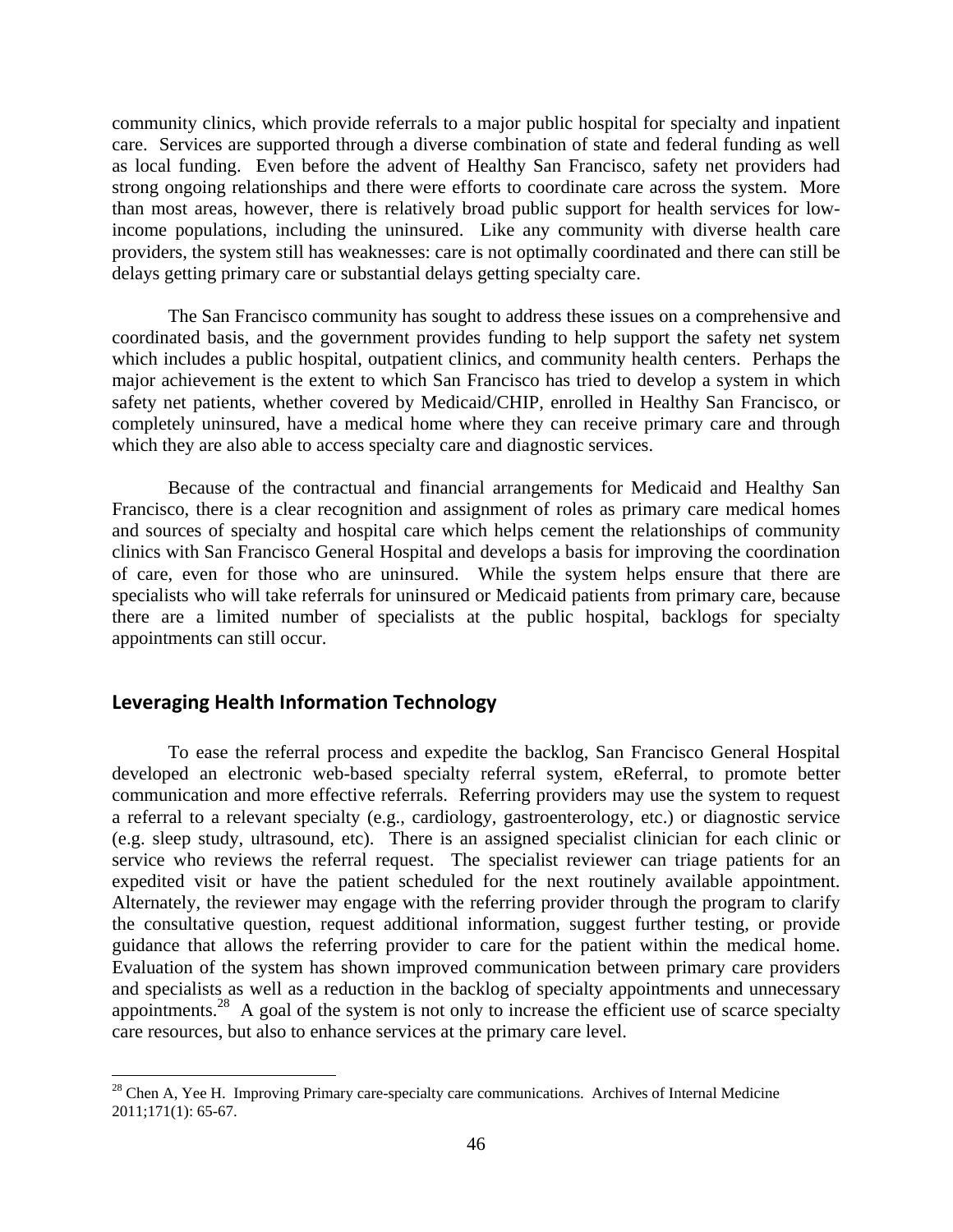After an initial development and pilot phase eReferral was disseminated (with support from the San Francisco Health Plan) throughout San Francisco's safety net system to manage referrals to San Francisco General. Unlike other electronic specialty referral systems, such as one used by safety net providers in Chicago, eReferral is not algorithm-based but relies on having specialists who are willing to devote a certain number of hours each week to review and respond to referral requests. It is difficult to support such a system under a fee-for-service system, since there is no explicit funding to support the referral system and it reduces the volume of specialty care, but it can save money for an integrated delivery system.

While eReferral is a useful tool to help improve coordination of primary and specialty care, it is not a panacea. It improves the flow of information from primary to specialty care, but does not assure better information flow back to primary care, such as letting primary care providers know if their patients completed their specialty visits. Primary care practitioners in the city and consortium clinics have access to San Francisco General's electronic medical record system, so they can review the specialists' notes. However, use of this system is more difficult for community health center clinicians, since they use different record systems and there are occasional connectivity problems. It is worth noting that electronic health record systems in many of these facilities are in transition since they were typically developed prior to the release of "meaningful use" criteria, so current systems will need to be upgraded to meet new requirements for federal subsidies.

The safety net providers all have access to a shared One-e-App software application for enrolling eligible San Francisco patients into the city's Healthy San Francisco program and determining patients' eligibility for health coverage, including Medi-Cal and Healthy Families. There is also a shared chronic care patient registry which consolidates diagnostic lab test results and supports targeted chronic disease interventions and access to the DPH patient master index, allowing consortium clinics to assign a DPH medical record number to previously unregistered patients.

#### **Quality Improvement**

The financial and administrative systems of DPH, the San Francisco Health Plan and the Community Clinics Consortium provide leverage and resources for system-wide efforts to improve the quality and coordination in the safety net. They have developed an array of initiatives, including efforts to measure and improve quality of care, reduce waiting times for care and increase meaningful use of electronic health records. For example, they have developed chronic care teams which focus on major chronic diseases like diabetes, asthma and chronic obstructive pulmonary disease; teams of specialists and nurse practitioners work in primary care clinics to help improve the quality of chronic care at the primary care level. The medical directors of the San Francisco Health Plan, Consortium, and DPH COPC clinics have collaborated to develop a 9 month training program for primary care clinic management teams across the safety net called Quality Culture Series, designed to increase the capacity of clinics to lead and manage change in the pursuit of quality care.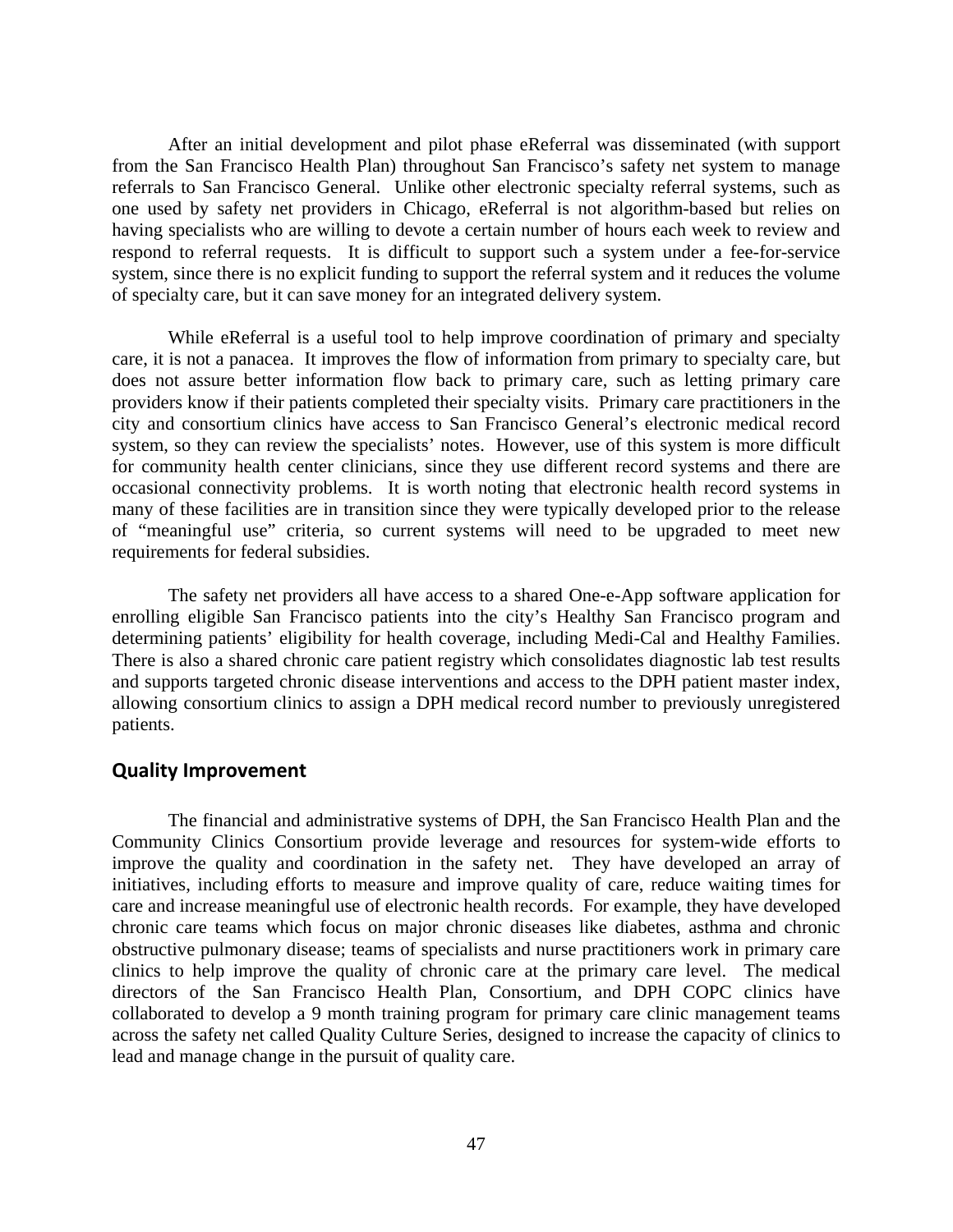DPH is seeking to improve the coordination of behavioral and physical health care, including arranging for mental health providers to be located in each DPH clinic; some of the community consortium clinics are also doing so. Indeed, behavioral care is a major component of care provided in the safety net. DPH officials estimated that about one-sixth of Healthy San Francisco expenditures are for behavioral health services.<sup>29</sup>

The San Francisco Health Plan has initiated a quality improvement initiative, Strength in Numbers, which includes development of quality improvement targets and performance-based incentives for primary care. It includes standards for diabetes and blood pressure management, colorectal cancer screening, documentation of smoking status, appointment no-show rates and scheduling, as well as a number of optional measures. The Community Clinic Consortium also has a continuous quality improvement initiative.

As a Medicaid managed care plan, the San Francisco Health Plan must be reviewed for quality, including HEDIS scores San Francisco Health Plan won the California Department of Managed Health Care's Gold Award for HEDIS rates for three years running: 2008, 2009, and 2010. Including test measures, SFHP achieved the national Medicaid 90th percentile or better for 17 of 22 measures. $30$ 

## **Future Challenges**

Like many other states, California has a major budget deficit and budget cutbacks in Medicaid, CHIP or other state or local programs are possible and could create difficulties for these systems. Our case study trip occurred in February 2011, before the Medicare proposed regulations for Accountable Care Organizations had been issued. At the time of our interview, there was some interest in the formation of ACOs, but plans were not clear.

<sup>&</sup>lt;sup>29</sup> Katz and Brigham, *op cit.* 

<sup>&</sup>lt;sup>30</sup> Gatewood H. San Francisco health plan: our journey to improve quality and the health of our population. San Francisco Health Plan; 2011 Mar [cited 2011 Aug 31]. Available from: http://www.sfhp.org/files/PDF/SFHP\_Improvement\_Journey\_White\_Paper.pdf.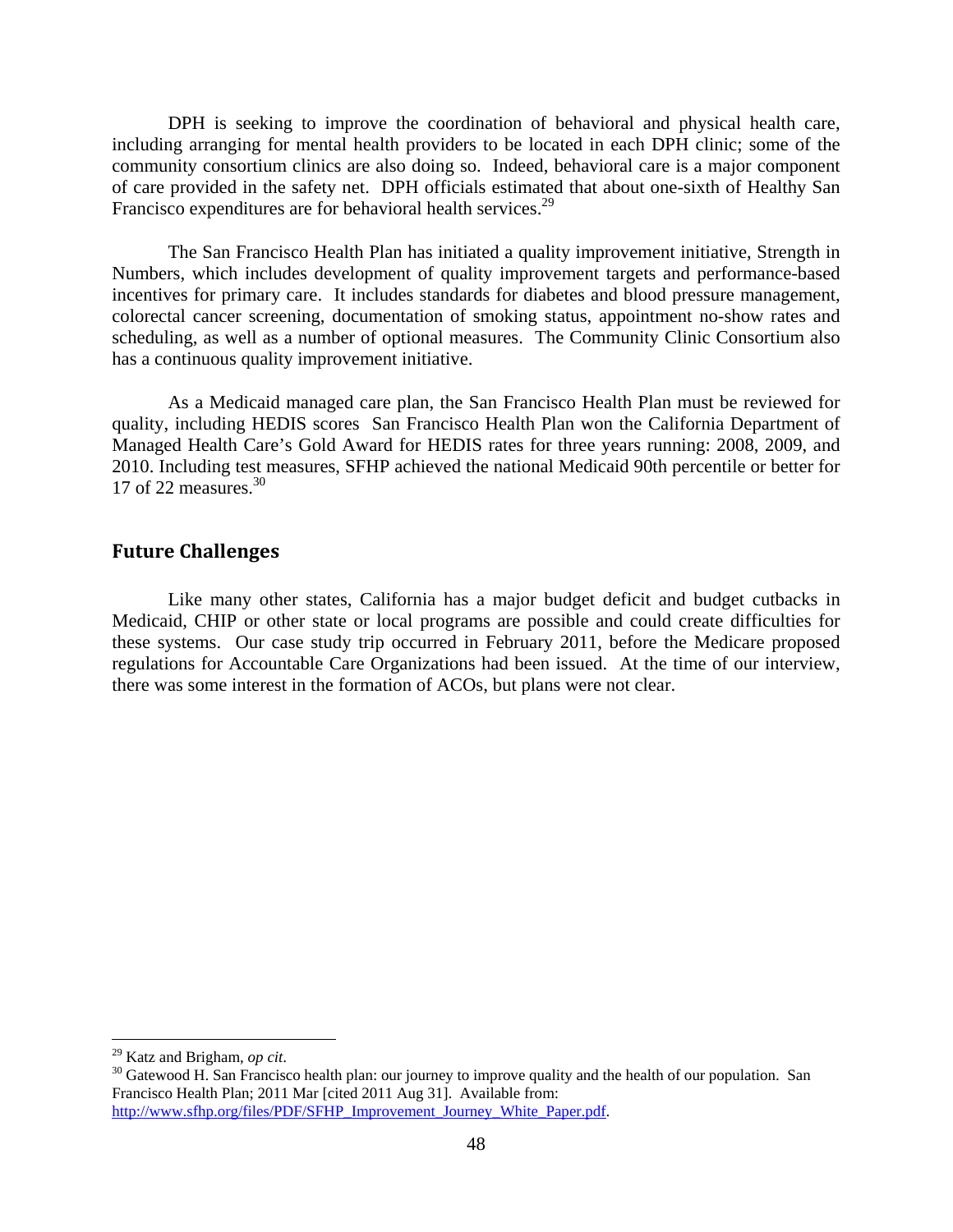## *Case Study: St. Louis, Missouri*

## **Background**

1

St. Louis is the second largest city in Missouri, with an estimated population of about 355,000 residents in 2009.<sup>31</sup> Nearly one-quarter (24.4 percent) of the city's residents are poor; median family income, at \$41,349, is approximately one-third below the national average.<sup>32</sup> Half (49.5 percent) of the city's residents are Black or African American,  $33$  2.9 percent are Hispanic or Latino and 2.4 percent are Asian.

The St. Louis health care safety net consists of many different organizations that provide primary, specialty, inpatient, dental and mental health services to uninsured and underserved populations in both St. Louis City and St. Louis County.34 About one-quarter of the city/county's 1.3 million residents are estimated to be uninsured or covered by Medicaid, thereby comprising the population that is likely to seek care from these safety net providers.

In 2009, more than 630,000 primary care encounters took place at 33 separate sites of care.<sup>35</sup> Four Federally Qualified Health Centers (each operating at multiple sites) provide the lion's share of primary care for uninsured and Medicaid-covered patients; these are Grace Hill, the Betty Jean Kerr People's Health Center, Myrtle Hilliard Davis, and Family Care. Additional urgent care services are delivered by St. Louis ConnectCare, an organization formed following the closure of Regional Medical Center, using Regional's facilities and operating on the same site where people had come for years to receive safety net services. St. Louis County health centers also provide significant primary care services for safety net patients. More limited services are available for safety net patients through hospital based primary care clinics, freestanding clinics and community primary care physicians.

ConnectCare also provides specialty care for uninsured patients in the St. Louis area. Uninsured patients are referred by primary care providers to ConnectCare, which provides specialty care on site and through vouchers for specialist or diagnostic/therapeutic services at hospitals or other community providers. In 2009, ConnectCare provided uninsured patients approximately 13,000 encounters with specialists. Washington University's adult medicine clinics provide a similar number of specialist services to uninsured patients; more limited numbers of specialty visits are offered by local hospitals including St. Louis University (SLU)

<sup>&</sup>lt;sup>31</sup> US Census Bureau, 2005-2009 American Community Survey. St. Louis, Missouri. Available at:<br>
<u>http://factfinder.census.gov/home/saff/main.html?\_lang=en</u>.<br>
<sup>32</sup> The US medien fam:1

 $\frac{32}{32}$  The US median family income in 2009 inflation-adjusted dollars is \$62,363. See #1 citation.<br><sup>33</sup> Refers to individuals who report race alone or in combination with one or more other races.

<sup>&</sup>lt;sup>34</sup> St. Louis became an independent city in 1876 and is not part of any separate county structure. In terms of governance, St. Louis operates as a city and a county. St. Louis County is a separate governmental entity surrounding St. Louis City.

<sup>35</sup> St. Louis Regional Health Commission. *Progress toward Building a Healthier St. Louis: 2010 Access to Care Report.* Available at: http://www.stlrhc.org/LinkClick.aspx?fileticket=Qi1NUJukLp8%3d&tabid=38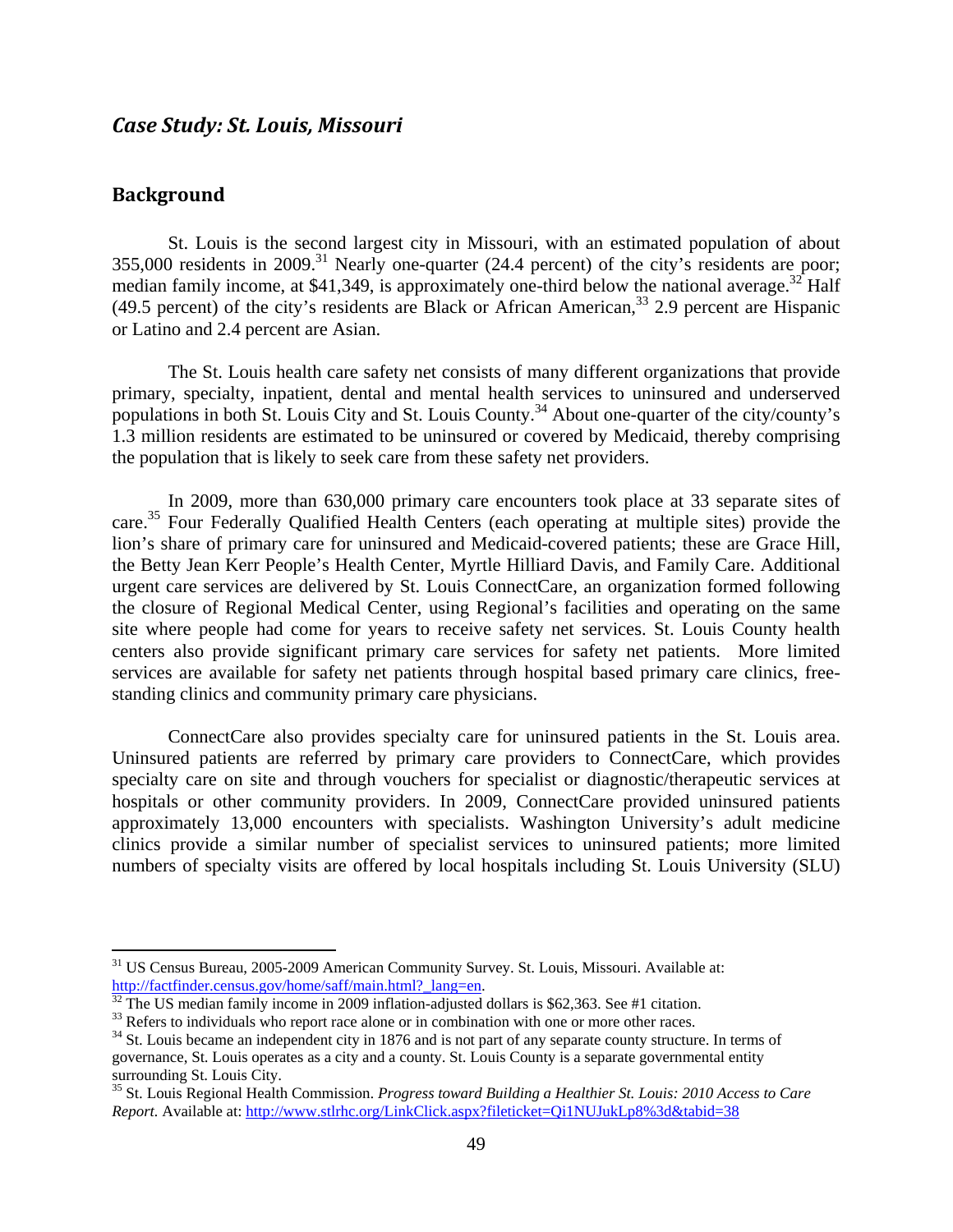Care, St. John's and BJC Hospitals.<sup>36</sup> In 2009, Medicaid and uninsured patients had more than 200,000 specialty visits across these providers.

## **A Troubled Past**

The health care safety net in St. Louis has a precarious history.<sup>37</sup> St. Louis was once home to two public hospitals: Homer G. Phillips Hospital, which trained African American physicians and nurses and provided health services primarily to the city's African American patient populations; and St. Louis City Hospital, a site of care for many low-income white patients. This delicate equilibrium of "separate but equal"38 health care began to collapse in the late 1970s, first with the closure of Homer G. Phillips Hospital in 1979 and then with St. Louis City Hospital shutting its doors in 1985. The response to the health care crisis created by these closures, by this time affecting both black and white residents, was the creation of St. Louis Regional Medical Center, a not-for-profit hospital with an explicit safety net mission. Despite some restructuring and a 10-year contract from the city and county health departments, Regional did not present a viable financial model for delivering care to uninsured and underinsured residents. In 1997, Regional closed its operations as well.

Remarkably, despite Regional's closure, some components of the St. Louis health care safety net have flourished over the past decade. In large measure, this is due to a set of strategic alliances that operate with a commitment to move the safety net beyond a contentious, fragmented history toward a more coordinated, higher-quality, better resourced future.

## **Current Initiatives**

1

## **Repairing a Fragmented Safety Net**

The closure of Regional Medical Center appears to have served as the catalyst for a spirit of collaboration and coordination in the St. Louis health care market. In 2001, the St. Louis Regional Health Commission was formed to ensure the financial stability of the safety net, develop an integrated health system for uninsured and vulnerable patients in the community, and implement a business plan to restructure the St. Louis safety net.<sup>39</sup> Working under the direction of a charismatic CEO, the Regional Health Commission (RHC) managed to engage the participation of key stakeholders across the safety net and the broader health care market.

 $36$  BJC Healthcare is a large health system that includes 13 hospitals in and around the St. Louis area. It includes teaching hospitals (Barnes Jewish and St. Louis Children's Hospital) as well as community hospitals and other delivery sites.

<sup>&</sup>lt;sup>37</sup> Jordan, S. "RHC addresses diverse healthcare needs of St. Louis area". St. Louis American. July 22-28, 2010. Available at: http://www.zwire.com/site/dav.cfm?brd=3157&dept\_id=694223&pag=1027&ssid=18561&vw=article. <sup>38</sup> Personal communications with interview subjects, March 2011.

<sup>39</sup> St. Louis Regional Health Commission. *Building a Healthier St. Louis: 2003 Access to Care Report*. Available at: http://www.stlrhc.org/InitialReport.aspx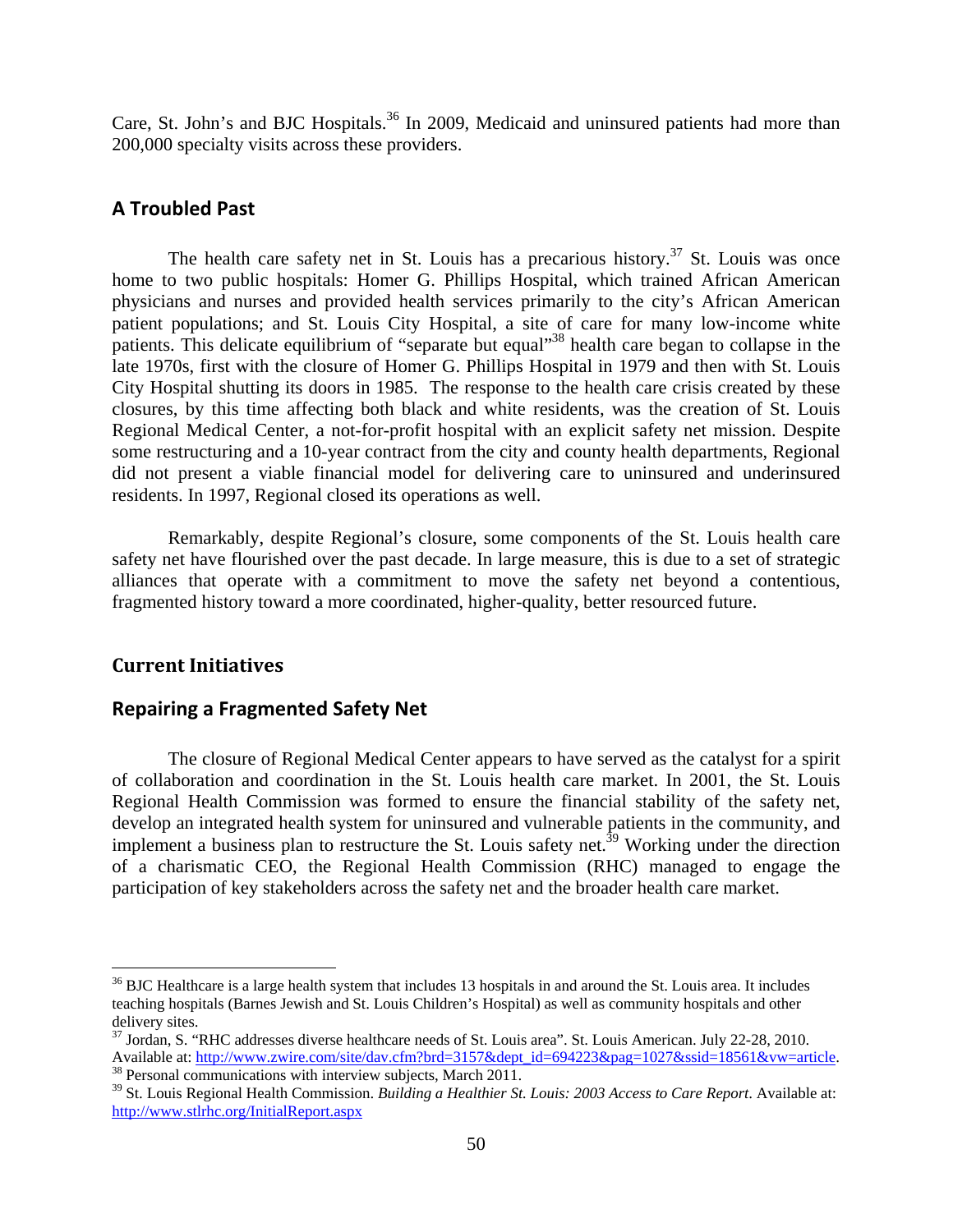A 2002 amendment to Missouri's Medicaid 1115 waiver created a mechanism for the RHC to hold onto about \$25 million a year in much needed funding that had previously flowed to St. Louis Regional Medical Center.<sup>40</sup> The money is distributed to safety net providers, including FQHCs and ConnectCare, an outgrowth of Regional Medical Center that provides urgent care and specialty services to underinsured and underserved residents of the community. Other sources (including St. Louis City and direct service payments) provide additional safety net support. The RHC issues regular reports on trends in use and availability of safety net services and support efforts to expand access, streamline Medicaid enrollment, and create uniform policies and processes related to out-of-pocket payments at local FQHCs. The RHC reports a steady rise in the number of primary care and specialty visits provided over the past decade, while reducing wait times for specialty visits for the uninsured by 85 percent.<sup>41</sup>

In its October 2003 report, *Recommendations for Improving the Delivery of Safety Net Primary and Specialty Care Services,* the RHC recommended that current safety net providers form a permanent regional network to coordinate and integrate care to the medically underserved. This was followed by a federal grant from the Health Resources and Services Administration (HRSA) supporting the creation of such a network. In 2003, administrators from the area's largest outpatient safety net providers formed the St. Louis Integrated Health Network (IHN). The IHN serves as a trusted broker for safety net ambulatory care providers, organizing its work around projects aimed at improved care coordination and service integration and sharing of clinical best practices across the community. 42 Much of the work around care coordination is planned and implemented through the IHN's Primary Care Home Initiative, which seeks to link Medicaid and uninsured patients with a primary care home, reduce non-emergent ED use, and enhance coordination, quality and efficiency of care through the secure electronic exchange of patient health information. Two such programs, funded through a combination of CMS waiver dollars, a targeted CMS grant and in-kind safety net provider support, are especially noteworthy.

*The Community Referral Coordinator Program (CRC)* is a joint undertaking between community health centers and hospitals, with the IHN serving as the "boots on the ground" to facilitate linkages between emergency department patients and primary care homes. IHN hired, trained and placed Community Referral Coordinators in hospital emergency departments to 1) flag patients without a usual source of care; 2) talk with patients at the bedside in the ED to determine whether the patient has an interest in a follow up appointment at a conveniently located community health center and schedule an appointment for the patient. The CRC provides brochure materials and information about the importance of effective primary care to patients who demonstrate any interest in the service. If patients have prior relationships with community health centers that they wish to continue, the CRC will follow up with the specific site. If the patient is in need of establishing a primary care home, the CRC will work with the patient to select one and schedule an appointment. The CRC follows up with the patient to explain the importance of the appointment, provides the physician's name and location of the health center

<u>.</u>

<sup>&</sup>lt;sup>40</sup> Safety net hospitals in the community agreed to forgo claim to these dollars, which come from the Medicaid Disproportionate Share Hospital Payment program to support hospital-based care for Medicaid and low-income patients.

<sup>&</sup>lt;sup>41</sup> Saint Louis Regional Health Commission. *Progress toward a Healthier St. Louis*. Report to the Community 2002-2007. Page 3.

<sup>42</sup> Saint Louis Regional Health Commission. *Progress toward a Healthier St. Louis*. Report to the Community 2002- 2007. Page 10.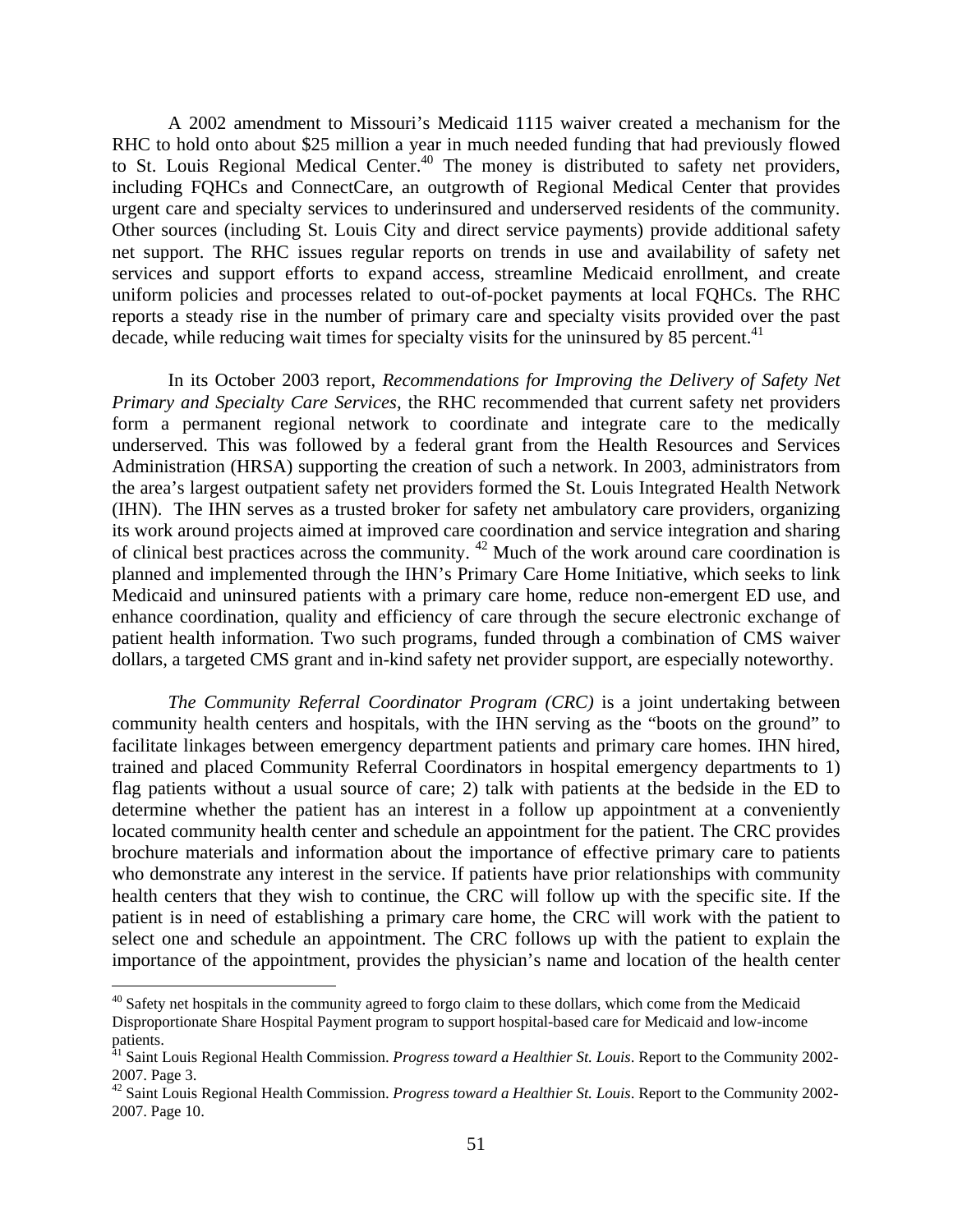(plus directions if requested), and answers any other questions the patient may have. The CRC also sends an appointment reminder postcard or provides a reminder phone call 24 to 48 hours prior to the appointment. The IHN follows up with community health centers to collect data including show rates and reports out to the community and additional stakeholders for feedback.

The program works best when the hospital ED has an electronic medical record that provides real-time information about potential CRC patients. The EMR in the ED at Barnes Jewish Hospital, for example, includes an icon next to the patient's name indicating that the patient does not have a primary care home. Referral coordinators can view current patients at terminals in the ED and check to see which patients to offer primary care follow up. If a patient is interested in a primary care appointment, the referral coordinator immediately calls the community health center to schedule an appointment. Community Health Centers have made special arrangements, including a direct scheduling line, to support easy and quick access to scheduling requests coming from CRCs. This allows the patient to walk out of the emergency room with an appointment in hand which facilitates a greater likelihood of connection with the primary care home.

The CRC program has seen some immediate successes. Since June 2007, over 40,000 patient encounters have taken place as part of the CRC program.<sup>43</sup> Initially about one-quarter of these encounters resulted in a scheduled appointment; however, currently 56 percent of encounters result in a scheduled appointment. Patient "show" rates at follow-up primary care appointments have increased after implementation of the program, with some community health centers seeing more than 50 percent of patients referred from the ED keeping their appointments. This compares favorably to anecdotal reports of rates in the 20 percent range prior to the CRC program. The program has also enhanced communication across hospitals and community health centers, allowing for greater collaboration in future activities. CRCs are currently stationed in seven hospitals. There are also plans to integrate the CRC model with inpatient care in an effort to reduce low acuity readmission rates. One local hospital has begun funding a CRC for inpatient care coordination.

A major planned initiative of the St. Louis Integrated Health Network (IHN) has been the *Network Master Patient Index (NMPI),* a health information exchange for major safety net providers in the St. Louis area. The NMPI includes patient information from five FQHC and seven hospital emergency departments, as well as ConnectCare and the St. Louis County Department of Health's health centers. Use of the NMPI is designed to reduce non-emergent ED use, cut waste (for example, redundant lab tests), enhance real-time communication across providers, and most importantly improve care for patients. The health information exchange is specifically for care coordination of all patients including the uninsured and Medicaid populations. Plans for the NMPI have been placed on hold, given new activities related to the development of a state health information exchange, spurred by the federal American Recovery and Reinvestment Act efforts to spur health information technology, to see how such efforts can be integrated with broader plans in the state.

 $\overline{a}$ 

 $43$  St. Louis Integrated Health Network. Community Referral Coordinator Program Update, October  $1<sup>st</sup>$  – December 31<sup>st</sup> 2010.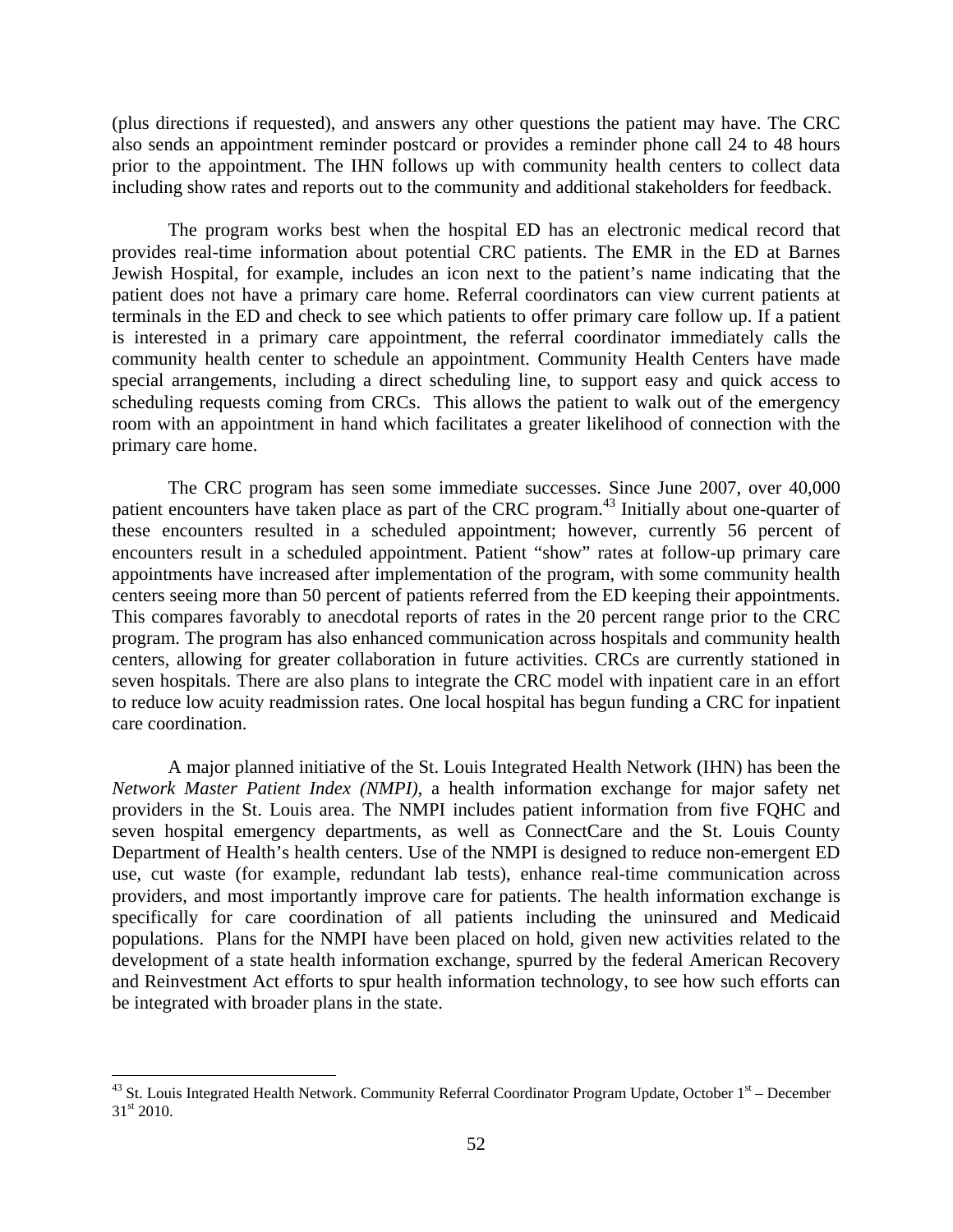The first generation of NMPI data will include ED summaries and patient demographics; over time, information on allergies, medications, laboratory values and other diagnostic and treatment information will be added to the patient record. Participating providers will be able to see information exclusively about their own patients. Information will be placed in separate "vaults," with patient information made available at the provider level by a patient matching function to assemble all relevant patient information. When a patient presents for care at one of the FQHCs, for example, the health professional caring for that patient will be able to pull up the patient record and see where the patient has received treatment prior to the encounter. Notes on ED visits, inpatient stays, or care from other clinics within the safety net would be available for review. NPMI also includes a secure messaging function for physicians and other health professionals, signaling that laboratory results are ready, or that the patient has had an ED visit.

The strength of the IHN is in its ability to foster collaborative problem solving through a system of cross organizational work groups that provide oversight to and recommendations for improvement at both an organizational and systemic level. The IHN has a Reform Ready Steering Committee that consists of all health center Chief Operating Officers that is focusing on developing uniform best practices across health centers and sharing resources to best prepare for the implementation of healthcare reform in 2014. The NMPI is overseen by a steering committee and multiple smaller planning groups to ensure that implementation meet all legal, ethical, and patient concerns and comply with local, state, and federal guidelines. The Community Referral Coordination Task Force consists of both health center and hospital leadership to provide oversight to the CRC program and implement recommendations to streamline access to primary care and improve the transition of care from hospitals to health centers.

## **Integration of Behavioral Health and Primary Care**

 $\overline{a}$ 

The St. Louis Regional Health Commission is also working to address the severe fragmentation of behavioral health services in the area. Over the past several years, a series of working groups and task forces have identified a vision and set of recommendations to create a more responsive, coordinated and accessible adult behavioral health care system in the St. Louis region.<sup>44</sup> The success of the safety net work and the Integrated Health Network served as a model to focus attention on issues related to behavioral health. As part of its response, the Regional Health Commission created the Behavioral Health Network as a separate entity to elevate the issue of mental health and substance abuse, encourage "ownership" of the process on the part of behavioral health providers, and allow the complex issues associated with mental health and substance abuse treatment to percolate and develop with the behavioral health community.

In a step toward integration, in 2007, the Crider Health Center  $-$  a community mental health center – received FQHC status and transformed itself from a community mental health provider to a full-service community health center, offering a comprehensive set of primary,

<sup>44</sup> St. Louis Regional Health Commission. *Pathways to Progress: Transforming the Behavioral Health System*: 2006-2010.